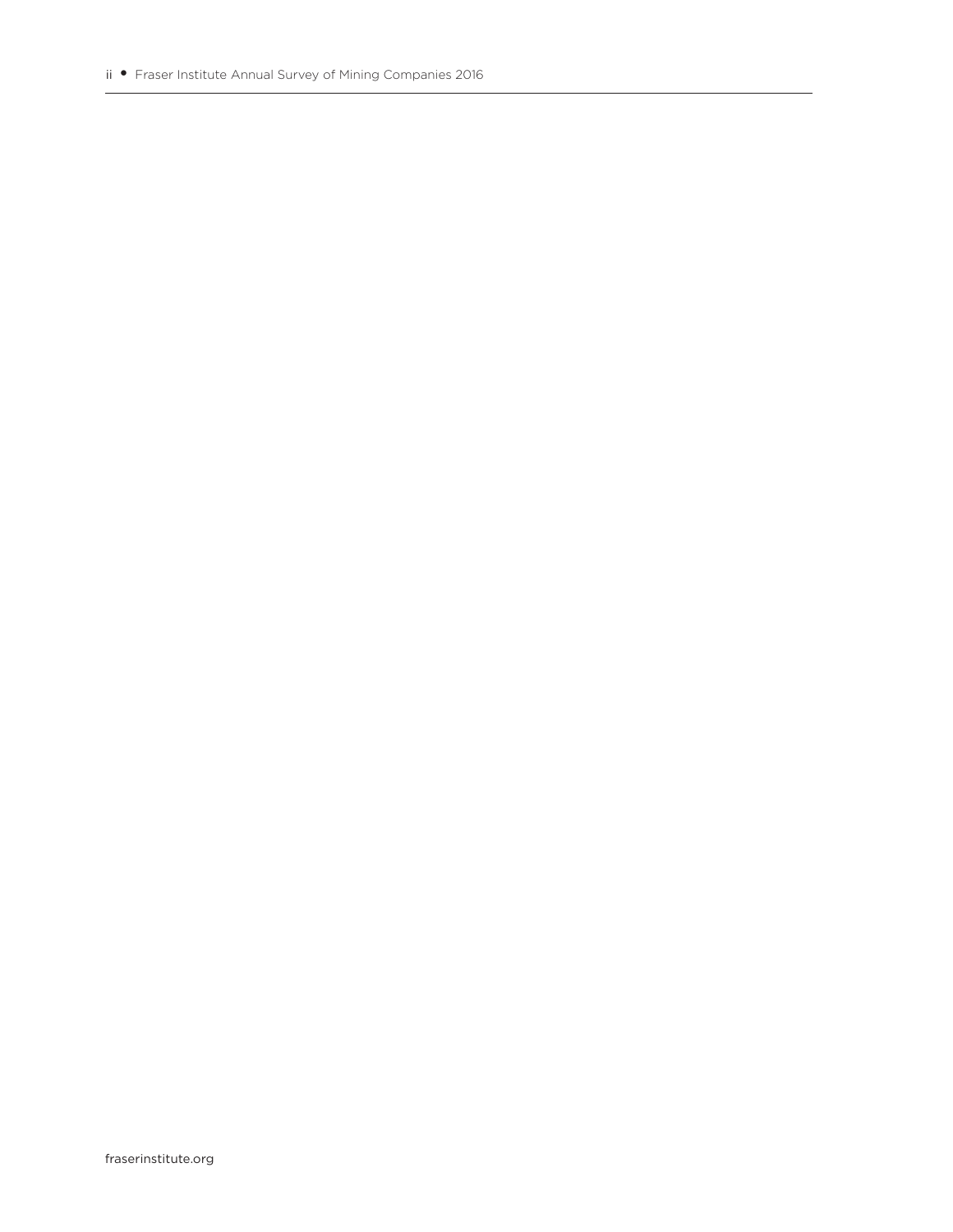## **Table of Contents**

Survey information iv Executive Summary-2016 Mining Survey 1 Survey Methodology 3 Summary Indexes 8 Global Survey Rankings 23 Global Results 25 Overview 48 Acknowledgments 65 About the Authors 66 Publishing Information 67 Supporting the Fraser Institute 68 Purpose, Funding, and Independence 68 About the Fraser Institute 69 Editorial Advisory Board 70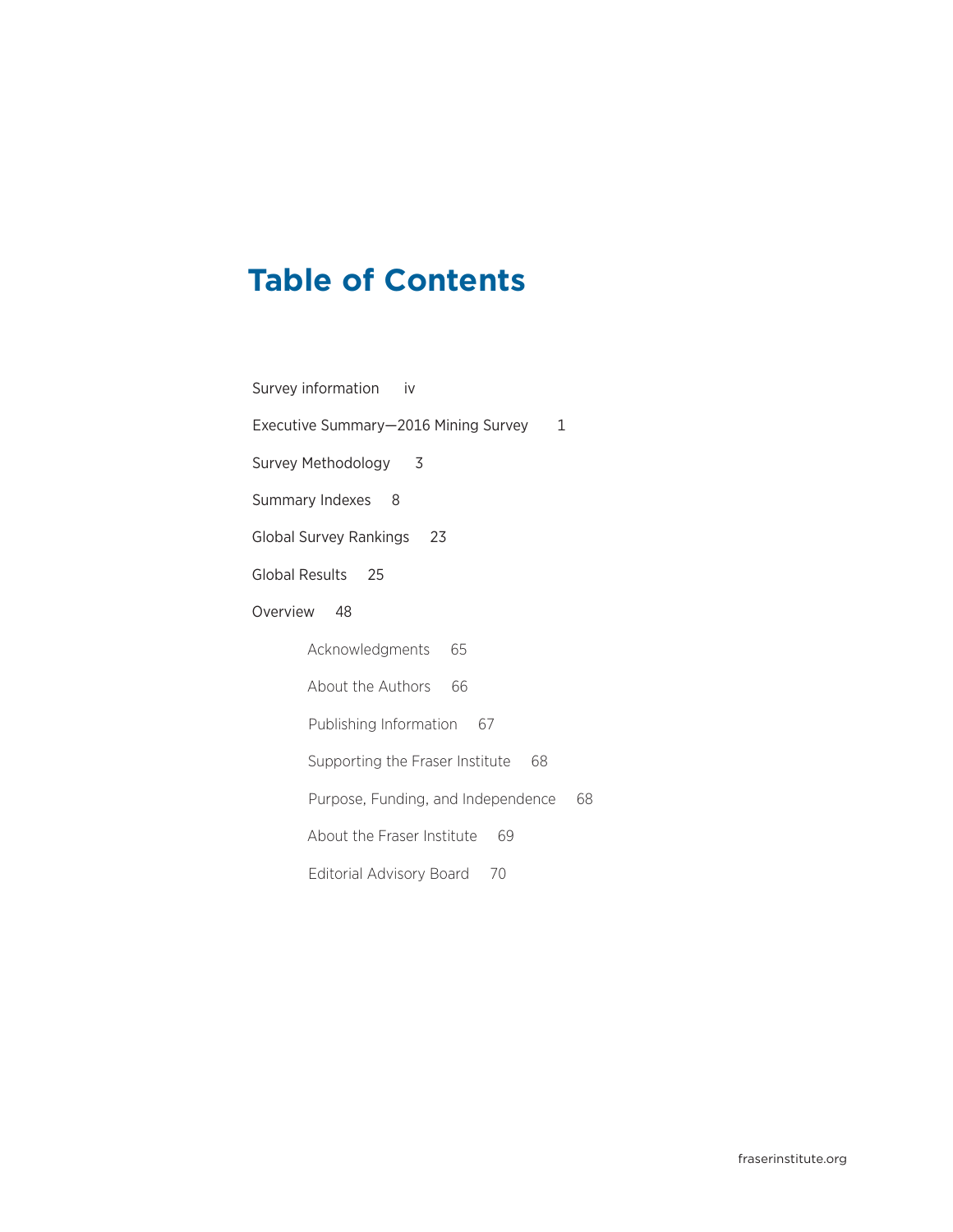## **Survey information**

The Fraser Institute Annual Survey of Mining Companies was sent to approximately 2,700 exploration, development, and other mining-related companies around the world. The survey was conducted from August 30<sup>th</sup> to November 18<sup>th</sup>, 2016. The companies that participated in the survey reported exploration spending of US\$2.7 billion in 2016 and US\$3.2 billion in 2015.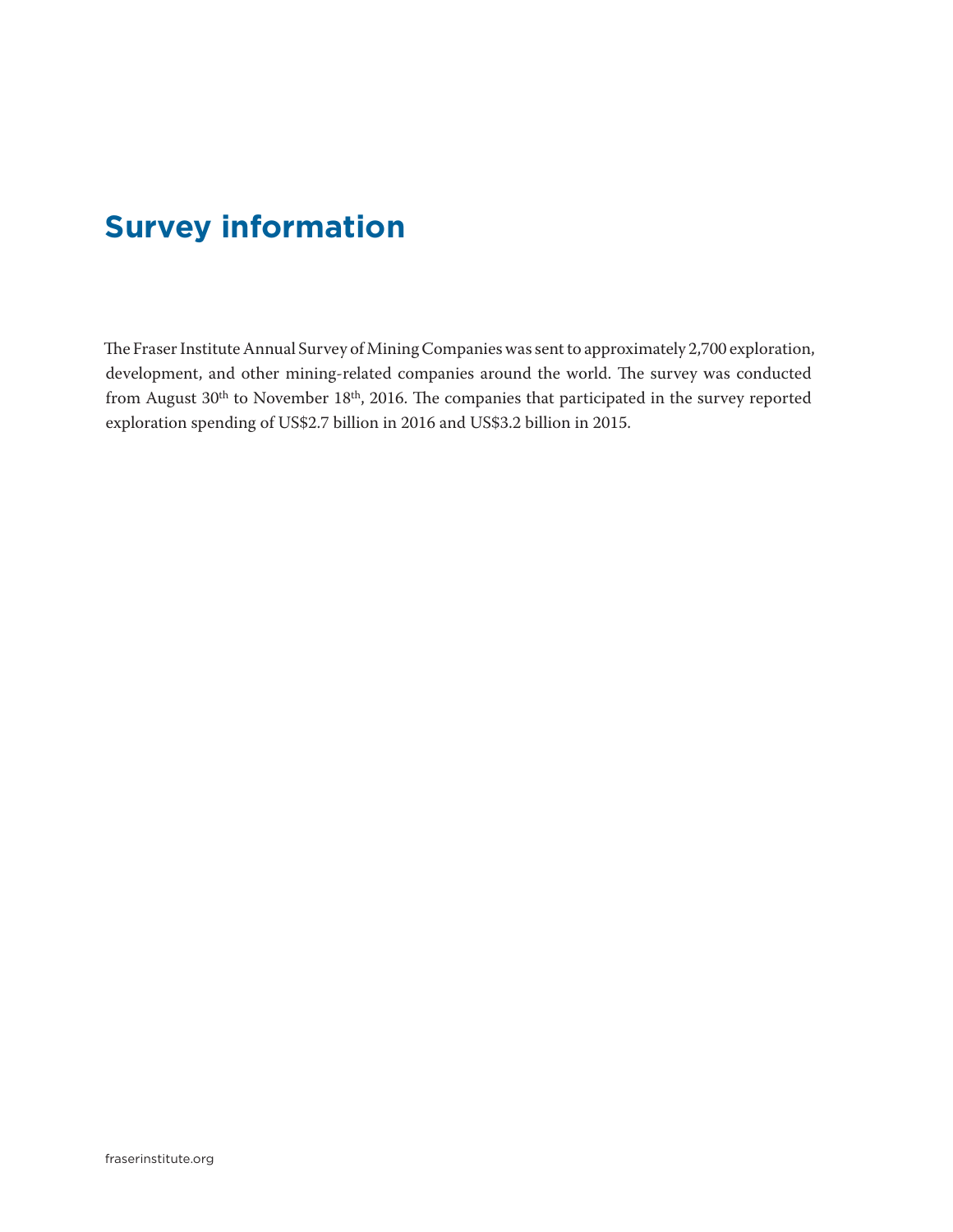## **Executive Summary 2016 Mining Survey**

This report presents the results of the Fraser Institute's 2016 annual survey of mining and exploration companies. The survey is an attempt to assess how mineral endowments and public policy factors such as taxation and regulatory uncertainty affect exploration investment. The survey was circulated electronically to approximately 2,700 individuals between August 30<sup>th</sup> and November 18<sup>th</sup>, 2016. Survey responses have been tallied to rank provinces, states, and countries according to the extent that public policy factors encourage or discourage mining investment.

A total of 350 responses were received for the survey, providing sufficient data to evaluate 104 jurisdictions. By way of comparison, 109 jurisdictions were evaluated in 2015, 122 in 2014, 112 in 2013, and 96 in 2012. The number of jurisdictions that can be included in the study tends to wax and wane as the mining sector grows or shrinks due to commodity prices and sectoral factors.

#### **The Investment Attractiveness Index takes both mineral and policy perception into consideration**

An overall Investment Attractiveness Index is constructed by combining the Best Practices Mineral Potential index, which rates regions based on their geologic attractiveness, and the Policy Perception Index, a composite index that measures the effects of government policy on attitudes toward exploration investment. While it is useful to measure the attractiveness of a jurisdiction based on policy factors such as onerous regulations, taxation levels, the quality of infrastructure, and the other policy related questions respondents answered, the Policy Perception Index alone does not recognize the fact that investment decisions are often sizably based on the pure mineral potential of a jurisdiction. Indeed, as discussed below, respondents consistently indicate that only about 40 percent of their investment decision is determined by policy factors.

#### **The top**

The top jurisdiction in the world for investment based on the Investment Attractiveness Index is Saskatchewan, which moved up to first from second place in 2015. Manitoba moved up to second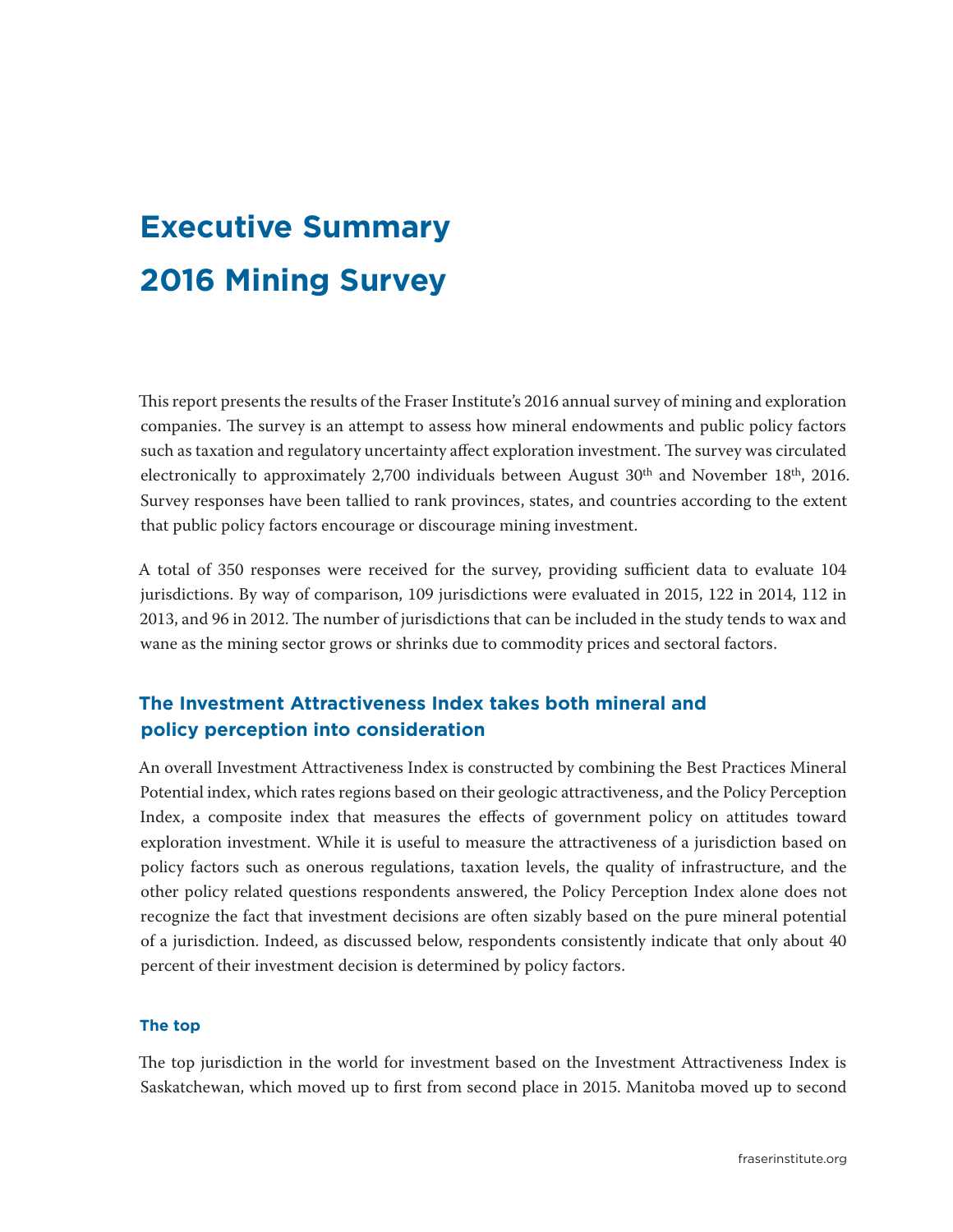place this year after ranking 19<sup>th</sup> the previous year. Western Australia dropped to third, after Saskatchewan displaced it as the most attractive jurisdiction in the world. Rounding out the top ten are Nevada, Finland, Quebec, Arizona, Sweden, the Republic of Ireland, and Queensland.

#### **The bottom**

When considering both policy and mineral potential in the Investment Attractiveness Index, the Argentinian province of Jujuy ranks as the least attractive jurisdiction in the world for investment. This year, Jujuy replaced another Argentinian province—La Rioja—as the least attractive jurisdiction in the world. Also in the bottom 10 (beginning with the worst) are Neuquen, Venezuela, Chubut, Afghanistan, La Rioja, Mendoza, India, Zimbabwe, and Mozambique.

#### **Policy Perception Index: A "report card" to governments on the attractiveness of their mining policies**

While geologic and economic considerations are important factors in mineral exploration, a region's policy climate is also an important investment consideration. The Policy Perception Index (PPI), is a composite index that measures the overall policy attractiveness of the 104 jurisdictions in the survey. The index is composed of survey responses to policy factors that affect investment decisions. Policy factors examined include uncertainty concerning the administration of current regulations, environmental regulations, regulatory duplication, the legal system and taxation regime, uncertainty concerning protected areas and disputed land claims, infrastructure, socioeconomic and community development conditions, trade barriers, political stability, labor regulations, quality of the geological database, security, and labor and skills availability.

#### **The top**

For the fourth year in a row, the Republic of Ireland had the highest PPI score of 100. Ireland was followed by Saskatchewan in second, which moved up from 4th in the previous year. Along with Ireland and Saskatchewan, the top 10 ranked jurisdictions are Sweden, Finland, Nevada, Manitoba, Wyoming, New Brunswick, Western Australia, and Northern Ireland, which was included for the first time in the 2016 survey.

#### **The bottom**

The 10 least attractive jurisdictions for investment based on the PPI rankings (starting with the worst) are Venezuela, Afghanistan, Zimbabwe, Mongolia, Philippines, Indonesia, Chubut, South Sudan, Mendoza, and Ecuador. Venezuela, Zimbabwe, and Chubut were all in the bottom 10 jurisdictions last year. Two out of the 10 lowest-rated jurisdictions based on policy were Argentinian provinces.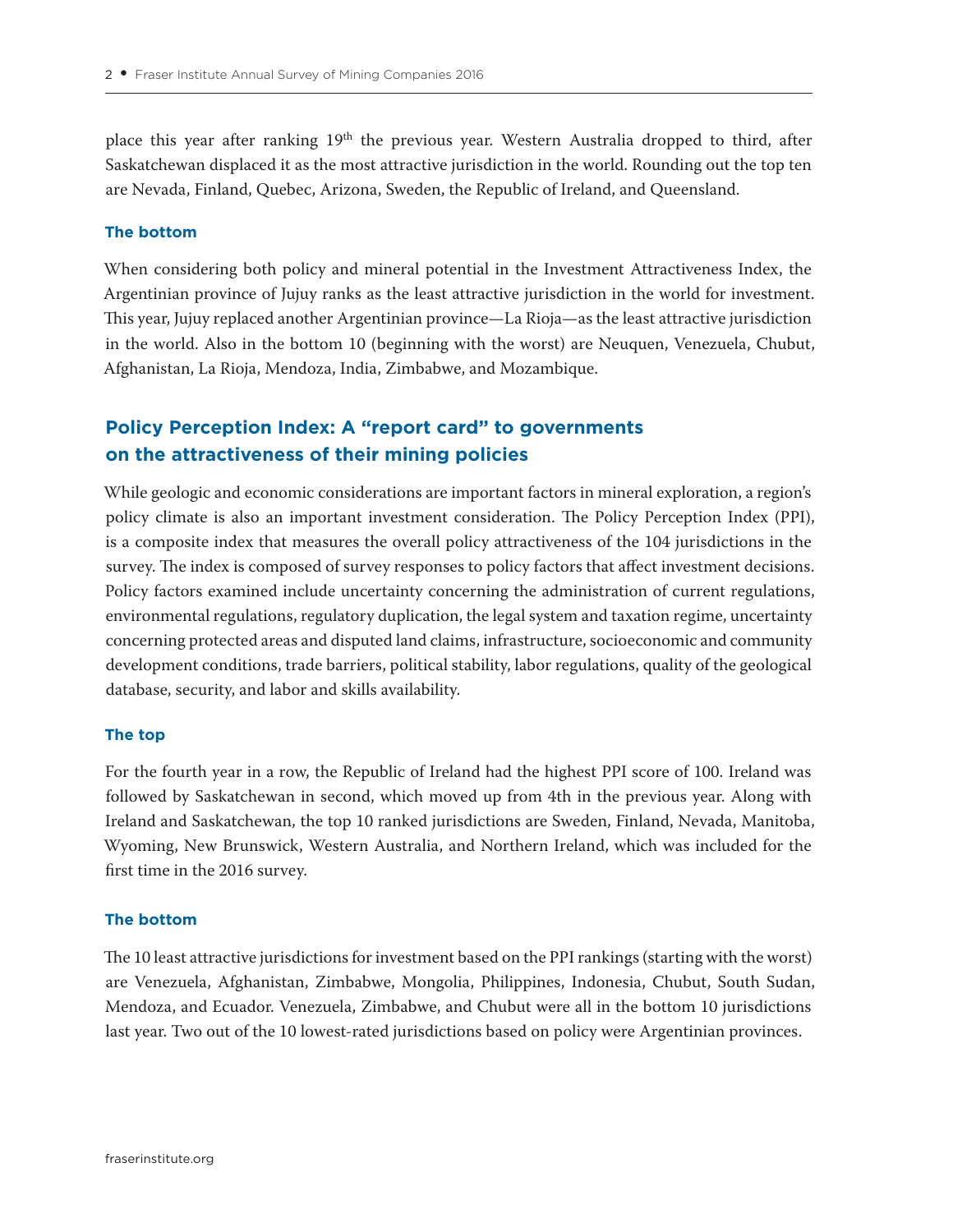## **Survey Methodology**

#### **Survey background**

The mining industry is an important contributor both to Canada's economy and to economies around the world. It provides not only materials essential for all sectors of the economy, but also employment and government revenues. Mining contributes to economic growth worldwide and Canadian mining companies operate in jurisdictions around the world. While mineral potential is obviously a very important consideration in encouraging or dissuading mining investment, the impact of government policies can also be significant in encouraging or discouraging investment in this important area of economic activity.

Moreover, many regions around the world have attractive geology and competitive policies, allowing exploration investment to be shifted away from jurisdictions with unattractive policies. As well, it is well beyond our capability to fully understand the details of the public policy environment around the world.

So, since 1997, the Fraser Institute has conducted an annual survey of mining and exploration companies to assess how mineral endowments and public policy factors such as taxation and regulation affect exploration investment. Our purpose is to create a "report card" that governments can use to improve their mining-related public policy in order to attract investment in their mining sector to better their economic productivity and employment. Others also may find the survey useful for evaluating potential investment decisions, or for assessing various risk factors in jurisdictions of interest.1

This year the survey includes 104 jurisdictions from all continents except Antarctica. There were insufficient responses to a number of the jurisdictions surveyed for us to be able to include them in the 2016 report.<sup>2</sup> These include Albania, Angola, Armenia, Belarus, Burundi, Cambodia, Central

<sup>1</sup> While we would prefer to directly measure the impacts of specific mining policy changes on investment in the sector, there are many barriers to doing so. The effects of policy on deterring exploration investment may not be immediately apparent due to the lag time between when policy changes are implemented and when economic activity is impeded and job losses occur.

<sup>2</sup> The minimum threshold for inclusion this year was 5 responses. However, jurisdictions with between 5 and 9 responses were also included but have been noted accordingly. Any jurisdiction with fewer than 5 responses was dropped.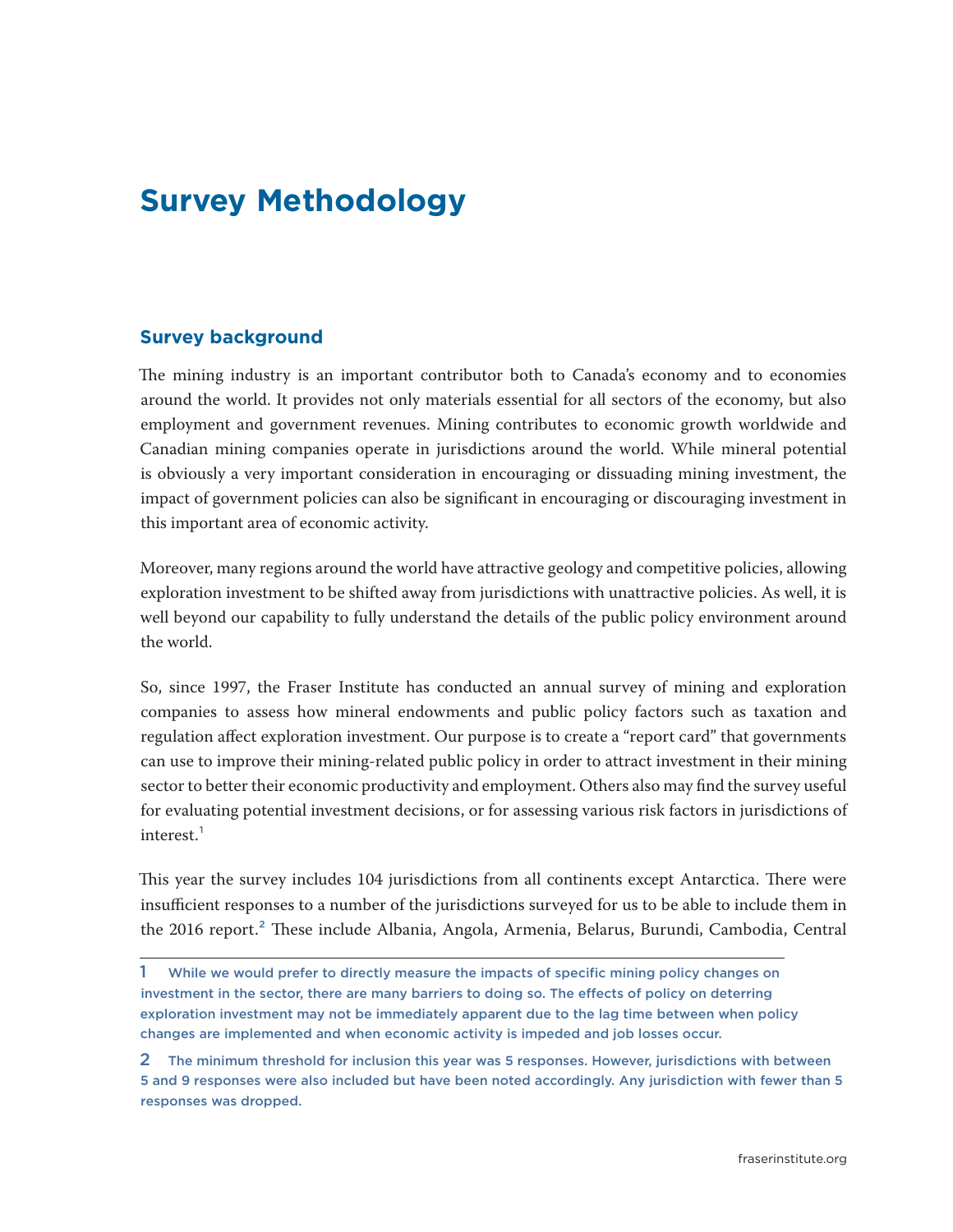African Republic, Egypt, Estonia, Gabon, Guinea (Conakry), Iraq, Israel, Jordan, Kyrgyzstan, Laos, Lesotho, Liberia, Madagascar, Malawi, Mauritania, Morocco, New Caledonia, Niger, Nigeria, Oman, Pakistan, Republic of the Congo (Brazzaville), Rio Negro, Saudi Arabia, Solomon Islands, Sudan, Suriname, Swaziland, Tajikistan, Thailand, Tunisia, and Vietnam.

Jurisdictions are added to the survey based on interest from survey respondents. This survey is published annually and the results are available and accessible to an increasingly global audience. In the past, detailed tables were included in the report's appendix; they showed the breakdown of scores on each question for each individual jurisdiction. Those tables are now available online at [fraserinstitute.org](http://www.fraserinstitute.org).

The Fraser Institute's mining survey is an informal survey that attempts to assess the perceptions of mining company executives about various areas of optimal and sub-optimal public policies that might affect the hospitality of a jurisdiction to mining investment. Given the survey's very broad circulation, its extensive press coverage, and positive feedback about the survey's utility from miners, investors, and policymakers, we believe that the survey captures, at least in broad strokes, the perceptions of those involved in both mining and the regulation of mining in the jurisdictions included in the survey.

#### **Sample design**

The survey is designed to identify the provinces, states, and countries that have the most attractive policies for encouraging investment in mining exploration and production. Jurisdictions that investors assessed as relatively unattractive may therefore be prompted to consider reforms that would improve their ranking. Presumably, mining companies use the information that is provided to corroborate their own assessments and to identify jurisdictions where the business conditions and regulatory environment are most attractive for investment. The survey results are also a useful source of information for the media, providing independent information as to how particular jurisdictions compare.

The 2016 survey was distributed to approximately 2,700 managers and executives around the world in companies involved in mining exploration, development, and other related activities. The names of potential respondents were compiled from commercially available lists, publicly available membership lists of trade associations, and other sources. Several mining associations also helped publicize the survey.

The survey was conducted from August  $30<sup>th</sup>$  to November 18<sup>th</sup>, 2016. A total of 350 responses were received from individuals, of whom 301 completed the full survey and 49 completed part of the survey. As figure 1 illustrates, over half of the respondents (53%) are either the company president or vice-president, and a further 28% are either managers or senior managers. The companies that participated in the survey reported exploration spending of US\$2.7 billion in 2016 and US\$3.2 billion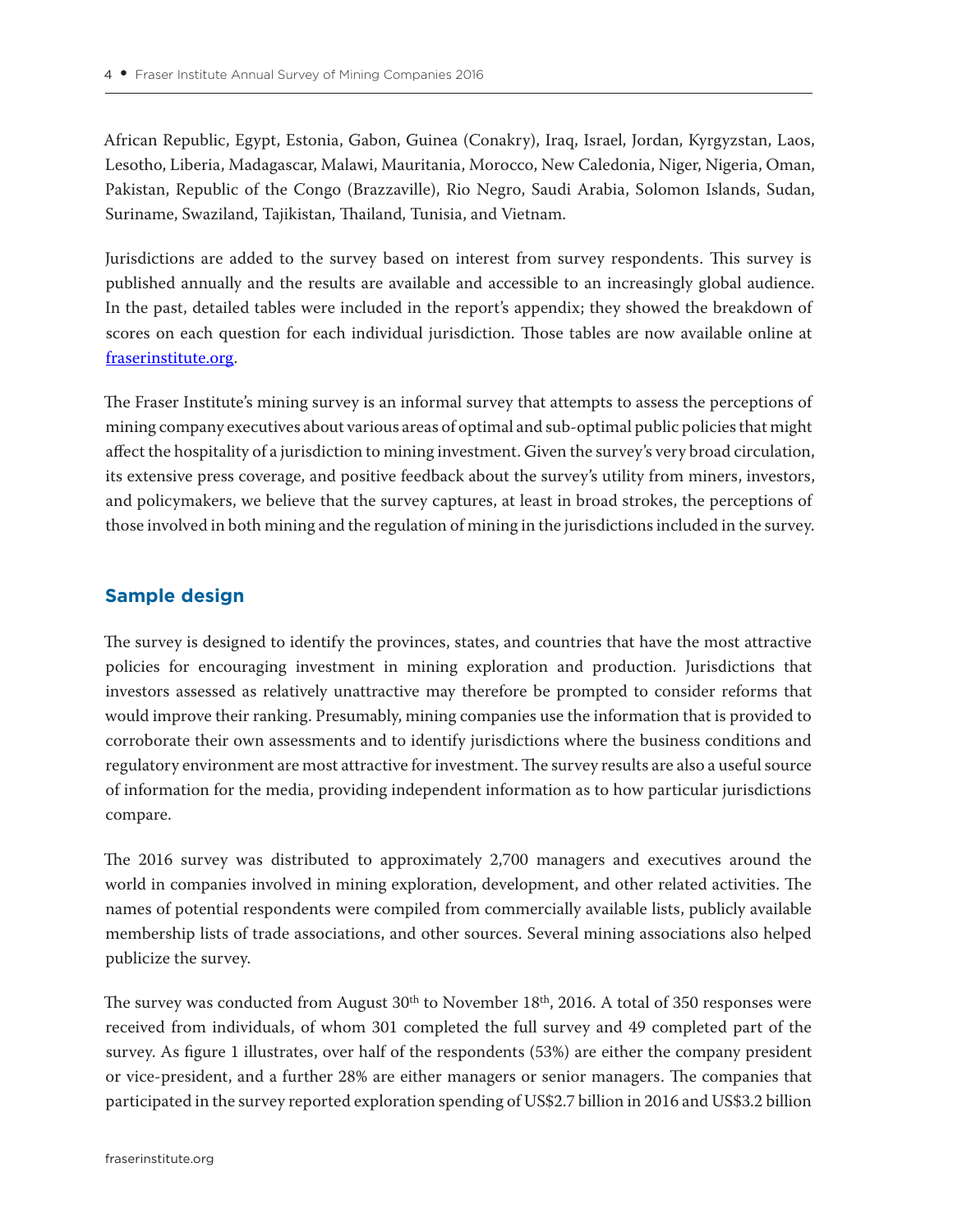

#### **Figure 1: The Position Survey Respondents Hold in Their Company, 2016**

#### **Figure 2: Company Focus as Indicated by Respondents, 2016**

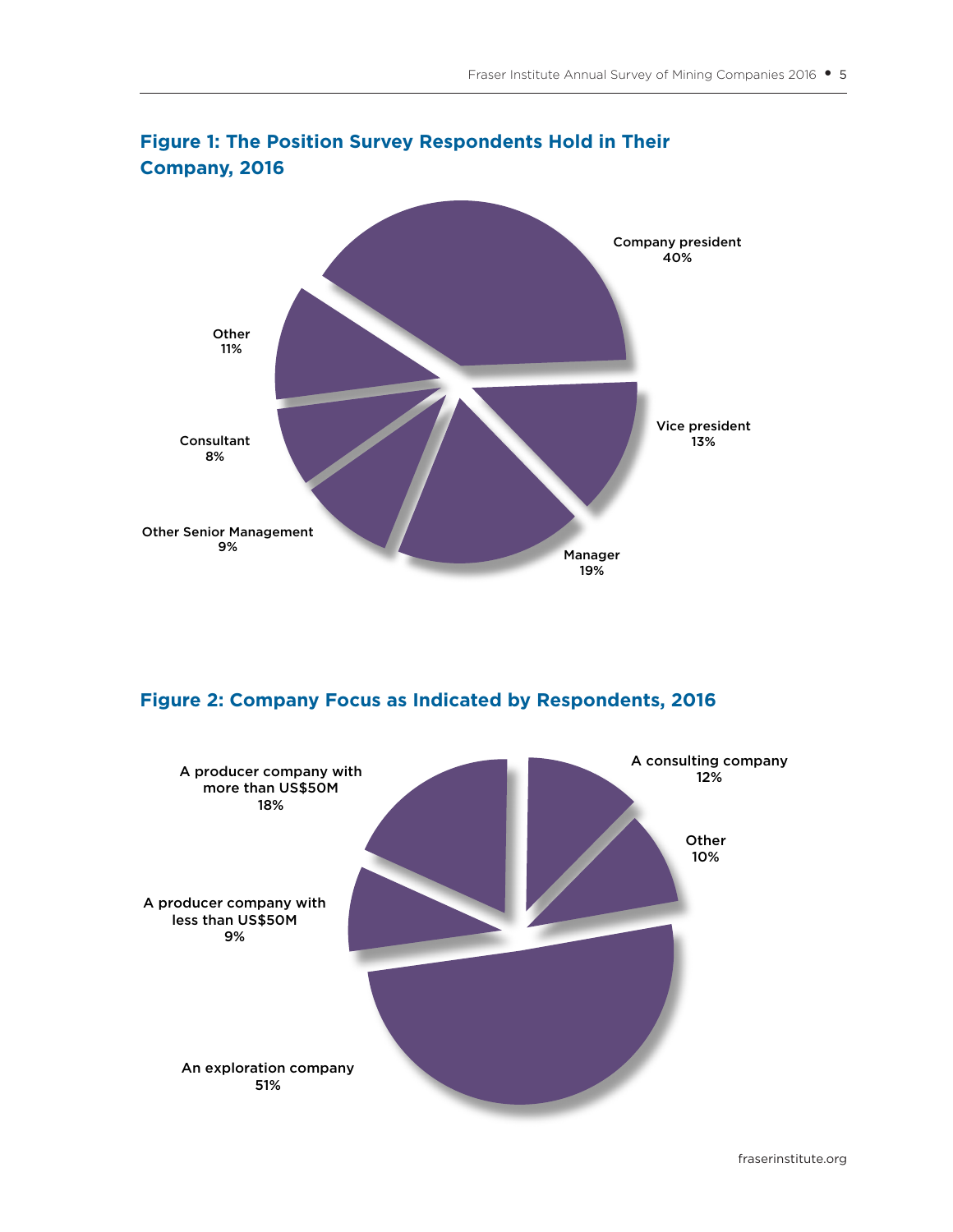in 2015. This represents an increase from the 2015 *Survey of Mining Companies* (where exploration spending of US\$2.2 billion in 2015 and US\$2.5 billion in 2014 was reported), and could possibly be a sign that the previous trend of decreases in exploration spending year after year, likely due to a downturn in commodity prices, is softening or coming to an end.

Figure 2 shows that slightly over half of the 2016 survey respondents represent an exploration company. Just over a quarter (27 percent) of the respondents represent producer companies, and the final 22 percent is made up of consulting and other companies.

#### **Survey questionnaire**

The survey was designed to capture the opinions of managers and executives about the level of investment barriers in jurisdictions with which their companies were familiar. Respondents were asked to indicate how each of the 15 policy factors below influenced company decisions to invest in various jurisdictions.

- 1 Uncertainty concerning the administration, interpretation, or enforcement of existing regulations;
- 2 Uncertainty concerning environmental regulations (stability of regulations, consistency and timeliness of regulatory process , regulations not based on science);
- 3 Regulatory duplication and inconsistencies (includes federal/provincial, federal/state, inter-departmental overlap, etc.);
- 4 Legal system (legal processes that are fair, transparent, non-corrupt, timely, efficiently administered, etc.)
- 5 Taxation regime (includes personal, corporate, payroll, capital, and other taxes, and complexity of tax compliance);
- 6 Uncertainty concerning disputed land claims;
- 7 Uncertainty concerning what areas will be protected as wilderness, parks, or archeological sites, etc.;
- 8 Infrastructure (includes access to roads, power availability, etc.);
- 9 Socioeconomic agreements/community development conditions (includes local purchasing or processing requirements, or supplying social infrastructure such as schools or hospitals, etc.);
- 10 Trade barriers (tariff and non-tariff barriers, restrictions on profit repatriation, currency restrictions, etc.);
- 11 Political stability;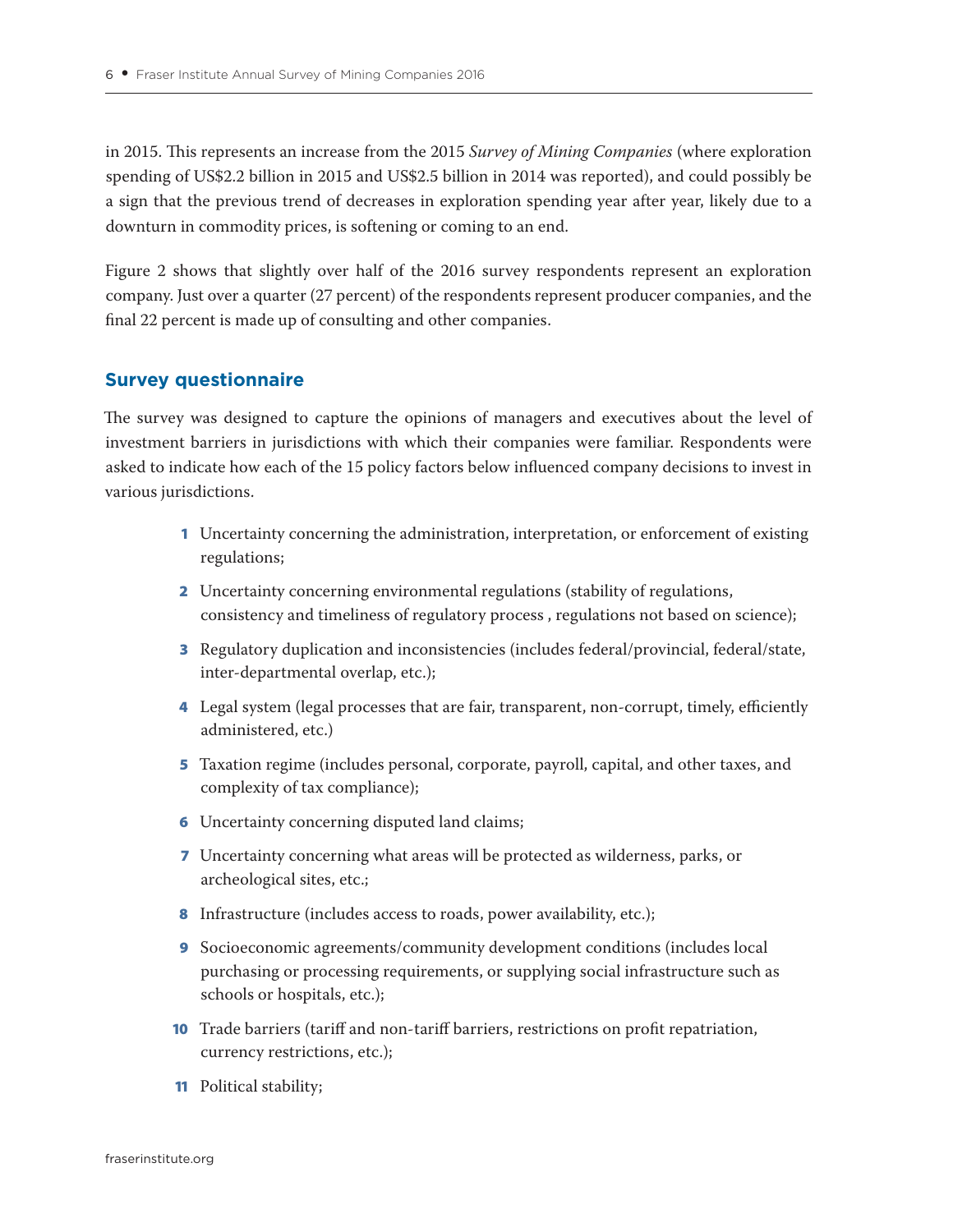- 12 Labor regulations/employment agreements and labor militancy/work disruptions;
- 13 Quality of the geological database (includes quality and scale of maps, ease of access to information, etc.);
- 14 Level of security (includes physical security due to the threat of attack by terrorists, criminals, guerrilla groups, etc.);
- 15 Availability of labor/skills.

Respondents were asked to score only jurisdictions with which they were familiar and only on those policy factors with which they were familiar. The 15 policy questions were unchanged from the 2013 survey. However, two questions that had been included—on the level of corruption (or honesty) and on growing (or lessening) uncertainty in mining policy and implementation—were dropped in 2013 in response to complaints from previous years' respondents that the survey had become onerously lengthy. Also, those questions were seen to be redundant, or overlap heavily with other questions. For each of the 15 factors, respondents were asked to select one of the following five responses that best described each jurisdiction with which they were familiar:

- 1 Encourages exploration investment
- 2 Not a deterrent to exploration investment
- 3 Is a mild deterrent to exploration investment
- 4 Is a strong deterrent to exploration investment
- 5 Would not pursue exploration investment in this region due to this factor

The survey also included questions about the respondents and the type of company they represented, regulatory "horror stories," examples of "exemplary policy," mineral potential assuming current regulation and land use restrictions, mineral potential assuming a "best practices" regulatory environment, the weighting of mineral versus policy factors in investment decisions, and investment spending.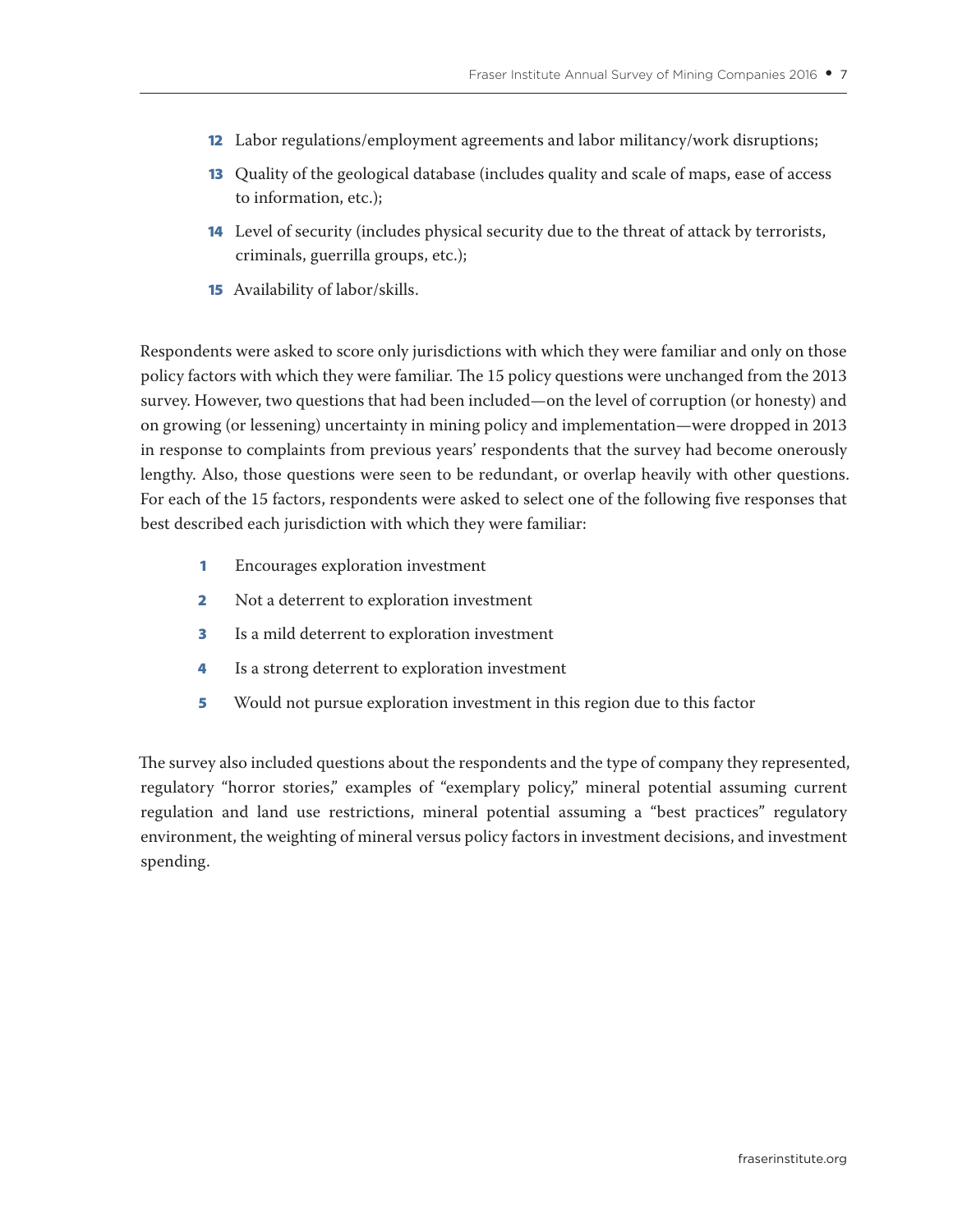## **Summary Indexes**

#### **Investment Attractiveness Index**

The Investment Attractiveness Index (table 1 and figure 3) is a composite index that combines both the Policy Perception Index and results from the Best Practices Mineral Potential Index.<sup>3</sup> While it is useful to measure the attractiveness of a jurisdiction based on policy factors such as onerous regulations, taxation levels, the quality of infrastructure, and the other policy related questions respondents answered, the Policy Perception Index alone does not recognize the fact that investment decisions are often sizably based on the pure mineral potential of a jurisdiction. Indeed, as discussed below respondents consistently indicate that roughly 40 percent of their investment decision is determined by policy factors. To get a true sense of which global jurisdictions are attracting investment, mineral potential must also be considered.

This year, as in other years, the index was weighted 40 percent by policy and 60 percent by mineral potential. These ratios are determined from a survey question that asks respondents to rate the relative importance of each factor. In most years, the split is nearly exactly 60 percent mineral and 40 percent policy. This year, the answer was 59.48 percent mineral potential and 40.52 percent policy. We maintain a 60/40 ratio in calculating this index to allow comparability with other years.

The Policy Perception Index (table 2 and figure 4) is used to provide the data on the policy perceptions of various jurisdictions (see below for explanation on how the index is calculated). Meanwhile, the rankings from the Best Practices Mineral Potential Index (table 3 and figure 5), which is based on the percentage of responses for "encourages investment" and a half-weighting of the responses for "not a deterrent to investment," is used to provide data on the mineral potential. The relative trends observed over the last five years for the performance of each of the jurisdictions on the Investment Attractiveness Index are detailed in table 1.

A limitation of this index is that it may not provide an accurate measure of the investment attractiveness of a jurisdiction at extremes, or where the 60/40 weighting is unlikely to be stable. For example, extremely bad policy that would virtually confiscate all potential profits, or an environment that would expose workers and managers to high personal risk, would discourage mining activity

<sup>3</sup> A best practice environment is one that contains a world class regulatory environment, highly competitive taxation, no political risk or uncertainty, and a fully stable mining regime.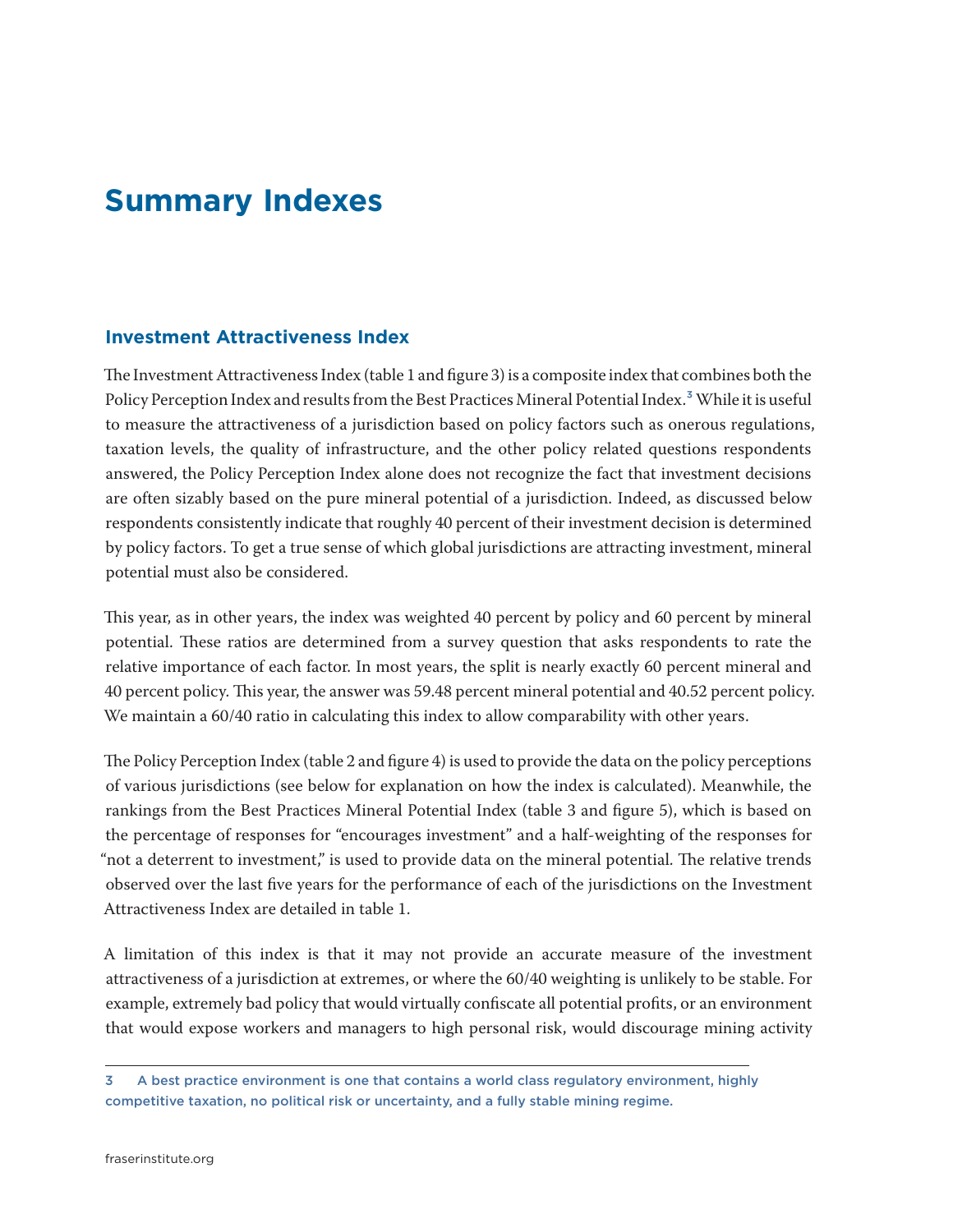#### 0 20 40 60 80 100 Nova Scotia French Guiana Mexico California Burkina Faso Alberta Colorado Guyana Russia Salta Mali Fiji New Brunswick Chile Spain Norway Portugal Montana Poland Eritrea Northern Ireland Nunavut Zambia Democratic Republic of Congo Peru British Columbia Minnesota Michigan New Mexico Wyoming Ghana Northwest Territories Northern Territory Botswana Ontario Ivory Coast Newfoundland & Labrador Yukon Alaska South Australia Idaho Utah Queensland Ireland, Republic of Sweden Arizona Quebec Finland Nevada Western Australia Manitoba Saskatchewan 0 20 40 60 80 100 Jujuy Neuquen Venezuela Chubut Afghanistan La Rioja Mendoza India Zimbabwe Mozambique Uruguay Malaysia Dominican Republic Myanmar Panama Honduras Guatemala Sierra Leone Kenya Hungary Washington Bolivia Greece Mongolia South Sudan France Indonesia Catamarca Ecuador Bulgaria South Africa Kazakhstan Santa Cruz Nicaragua Uganda Romania Ethiopia New Zealand Philippines Colombia Tanzania **Turkey** New South Wales Brazil Serbia Papua New Guinea San Juan Victoria Tasmania Greenland China Namibia

#### **Figure 3: Investment Attractiveness Index**

fraserinstitute.org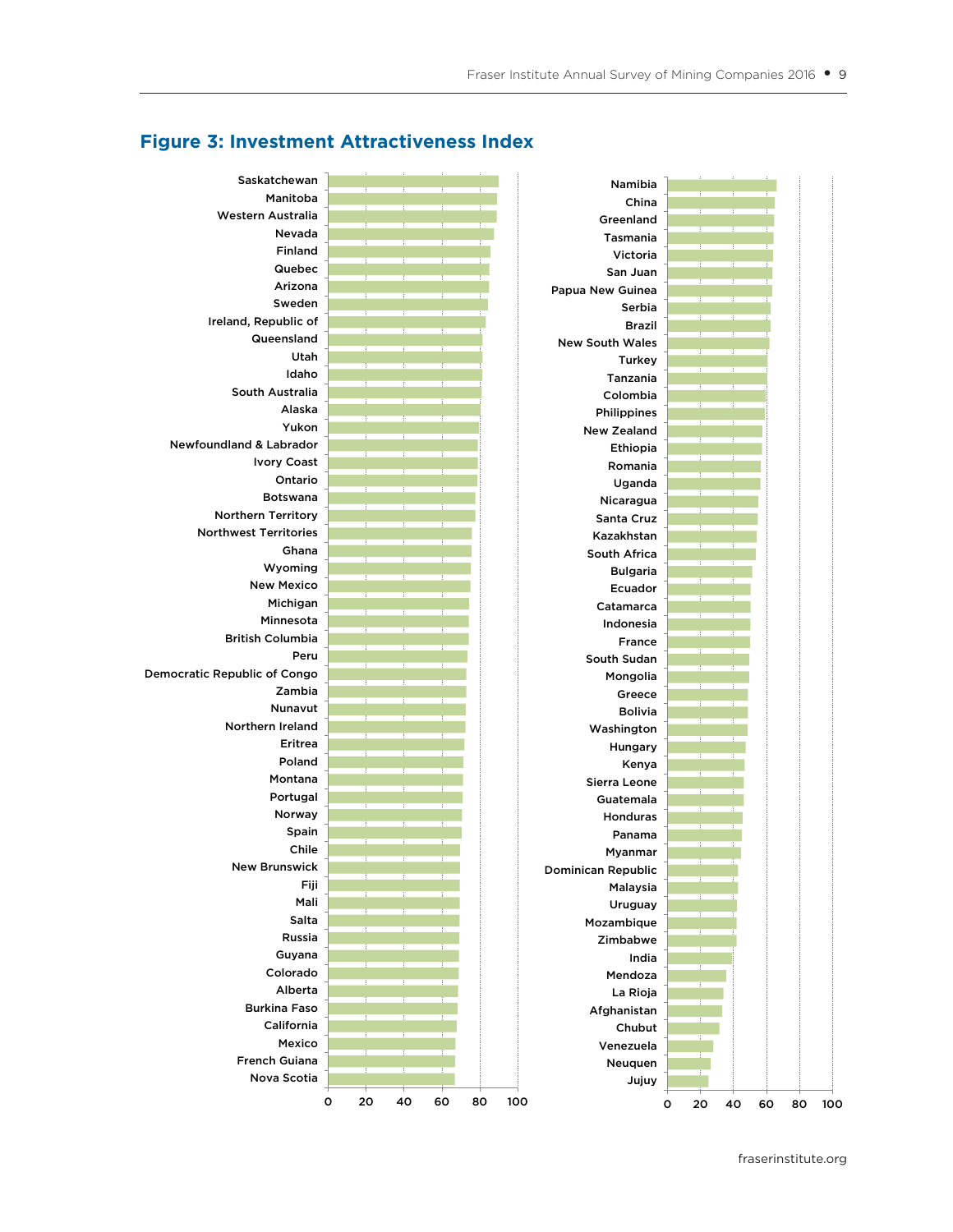#### **Table 1: Investment Attractiveness Index**

|               |                            | <b>Score</b> |       |             |       |            | Rank   |        |                |        |       |  |
|---------------|----------------------------|--------------|-------|-------------|-------|------------|--------|--------|----------------|--------|-------|--|
|               |                            | 2016         | 2015  | 2014        | 2013  | 2012       | 2016   | 2015   | 2014           | 2013   | 2012  |  |
| Canada        | Alberta                    | 68.55        | 69.71 | 74.78       | 78.49 | 71.87      | 47/104 | 34/109 | 28/122         | 14/112 | 27/96 |  |
|               | <b>British Columbia</b>    | 74.15        | 75.71 | 74.27       | 79.02 | 72.32      | 27/104 | 18/109 | 29/122         | 13/112 | 26/96 |  |
|               | Manitoba                   | 89.05        | 75.27 | 84.14       | 79.90 | 73.03      | 2/104  | 19/109 | 5/122          | 12/112 | 24/96 |  |
|               | New Brunswick              | 69.45        | 66.51 | 77.34       | 74.38 | 74.79      | 40/104 | 45/109 | 19/122         | 26/112 | 17/96 |  |
|               | Newfoundland &<br>Labrador | 78.94        | 73.55 | 83.27       | 83.93 | 74.99      | 16/104 | 25/109 | 8/122          | 3/112  | 16/96 |  |
|               | Northwest Territories      | 75.77        | 69.48 | 79.73       | 76.32 | 73.62      | 21/104 | 35/109 | 15/122         | 21/112 | 21/96 |  |
|               | Nova Scotia                | 66.80        | 59.51 | 66.27       | 65.25 | 60.35      | 52/104 | 59/109 | 49/122         | 46/112 | 46/96 |  |
|               | Nunavut                    | 72.52        | 74.37 | 73.23       | 75.12 | 73.38      | 31/104 | 23/109 | 34/122         | 25/112 | 23/96 |  |
|               | Ontario                    | 78.65        | 78.02 | 76.05       | 78.13 | 77.73      | 18/104 | 15/109 | 23/122         | 16/112 | 12/96 |  |
|               | Quebec                     | 85.02        | 80.80 | 81.51       | 75.21 | 77.05      | 6/104  | 8/109  | 10/122         | 24/112 | 13/96 |  |
|               | Saskatchewan               | 89.91        | 85.73 | 86.27       | 82.36 | 81.70      | 1/104  | 2/109  | 2/122          | 6/112  | 5/96  |  |
|               | Yukon                      | 79.61        | 79.16 | 83.68       | 81.39 | 84.12      | 15/104 | 12/109 | 6/122          | 8/112  | 1/96  |  |
| United        | Alaska                     | 80.27        | 83.96 | 81.28       | 82.38 | 80.13      | 14/104 | 6/109  | 12/122         | 5/112  | 7/96  |  |
| <b>States</b> | Arizona                    | 84.91        | 76.33 | 80.59       | 77.42 | 73.46      | 7/104  | 17/109 | 13/122         | 17/112 | 22/96 |  |
|               | California                 | 67.81        | 59.26 | 61.95       | 58.09 | 51.92      | 49/104 | 61/109 | 57/122         | 66/112 | 69/96 |  |
|               | Colorado                   | 68.85        | 72.28 | 71.43       | 65.75 | 61.72      | 46/104 | 28/109 | 39/122         | 43/112 | 44/96 |  |
|               | Idaho                      | 81.34        | 64.44 | 81.33       | 73.44 | 66.47      | 12/104 | 50/109 | 11/122         | 27/112 | 34/96 |  |
|               | Michigan                   | 74.38        | 73.10 | 72.44       | 71.89 | 58.10      | 25/104 | 27/109 | 37/122         | 29/112 | 56/96 |  |
|               | Minnesota                  | 74.18        | 74.46 | 76.69       | 66.84 | 60.20      | 26/104 | 21/109 | 20/122         | 39/112 | 48/96 |  |
|               | Montana                    | 71.16        | 68.27 | 73.25       | 68.23 | 64.15      | 35/104 | 40/109 | 33/122         | 37/112 | 37/96 |  |
|               | Nevada                     | 87.48        | 85.39 | 88.38       | 87.47 | 82.68      | 4/104  | 3/109  | 1/122          | 1/112  | 2/96  |  |
|               | <b>New Mexico</b>          | 75.03        | 60.95 | 72.50       | 64.90 | 59.55      | 24/104 | 58/109 | 36/122         | 48/112 | 50/96 |  |
|               | Utah                       | 81.39        | 80.31 | 79.68       | 80.22 | 75.72      | 11/104 | 9/109  | 18/122         | 11/112 | 15/96 |  |
|               | Washington                 | 48.58        | 66.13 | 55.57       | 56.35 | 48.72      | 84/104 | 46/109 | 79/122         | 70/112 | 78/96 |  |
|               | Wyoming                    | 75.26        |       | 78.07 83.54 | 78.35 | 79.79      | 23/104 | 14/109 | 7/122          | 15/112 | 8/96  |  |
| Australia     | New South Wales            | 61.84        | 68.83 | 62.40       | 68.57 | 60.57      | 62/104 | 38/109 | 55/122         | 36/112 | 45/96 |  |
|               | Northern Territory         | 77.61        | 81.90 | 73.89       | 76.49 | 74.48      | 20/104 | 7/109  | 31/122         | 19/112 | 19/96 |  |
|               | Queensland                 | 81.40        | 77.79 | 76.24       | 76.33 | 74.01      | 10/104 | 16/109 | 22/122         | 20/112 | 20/96 |  |
|               | South Australia            | 81.03        | 79.83 | 79.71       | 75.97 | 74.73      | 13/104 | 10/109 | 16/122         | 23/112 | 18/96 |  |
|               | Tasmania                   | 64.27        | 71.34 | 66.43       | 65.71 | 54.40      | 56/104 | 30/109 | 46/122         | 44/112 | 66/96 |  |
|               | Victoria                   | 63.96        | 59.16 | 58.04       | 63.87 | 54.41      | 57/104 | 62/109 | 69/122         | 51/112 | 65/96 |  |
|               | Western Australia          | 88.88        | 87.35 | 84.33       | 86.88 | 80.20      | 3/104  | 1/109  | 4/122          | 2/112  | 6/96  |  |
| Oceania       | Fiji*                      | 69.43        | 53.87 | 65.70       | 49.69 | $\ast\ast$ | 41/104 | 79/109 | 50/122         | 87/112 | $***$ |  |
|               | Indonesia                  | 50.16        |       | 65.16 55.24 | 58.01 | 61.96      | 78/104 | 49/109 | 81/122         | 67/112 | 43/96 |  |
|               | Malaysia*                  | 42.80        | 54.44 | 32.47       | 60.12 | $***$      | 93/104 |        | 76/109 121/122 | 58/112 | $***$ |  |
|               | New Zealand                | 57.47        | 66.73 | 66.38       | 65.85 | 60.22      | 67/104 | 44/109 | 48/122         | 41/112 | 47/96 |  |
|               | Papua New Guinea           | 63.48        | 67.15 | 61.92       | 63.64 | 66.62      | 59/104 | 43/109 | 58/122         | 52/112 | 33/96 |  |
|               | Philippines                | 58.97        | 56.59 | 48.78       | 64.54 | 59.36      | 66/104 | 72/109 | 95/122         | 49/112 | 51/96 |  |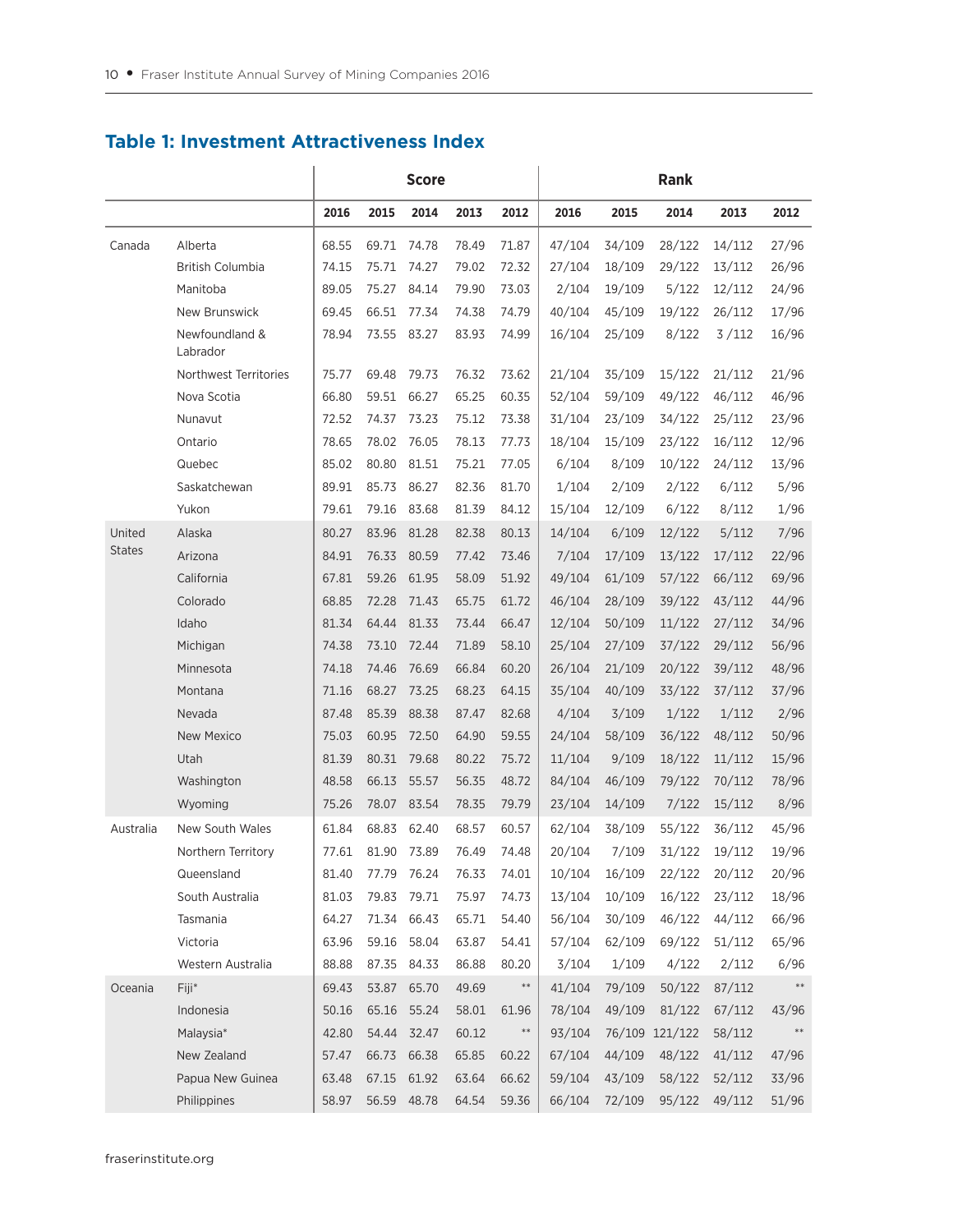|                      |                                       |       |       | <b>Score</b> |       |            |         |                        | <b>Rank</b>                    |                |            |
|----------------------|---------------------------------------|-------|-------|--------------|-------|------------|---------|------------------------|--------------------------------|----------------|------------|
|                      |                                       | 2016  | 2015  | 2014         | 2013  | 2012       | 2016    | 2015                   | 2014                           | 2013           | 2012       |
| Africa               | Botswana                              | 77.62 | 68.32 | 75.10        | 76.21 | 81.92      | 19/104  | 39/109                 | 27/122                         | 22/112         | 4/96       |
|                      | Burkina Faso                          | 68.18 | 71.88 | 63.80        | 65.16 | 60.08      | 48/104  | 29/109                 | 53/122                         | 47/112         | 49/96      |
|                      | Democratic Republic of<br>Congo (DRC) | 72.80 | 59.37 | 58.38        | 54.86 | 50.39      | 29/104  | 60/109                 | 67/122                         | 75/112         | 75/96      |
|                      | Eritrea*                              | 71.86 | 68.10 | 55.51        | 66.50 | $\ast\ast$ | 33/104  | 41/109                 | 80/122                         | 40/112         | $* *$      |
|                      | Ethiopia*                             | 57.32 |       | 64.11 50.76  | 55.05 | $***$      | 68/104  | 51/109                 | 89/122                         | 74/112         |            |
|                      | Ghana                                 | 75.56 | 71.27 | 67.17        | 71.30 | 63.47      | 22/104  | 31/109                 | 44/122                         | 30/112         | 38/96      |
|                      | Ivory Coast*                          | 78.93 | 67.99 | 62.35        | 59.09 | $***$      | 17/104  | 42/109                 | 56/122                         | 61/112         |            |
|                      | Kenya                                 | 46.71 | 38.43 | 35.24        | 56.16 | $***$      |         | 86/104 102/109         | 120/122                        | 71/112         | $***$      |
|                      | Mali                                  | 69.32 | 50.84 | 64.70        | 54.68 | 50.78      | 42/104  | 83/109                 | 51/122                         | 76/112         | 73/96      |
|                      | Mozambique*                           | 41.87 | 50.69 | 55.91        | 44.72 | $***$      | 95/104  | 84/109                 | 75/122                         | 96/112         |            |
|                      | Namibia                               | 66.11 | 69.78 | 76.37        | 68.97 | 68.30      | 53/104  | 33/109                 | 21/122                         | 35/112         | 29/96      |
|                      | Sierra Leone*                         | 46.26 | $***$ | 43.11        | 52.46 | $***$      | 87/104  | $***$                  | 103/122                        | 82/112         |            |
|                      | South Africa                          | 53.62 | 58.04 | 56.49        | 61.50 | 53.76      | 74/104  | 66/109                 | 74/122                         | 57/112         | 68/96      |
|                      | South Sudan*                          | 49.60 | $***$ | 37.13        | $***$ | $\ast\ast$ | 80/104  | $***$                  | 116/122                        | $\ast\ast$     |            |
|                      | Tanzania                              | 60.45 | 57.46 | 63.82        | 58.40 | 62.53      | 64/104  | 69/109                 | 52/122                         | 65/112         | 41/96      |
|                      | Uganda*                               | 56.34 | $***$ | 50.48        | $***$ | $***$      | 70/104  | $\ast\ast$             | 90/122                         | $***$          | $\ast\ast$ |
|                      | Zambia                                | 72.78 | 57.48 | 75.71        | 70.30 | 63.01      | 30/104  | 68/109                 | 25/122                         | 33/112         | 40/96      |
|                      | Zimbabwe                              | 41.84 | 41.45 | 39.07        | 36.04 | 35.50      | 96/104  |                        | 98/109 112/122 109/112         |                | 93/96      |
| Argentina            | Catamarca                             | 50.38 | 42.29 | 69.14        | 43.57 | 58.37      | 77/104  | 96/109                 | 41/122                         | 99/112         | 55/96      |
|                      | Chubut                                | 31.47 | 37.75 | 49.94        | 43.40 | 42.50      |         | 101/104 104/109        |                                | 92/122 100/112 | 86/96      |
|                      | Jujuy                                 | 24.83 | 49.57 | 58.92        | 46.94 | 51.28      | 104/104 | 86/109                 | 65/122                         | 92/112         | 71/96      |
|                      | La Rioja**                            | 33.94 | 28.86 | 41.96        | 38.92 | 49.64      |         |                        | 99/104 109/109 107/122 106/112 |                | 76/96      |
|                      | Mendoza                               | 35.51 | 38.51 | 38.09        | 44.50 | 45.63      |         | 98/104 101/109 114/122 |                                | 97/112         | 84/96      |
|                      | Neuquen**                             | 26.13 | 45.17 | 52.02        | 43.28 | 41.39      | 103/104 | 93/109                 |                                | 86/122 101/112 | 89/96      |
|                      | Salta                                 | 69.25 | 56.69 | 73.71        | 63.02 | 54.28      | 43/104  | 71/109                 | 32/122                         | 55/112         | 67/96      |
|                      | San Juan                              | 63.69 |       | 54.97 72.78  | 58.57 | 58.44      |         |                        | 58/104 75/109 35/122 64/112    |                | 54/96      |
|                      | Santa Cruz                            | 54.80 |       | 42.59 55.81  | 53.94 | 55.75      | 72/104  | 95/109                 |                                | 77/122 77/112  | 60/96      |
| Latin                | <b>Bolivia</b>                        | 48.74 |       | 44.56 44.74  | 42.87 | 35.60      | 83/104  | 94/109                 |                                | 99/122 102/112 | 92/96      |
| America              | Brazil                                | 62.51 | 61.45 | 69.27        | 65.63 | 64.99      | 61/104  | 56/109                 | 40/122                         | 45/112         | 36/96      |
| and the<br>Caribbean | Chile                                 | 69.66 |       | 79.81 81.86  | 82.54 | 78.52      | 39/104  | 11/109                 | 9/122                          | 4/112          | 11/96      |
| Basin                | Colombia                              | 59.52 |       | 62.75 61.29  | 58.61 | 66.68      | 65/104  | 55/109                 | 61/122                         | 63/112         | 32/96      |
|                      | Dominican Republic**                  | 42.82 | 52.89 | 50.40        | 51.50 | 54.42      | 92/104  | 81/109                 | 91/122                         | 85/112         | 64/96      |
|                      | Ecuador                               | 50.38 | 45.36 | 46.94        | 40.02 | 41.90      | 76/104  | 92/109                 |                                | 97/122 105/112 | 87/96      |
|                      | French Guiana**                       | 66.86 |       | 46.67 53.51  | 41.80 | 49.21      | 51/104  | 89/109                 |                                | 83/122 103/112 | 77/96      |
|                      | Guatemala**                           | 46.24 |       | 41.77 38.32  | 47.48 | 41.07      |         |                        | 88/104 97/109 113/122 90/112   |                | 90/96      |

#### **Table 1 continued**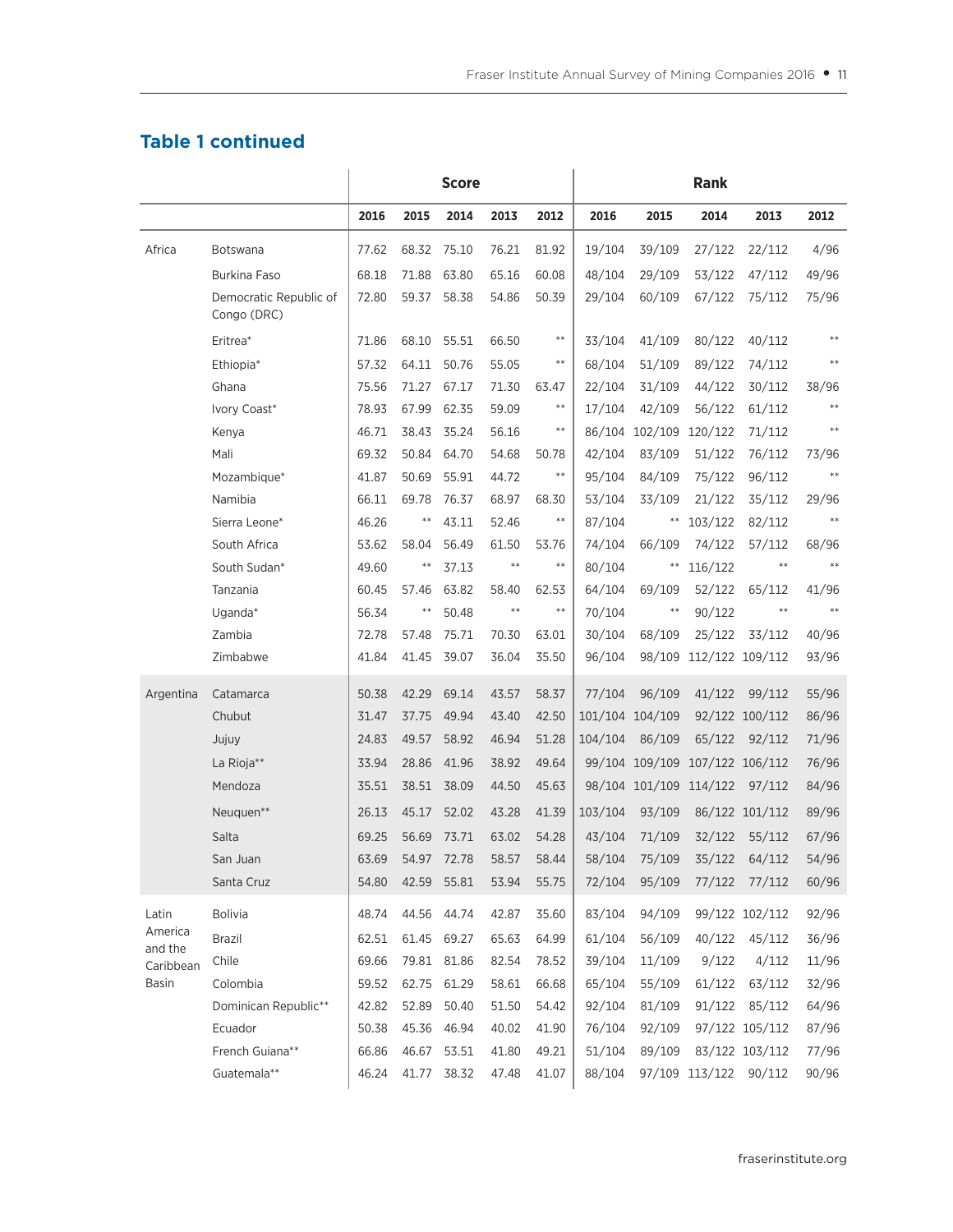#### **Table 1 continued**

|                      |                      | <b>Score</b> |            |       |       |            | <b>Rank</b> |                |                                 |                |            |
|----------------------|----------------------|--------------|------------|-------|-------|------------|-------------|----------------|---------------------------------|----------------|------------|
|                      |                      | 2016         | 2015       | 2014  | 2013  | 2012       | 2016        | 2015           | 2014                            | 2013           | 2012       |
| Latin                | Guyana*              | 68.97        | 50.91      | 66.38 | 55.79 | 58.82      | 45/104      | 82/109         | 47/122                          | 72/112         | 52/96      |
| America              | Honduras*            | 45.57        | 35.36      | 38.08 | 36.72 | 30.24      |             |                | 89/104 107/109 115/122 108/112  |                | 95/96      |
| and the<br>Caribbean | Mexico               | 67.06        | 68.93      | 75.96 | 71.05 | 72.69      | 50/104      | 37/109         | 24/122                          | 31/112         | 25/96      |
| <b>Basin</b>         | Nicaragua            | 55.02        | 58.38      | 63.28 | 50.32 | $***$      | 71/104      | 65/109         | 54/122                          | 86/112         | $\ast\ast$ |
| (cont.)              | Panama*              | 45.20        | 55.09      | 61.13 | 59.99 | 50.56      | 90/104      | 74/109         | 62/122                          | 59/112         | 74/96      |
|                      | Peru                 | 73.47        | 69.26      | 75.35 | 69.85 | 63.23      | 28/104      | 36/109         | 26/122                          | 34/112         | 39/96      |
|                      | Uruguay*             | 42.08        | 39.39      | 54.33 | 31.76 | $***$      | 94/104      | 99/109         |                                 | 82/122 111/112 | $\ast\ast$ |
|                      | Venezuela            | 27.86        | 31.88      | 31.80 | 24.27 | 27.60      |             |                | 102/104 108/109 122/122 112/112 |                | 96/96      |
| Asia                 | Afghanistan*         | 33.11        | $\ast\ast$ | $**$  | $***$ | $\ast\ast$ | 100/104     | $***$          | **                              | $\ast\ast$     | $\ast\ast$ |
|                      | China                | 65.13        | 58.49      | 48.89 | 58.69 | 54.50      | 54/104      | 64/109         | 94/122                          | 62/112         | 63/96      |
|                      | India*               | 39.11        | 55.47      | 58.26 | 52.13 | 58.69      | 97/104      | 73/109         | 68/122                          | 84/112         | 53/96      |
|                      | Kazakhstan*          | 54.08        | 74.66      | 50.84 | 63.45 | 62.50      | 73/104      | 20/109         | 88/122                          | 53/112         | 42/96      |
|                      | Mongolia             | 49.42        | 50.03      | 49.22 | 53.25 | 67.04      | 81/104      | 85/109         | 93/122                          | 80/112         | 31/96      |
|                      | Myanmar*             | 44.47        | 48.92      | 61.70 | 53.32 | $\ast\ast$ | 91/104      | 87/109         | 60/122                          | 79/112         | $\ast$     |
| Europe               | <b>Bulgaria</b>      | 51.31        | 58.54      | 42.77 | 56.55 | 46.43      | 75/104      |                | 63/109 104/122                  | 69/112         | 83/96      |
|                      | Finland              | 85.56        | 84.00      | 85.70 | 81.23 | 82.00      | 5/104       | 5/109          | 3/122                           | 10/112         | 3/96       |
|                      | France*              | 50.10        | 53.41      | 61.78 | 59.82 | $\ast\ast$ | 79/104      | 80/109         | 59/122                          | 60/112         | $\ast\ast$ |
|                      | Greenland            | 64.63        | 73.43      | 68.58 | 81.72 | 79.60      | 55/104      | 26/109         | 42/122                          | 7/112          | 9/96       |
|                      | Greece*              | 48.77        | 35.43      | 42.39 | 48.90 | 30.34      |             | 82/104 106/109 | 106/122                         | 88/112         | 94/96      |
|                      | Hungary*             | 47.41        | $***$      | 39.59 | $***$ | $\ast\ast$ | 85/104      | $***$          | 111/122                         | $\ast\ast$     | $\ast\ast$ |
|                      | Ireland, Republic of | 83.13        | 85.00      | 80.20 | 76.57 | 65.60      | 9/104       | 4/109          | 14/122                          | 18/112         | 35/96      |
|                      | Northern Ireland     | 72.41        | $\ast\ast$ | $**$  | $**$  | $\ast\ast$ | 32/104      | $***$          | $**$                            | $***$          | $**$       |
|                      | Norway               | 70.59        | 70.68      | 67.99 | 70.53 | 69.91      | 37/104      | 32/109         | 43/122                          | 32/112         | 28/96      |
|                      | Poland               | 71.34        | 61.37      | 58.03 | 65.84 | 46.76      | 34/104      | 57/109         | 70/122                          | 42/112         | 82/96      |
|                      | Portugal             | 70.86        | 74.40      | 71.51 | 62.84 | $\ast\ast$ | 36/104      | 22/109         | 38/122                          | 56/112         | $\ast\ast$ |
|                      | Romania              | 56.57        | 57.76      | 43.98 | 43.58 | 43.94      | 69/104      |                | 67/109 101/122                  | 98/112         | 85/96      |
|                      | Russia*              | 69.02        | 65.86      | 60.14 | 52.35 | 57.20      | 44/104      | 47/109         | 64/122                          | 83/112         | 58/96      |
|                      | Serbia               | 62.54        | 63.20      | 58.74 | 63.21 | 67.46      | 60/104      | 53/109         | 66/122                          | 54/112         | 30/96      |
|                      | Spain                | 70.39        | 65.41      | 56.75 | 67.01 | 55.69      | 38/104      | 48/109         | 72/122                          | 38/112         | 61/96      |
|                      | Sweden               | 84.26        | 78.58      | 79.70 | 81.29 | 79.40      | 8/104       | 13/109         | 17/122                          | 9/112          | 10/96      |
|                      | Turkey               | 60.67        | 64.04      | 56.71 | 72.77 | 76.12      | 63/104      | 52/109         | 73/122                          | 28/112         | 14/96      |

Notes:

\* Between 5 and 9 responses

\*\* Not Available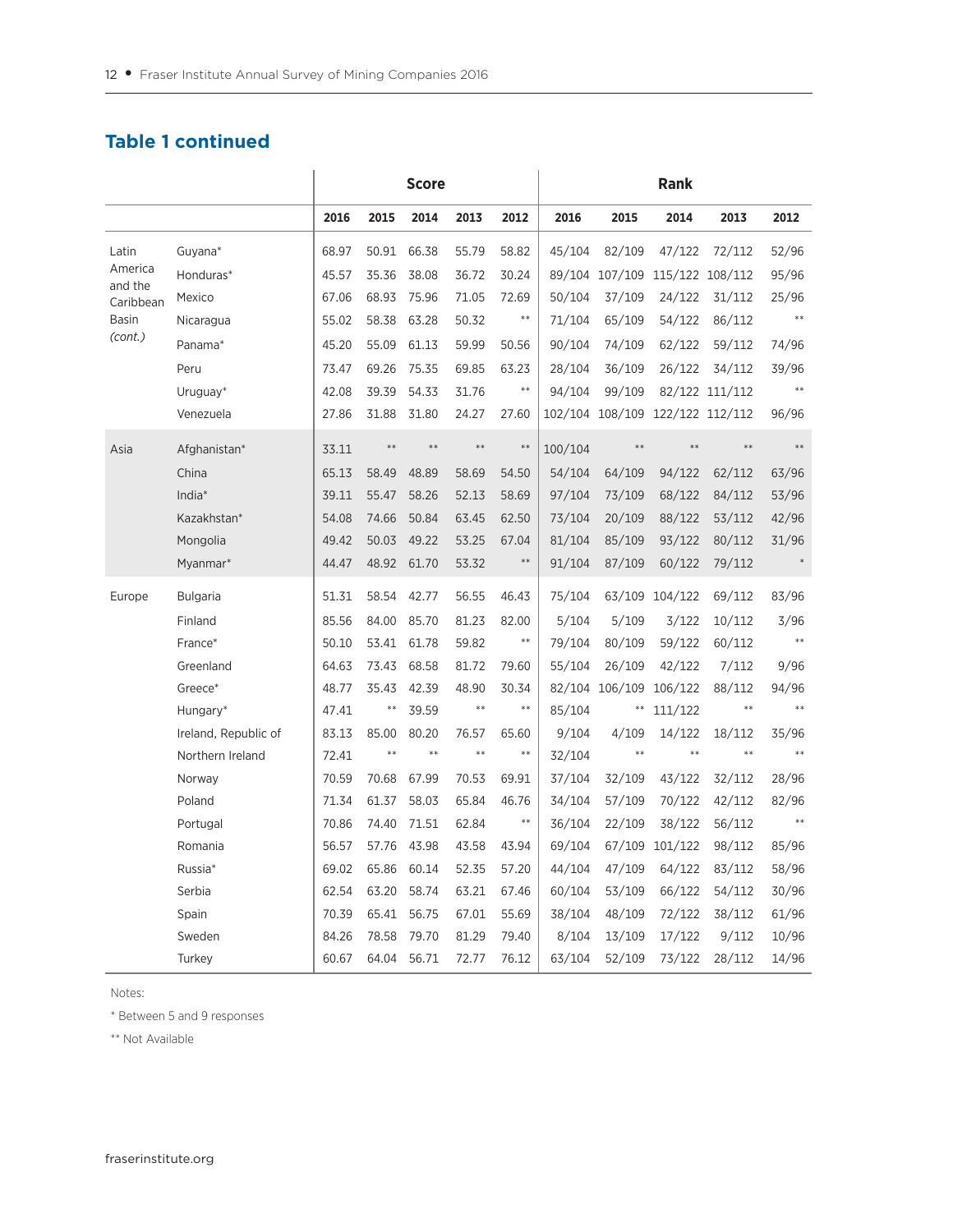regardless of mineral potential. In this case, mineral potential—far from having a 60 percent weight might carry very little weight. There is also an issue when poor policies lead to a reduction in the knowledge of mineral potential, thereby affecting the responses of potential investors.

#### **Policy Perception Index (PPI): An assessment of the attractiveness of mining policies**

While geologic and economic evaluations are always requirements for exploration, in today's globally competitive economy where mining companies may be examining properties located on different continents, a region's policy climate has taken on increased importance in attracting and winning investment. The Policy Perception Index, or PPI (see table 2 and figure 4), provides a comprehensive assessment of the attractiveness of mining policies in a jurisdiction, and can serve as a report card to governments on how attractive their policies are from the point of view of an exploration manager. In previous survey years, we have referred to this index as the Policy Potential Index. However, we feel that Policy Perception Index more accurately reflects the nature of this index.

The Policy Perception Index is a composite index that captures the opinions of managers and executives on the effects of policies in jurisdictions with which they are familiar. All survey policy questions (i.e., uncertainty concerning the administration, interpretation, and enforcement of existing regulations; environmental regulations; regulatory duplication and inconsistencies; taxation; uncertainty concerning disputed land claims and protected areas; infrastructure; socioeconomic agreements; political stability; labor issues; geological database; and security) are included in its calculation.

This year we continued the use of the methodology first used to calculate the PPI in 2015. The methodology differs from that of previous years in that it considers answers in all five response categories4, as well as how far a jurisdiction's score is from the average. To calculate the PPI, a score for each jurisdiction is estimated for all 15 policy factors by calculating each jurisdiction's average response. This score is then standardized using a common technique, where the average response is subtracted from each jurisdiction's score on each of the policy factors and then divided by the standard deviation. A jurisdiction's scores on each of the 15 policy variables are then added up to generate a final, standardized PPI score. That score is then normalized using the formula  $\frac{V_{max} - V_i}{x}$  *x 100* 

The jurisdiction with the most attractive policies receives a score of 100 and the jurisdiction with the policies that pose the greatest barriers to investment receives a score of 0.

*Vmax – Vmin*

<sup>4</sup> The methodology used previously only considered responses in the "encourages investment" category..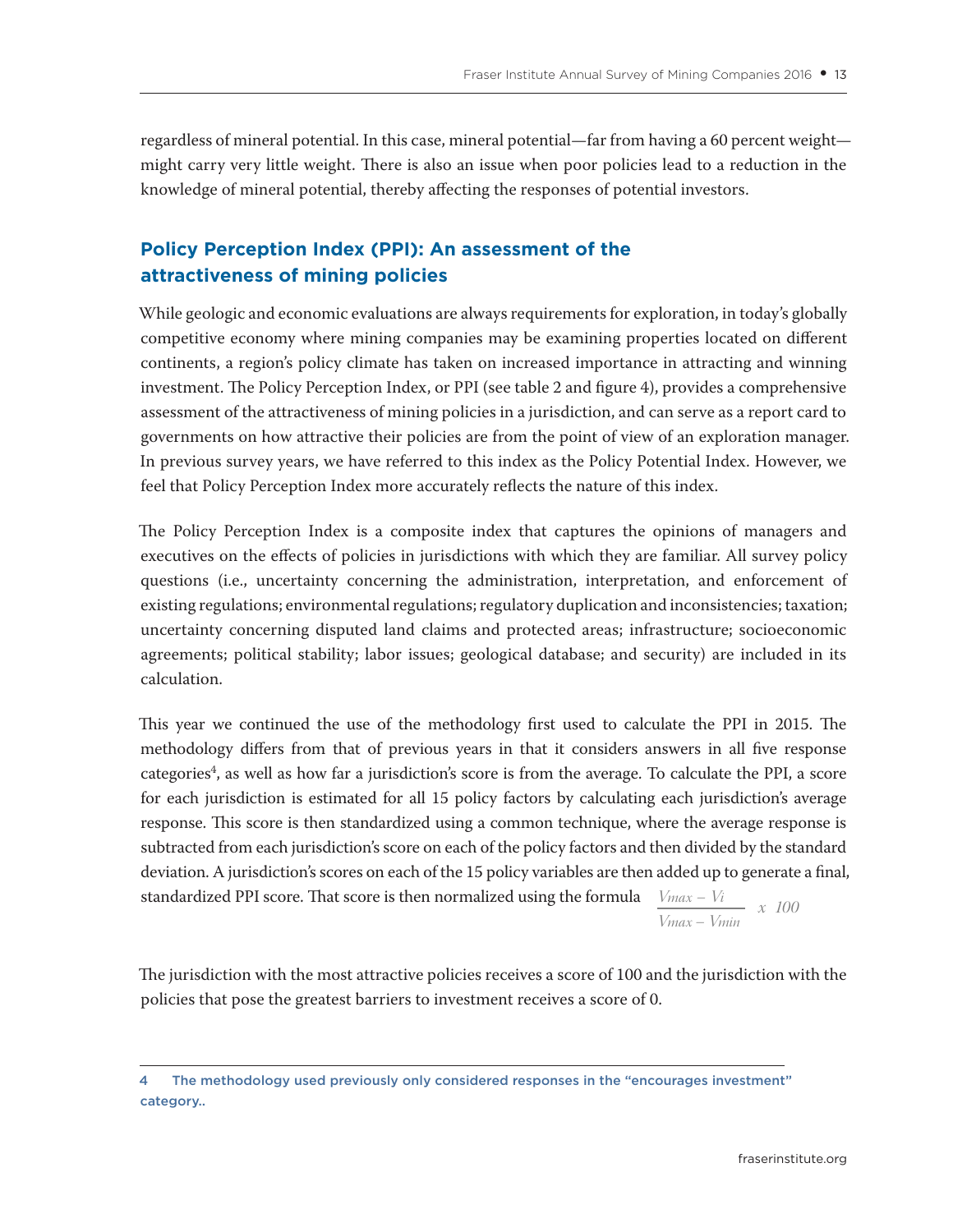### **Table 2: Policy Perception Index**

|               |                            | <b>Score</b> |       |             |       |       | Rank    |        |                        |        |            |  |
|---------------|----------------------------|--------------|-------|-------------|-------|-------|---------|--------|------------------------|--------|------------|--|
|               |                            | 2016         | 2015  | 2014        | 2013  | 2012  | 2016    | 2015   | 2014                   | 2013   | 2012       |  |
| Canada        | Alberta                    | 83.89        | 92.24 | 93.95       | 97.15 | 94.17 | 28/104  | 7/109  | 7/122                  | 3/112  | 5/96       |  |
|               | <b>British Columbia</b>    | 76.57        | 75.28 | 70.18       | 78.07 | 72.80 | 41/104  | 41/109 | 54/122                 | 42/112 | 39/96      |  |
|               | Manitoba                   | 96.62        | 88.90 | 88.84       | 82.89 | 79.07 | 6/104   | 13/109 | 15/122                 | 26/112 | 26/96      |  |
|               | New Brunswick              | 94.21        | 91.27 | 95.85       | 96.93 | 96.98 | 8/104   | 9/109  | 3/122                  | 5/112  | 3/96       |  |
|               | Newfoundland &<br>Labrador | 89.01        | 88.24 | 94.17       | 92.75 | 85.46 | 18/104  | 15/109 | 6/122                  | 9/112  | 15/96      |  |
|               | Northwest Territories      | 72.77        | 64.46 | 73.33       | 74.03 | 74.55 | 48/104  | 58/109 | 47/122                 | 47/112 | 37/96      |  |
|               | Nova Scotia                | 91.99        | 87.85 | 93.68       | 88.20 | 90.87 | 11/104  | 17/109 | 8/122                  | 16/112 | 11/96      |  |
|               | Nunavut                    | 68.80        | 68.85 | 72.07       | 75.90 | 72.45 | 58/104  | 54/109 | 51/122                 | 46/112 | 40/96      |  |
|               | Ontario                    | 84.69        | 79.48 | 76.12       | 79.30 | 81.83 | 26/104  | 31/109 | 36/122                 | 33/112 | 23/96      |  |
|               | Quebec                     | 89.82        | 85.02 | 83.78       | 78.37 | 83.13 | 17/104  | 22/109 | 20/122                 | 39/112 | 21/96      |  |
|               | Saskatchewan               | 98.87        | 95.10 | 95.67       | 92.43 | 93.26 | 2/104   | 4/109  | 5/122                  | 10/112 | 8/96       |  |
|               | Yukon                      | 84.81        | 76.66 | 78.70       | 85.13 | 88.79 | 25/104  | 39/109 | 32/122                 | 24/112 | 13/96      |  |
| United        | Alaska                     | 85.42        | 84.89 | 75.70       | 80.99 | 83.33 | 23/104  | 23/109 | 38/122                 | 29/112 | 20/96      |  |
| <b>States</b> | Arizona                    | 90.64        | 87.88 | 84.48       | 88.78 | 81.65 | 14/104  | 16/109 | 18/122                 | 14/112 | 24/96      |  |
|               | California                 | 57.04        | 63.48 | 60.36       | 62.57 | 53.30 | 74/104  | 59/109 | 73/122                 | 68/112 | 65/96      |  |
|               | Colorado                   | 73.02        | 78.06 | 79.57       | 78.20 | 70.31 | 47/104  | 36/109 | 29/122                 | 41/112 | 44/96      |  |
|               | Idaho                      | 90.86        | 86.10 | 83.32       | 85.64 | 82.18 | 13/104  | 19/109 | 21/122                 | 22/112 | 22/96      |  |
|               | Michigan                   | 90.49        | 87.75 | 80.60       | 86.57 | 77.76 | 15/104  | 18/109 | 27/122                 | 18/112 | 29/96      |  |
|               | Minnesota                  | 78.31        | 82.30 | 80.72       | 87.67 | 75.50 | 37/104  | 28/109 | 26/122                 | 17/112 | 34/96      |  |
|               | Montana                    | 71.16        | 77.58 | 73.63       | 78.78 | 71.89 | 52/104  | 37/109 | 46/122                 | 36/112 | 41/96      |  |
|               | Nevada                     | 97.64        | 94.07 | 91.95       | 95.97 | 92.70 | 5/104   | 6/109  | 10/122                 | 7/112  | 9/96       |  |
|               | <b>New Mexico</b>          | 81.89        | 77.37 | 79.25       | 79.37 | 75.37 | 30/104  | 38/109 | 31/122                 | 32/112 | 35/96      |  |
|               | Utah                       | 88.09        | 89.47 | 88.20       | 90.08 | 93.30 | 20/104  | 11/109 | 16/122                 | 11/112 | 7/96       |  |
|               | Washington                 | 63.13        | 75.32 | 62.43       | 69.48 | 66.30 | 67/104  | 40/109 | 70/122                 | 54/112 | 52/96      |  |
|               | Wyoming                    | 94.40        | 97.09 | 93.35       | 96.95 | 95.97 | 7/104   | 2/109  | 9/122                  | 4/112  | 4/96       |  |
| Australia     | New South Wales            | 63.91        | 69.12 | 75.01       | 78.49 | 77.93 | 66/104  | 51/109 | 41/122                 | 37/112 | 27/96      |  |
|               | Northern Territory         | 85.70        | 85.15 | 82.72       | 86.22 | 84.20 | 22/104  | 21/109 | 23/122                 | 20/112 | 17/96      |  |
|               | Queensland                 | 78.50        | 79.19 | 78.10       | 81.40 | 77.02 | 36/104  | 32/109 | 33/122                 | 28/112 | 32/96      |  |
|               | South Australia            | 87.05        | 85.50 | 86.78       | 88.30 | 83.33 | 21/104  | 20/109 | 17/122                 | 15/112 | 19/96      |  |
|               | Tasmania                   | 81.51        | 78.34 | 73.08       | 78.99 | 67.01 | 32/104  | 34/109 | 49/122                 | 34/112 | 51/96      |  |
|               | Victoria                   | 73.80        |       | 72.91 76.09 | 79.64 | 76.03 | 42/104  | 43/109 | 37/122                 | 31/112 | 33/96      |  |
|               | Western Australia          | 93.20        | 91.53 | 90.83       | 94.19 | 85.00 | 9/104   | 8/109  | 12/122                 | 8/112  | 16/96      |  |
| Oceania       | Fiji*                      | 73.57        | 69.06 | 71.26       | 64.22 | $***$ | 44/104  | 53/109 | 53/122                 | 63/112 | $\ast\ast$ |  |
|               | Indonesia                  | 29.93        | 40.41 | 34.60       | 35.90 | 36.39 | 99/104  |        | 91/109 110/122 106/112 |        | 88/96      |  |
|               | Malaysia*                  | 69.51        | 61.10 | 51.19       | 70.28 | $***$ | 55/104  | 64/109 | 90/122                 | 53/112 | $\ast\ast$ |  |
|               | New Zealand                | 77.51        | 79.83 | 77.45       | 83.26 | 81.55 | 39/104  | 30/109 | 35/122                 | 25/112 | 25/96      |  |
|               | Papua New Guinea           | 47.99        | 51.96 | 49.81       | 43.37 | 48.06 | 83/104  | 77/109 | 93/122                 | 96/112 | 72/96      |  |
|               | Philippines                | 28.68        |       | 41.48 33.46 | 42.41 | 37.40 | 100/104 |        | 89/109 113/122         | 99/112 | 86/96      |  |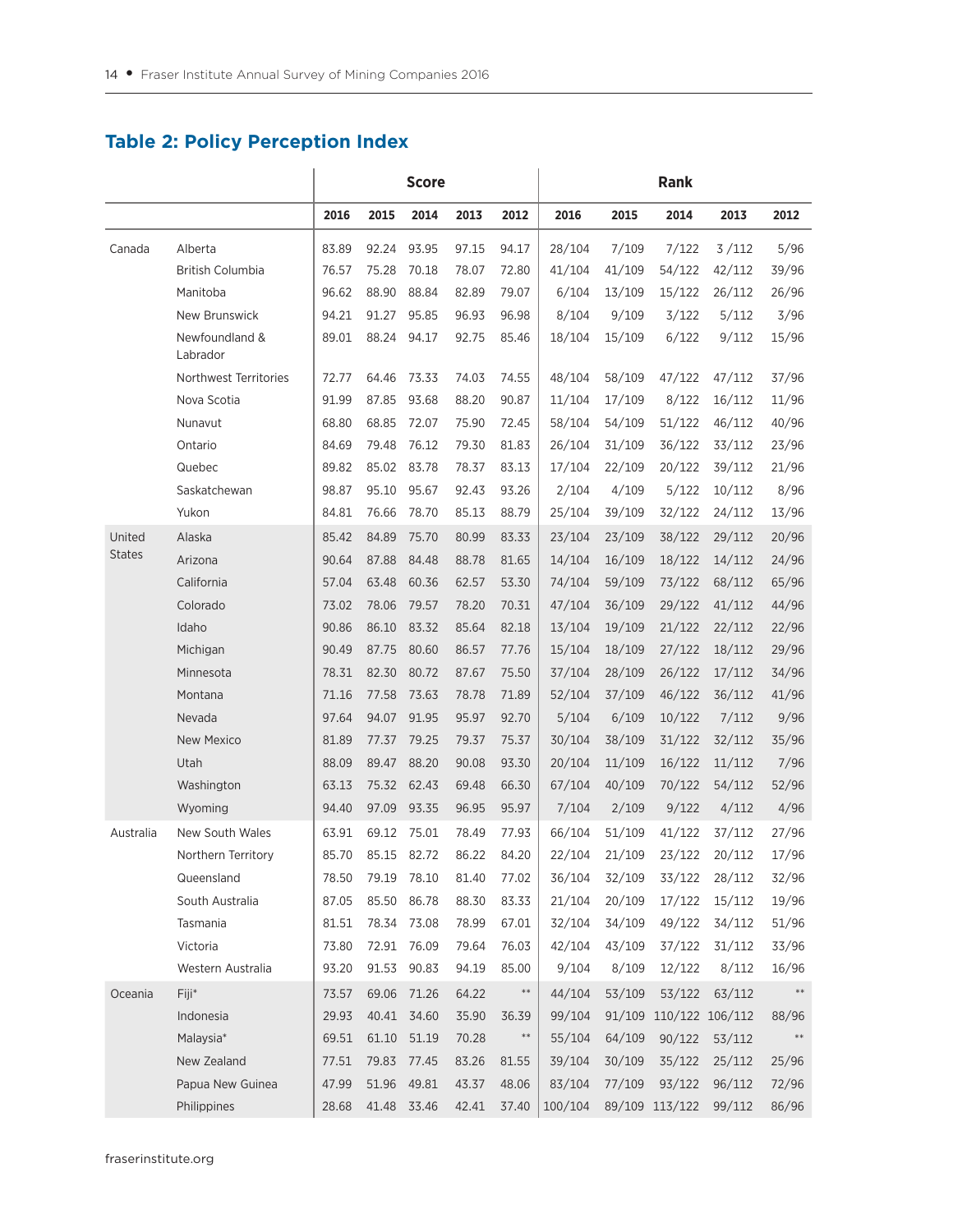|                      |                                       |       |       | <b>Score</b> |       |            |        |                | <b>Rank</b>                     |                 |            |
|----------------------|---------------------------------------|-------|-------|--------------|-------|------------|--------|----------------|---------------------------------|-----------------|------------|
|                      |                                       | 2016  | 2015  | 2014         | 2013  | 2012       | 2016   | 2015           | 2014                            | 2013            | 2012       |
| Africa               | Botswana                              | 91.79 | 88.29 | 90.26        | 89.05 | 92.29      | 12/104 | 14/109         | 14/122                          | 12/112          | 10/96      |
|                      | Burkina Faso                          | 72.37 | 71.90 | 75.50        | 78.22 | 67.69      | 51/104 | 44/109         | 39/122                          | 40/112          | 48/96      |
|                      | Democratic Republic of<br>Congo (DRC) | 60.58 | 42.74 | 40.95        | 33.43 | 20.98      | 70/104 | 87/109         |                                 | 105/122 107/112 | 93/96      |
|                      | Eritrea*                              | 72.50 | 73.81 | 59.28        | 72.50 | $\ast\ast$ | 49/104 | 42/109         | 76/122                          | 48/112          | $**$       |
|                      | Ethiopia*                             | 53.29 | 70.27 | 51.89        | 62.56 | $***$      | 79/104 | 48/109         | 87/122                          | 69/112          | **         |
|                      | Ghana                                 | 81.76 | 69.09 | 74.93        | 77.60 | 71.67      | 31/104 | 52/109         | 42/122                          | 43/112          | 42/96      |
|                      | Ivory Coast*                          | 77.33 | 62.84 | 65.87        | 58.40 | $***$      | 40/104 | 60/109         | 64/122                          | 74/112          |            |
|                      | Kenya                                 | 55.40 | 46.08 | 53.61        | 59.54 | $***$      | 76/104 | 84/109         | 85/122                          | 72/112          | $* *$      |
|                      | Mali                                  | 65.48 | 60.86 | 65.76        | 57.21 | 54.94      | 61/104 | 65/109         | 65/122                          | 77/112          | 64/96      |
|                      | Mozambique*                           | 59.66 | 51.72 | 57.27        | 57.58 | $***$      | 72/104 | 79/109         | 80/122                          | 75/112          |            |
|                      | Namibia                               | 77.77 | 80.70 | 84.44        | 81.52 | 77.76      | 38/104 | 29/109         | 19/122                          | 27/112          | 30/96      |
|                      | Sierra Leone*                         | 51.36 |       | 53.78        | 56.14 | $***$      | 80/104 | $***$          | 84/122                          | 79/112          | **         |
|                      | South Africa                          | 47.50 | 51.91 | 54.24        | 56.85 | 48.90      | 84/104 | 78/109         | 83/122                          | 78/112          | 70/96      |
|                      | South Sudan*                          | 33.99 | $***$ | 17.82        | $***$ | $***$      | 97/104 | $***$          | 120/122                         | $***$           | $\ast\ast$ |
|                      | Tanzania                              | 66.13 | 62.12 | 69.56        | 62.67 | 55.83      | 59/104 | 63/109         | 56/122                          | 67/112          | 62/96      |
|                      | Uganda*                               | 65.86 | $***$ | 64.69        | $***$ | $***$      | 60/104 | $***$          | 66/122                          | $***$           | $**$       |
|                      | Zambia                                | 73.61 | 62.69 | 75.28        | 72.33 | 67.51      | 43/104 | 61/109         | 40/122                          | 49/112          | 50/96      |
|                      | Zimbabwe                              | 18.06 | 24.67 | 13.68        | 17.71 | 10.75      |        |                | 102/104 106/109 121/122 111/112 |                 | 95/96      |
| Argentina            | Catamarca                             | 59.28 | 44.35 | 60.35        | 48.24 | 60.43      | 73/104 | 85/109         | 74/122                          | 92/112          | 60/96      |
|                      | Chubut                                | 31.79 | 25.13 | 34.86        | 37.26 | 34.26      |        | 98/104 105/109 |                                 | 109/122 104/112 | 89/96      |
|                      | Jujuy                                 | 37.07 | 42.68 | 54.31        | 60.29 | 41.20      | 93/104 | 88/109         | 82/122                          | 71/112          | 80/96      |
|                      | La Rioja**                            | 37.96 | 22.15 | 37.40        | 39.99 | 40.10      |        |                | 92/104 107/109 108/122 101/112  |                 | 81/96      |
|                      | Mendoza                               | 34.23 | 35.56 | 27.72        | 43.24 | 39.07      | 96/104 |                | 98/109 117/122                  | 98/112          | 83/96      |
|                      | Neuquen**                             | 50.33 | 25.43 | 49.05        | 49.32 | 49.48      |        | 81/104 104/109 | 95/122                          | 88/112          | 69/96      |
|                      | Salta                                 | 83.13 | 62.30 | 73.28        | 68.08 | 62.20      | 29/104 | 62/109         | 48/122                          | 55/112          | 57/96      |
|                      | San Juan                              | 73.50 |       | 53.61 67.94  | 58.91 | 60.60      |        |                | 46/104 72/109 60/122 73/112     |                 | 58/96      |
|                      | Santa Cruz                            | 62.00 |       | 40.86 42.02  | 47.78 | 46.37      | 69/104 |                | 90/109 103/122                  | 94/112          | 75/96      |
| Latin                | <b>Bolivia</b>                        | 42.16 | 36.40 | 29.34        | 22.27 | 15.50      | 87/104 |                | 95/109 115/122 110/112          |                 | 94/96      |
| America              | <b>Brazil</b>                         | 64.97 | 56.57 | 59.17        | 63.65 | 64.98      | 64/104 | 69/109         | 77/122                          | 65/112          | 53/96      |
| and the<br>Caribbean | Chile                                 | 78.68 | 83.50 | 83.16        | 85.89 | 83.80      | 35/104 | 26/109         | 22/122                          | 21/112          | 18/96      |
| Basin                | Colombia                              | 45.68 | 53.75 | 57.23        | 50.53 | 60.19      | 86/104 | 70/109         | 81/122                          | 87/112          | 61/96      |
|                      | Dominican Republic**                  | 62.04 | 65.55 | 50.99        | 60.35 | 70.06      | 68/104 | 57/109         | 91/122                          | 70/112          | 45/96      |
|                      | Ecuador                               | 34.28 |       | 43.41 27.36  | 23.54 | 23.74      | 95/104 |                | 86/109 118/122 108/112          |                 | 92/96      |
|                      | French Guiana**                       | 79.64 | 52.39 | 58.79        | 67.08 | 67.53      | 34/104 | 74/109         | 78/122                          | 57/112          | 49/96      |
|                      | Guatemala**                           | 40.59 |       | 46.09 47.79  | 48.35 | 36.66      | 89/104 | 83/109         | 98/122                          | 91/112          | 87/96      |

#### **Table 2 continued**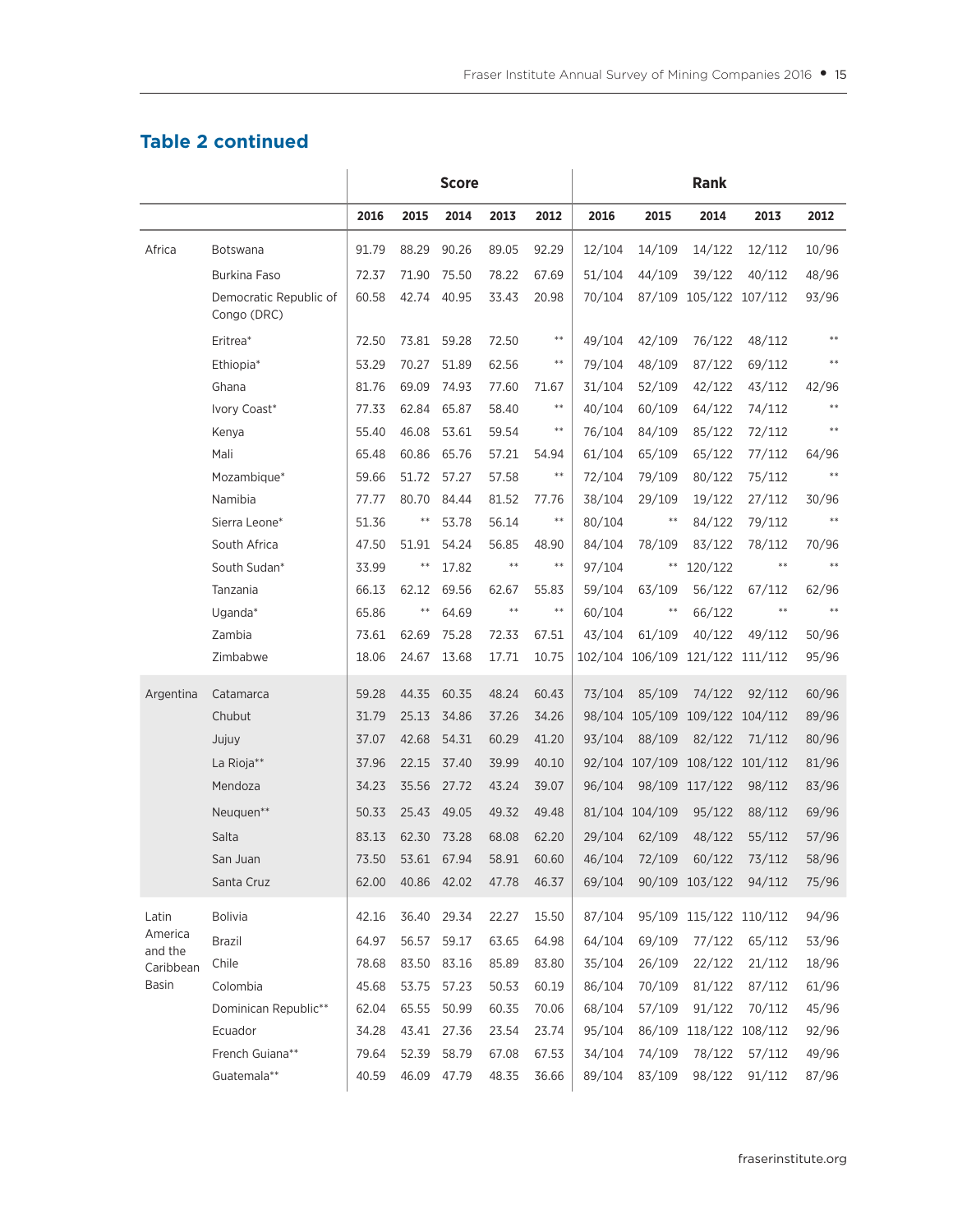#### **Table 2 continued**

|                      |                      |       |               | <b>Score</b> |        |              |         |         | Rank            |                 |            |
|----------------------|----------------------|-------|---------------|--------------|--------|--------------|---------|---------|-----------------|-----------------|------------|
|                      |                      | 2016  | 2015          | 2014         | 2013   | 2012         | 2016    | 2015    | 2014            | 2013            | 2012       |
| Latin                | Guyana*              | 72.44 | 59.76         | 71.45        | 64.40  | 64.54        | 50/104  | 67/109  | 52/122          | 62/112          | 54/96      |
| America              | Honduras*            | 49.65 | 33.86         | 33.70        | 43.28  | 32.10        | 82/104  |         | 100/109 112/122 | 97/112          | 90/96      |
| and the<br>Caribbean | Mexico               | 69.97 | 71.14         | 72.90        | 71.50  | 73.72        | 53/104  | 47/109  | 50/122          | 50/112          | 38/96      |
| Basin                | Nicaragua            | 68.81 | 53.64         | 68.20        | 63.33  | $***$        | 57/104  | 71/109  | 59/122          | 66/112          | $\ast\ast$ |
| (cont.)              | Panama*              | 47.37 | 57.72         | 67.32        | 71.23  | 63.40        | 85/104  | 68/109  | 61/122          | 51/112          | 56/96      |
|                      | Peru                 | 69.54 | 66.80         | 68.37        | 65.29  | 60.57        | 54/104  | 55/109  | 58/122          | 60/112          | 59/96      |
|                      | Uruguay*             | 55.21 | 66.33         | 81.82        | 67.86  | $***$        | 77/104  | 56/109  | 25/122          | 56/112          | $\ast\ast$ |
|                      | Venezuela            | 0.00  | 0.00          | 0.00         | 0.00   | 0.00         | 104/104 | 109/109 |                 | 122/122 112/112 | 96/96      |
| Asia                 | Afghanistan*         | 7.78  | $***$         | $**$         | $**$   | $***$        | 103/104 | $***$   | $\ast\ast$      | $\ast\ast$      | $**$       |
|                      | China                | 59.71 | 46.22         | 42.73        | 52.30  | 47.74        | 71/104  |         | 82/109 102/122  | 85/112          | 73/96      |
|                      | India*               | 41.52 | 47.61         | 60.16        | 55.34  | 43.22        | 88/104  | 81/109  | 75/122          | 80/112          | 77/96      |
|                      | Kazakhstan*          | 38.77 | 70.00         | 46.09        | 57.38  | 55.75        | 90/104  |         | 50/109 100/122  | 76/112          | 63/96      |
|                      | Mongolia             | 28.08 | 36.85         | 28.55        | 44.02  | 41.60        | 101/104 |         | 94/109 116/122  | 95/112          | 78/96      |
|                      | Myanmar*             | 36.16 | 17.31         | 47.75        | 40.91  | $***$        | 94/104  | 108/109 |                 | 99/122 100/112  | $***$      |
| Europe               | <b>Bulgaria</b>      | 69.34 | 71.35         | 57.44        | 66.44  | 68.09        | 56/104  | 46/109  | 79/122          | 59/112          | 47/96      |
|                      | Finland              | 97.64 | 94.83         | 98.74        |        | 96.81 100.00 | 4/104   | 5/109   | 2/122           | 6/112           | 1/96       |
|                      | France*              | 65.25 | 70.07         | 79.45        | 78.45  | $***$        | 62/104  | 49/109  | 30/122          | 38/112          | $\ast\ast$ |
|                      | Greenland            | 65.14 | 83.58         | 79.94        | 86.48  | 88.01        | 63/104  | 25/109  | 28/122          | 19/112          | 14/96      |
|                      | Greece*              | 38.59 | 38.57         | 60.97        | 39.74  | 38.35        | 91/104  | 93/109  |                 | 72/122 102/112  | 84/96      |
|                      | Hungary*             | 73.53 | $***$         | 68.97        | $***$  | $**$         | 45/104  | $***$   | 57/122          | $***$           | $***$      |
|                      | Ireland, Republic of |       | 100.00 100.00 | 100.00       | 100.00 | 93.51        | 1/104   | 1/109   | 1/122           | 1/112           | 6/96       |
|                      | Northern Ireland     | 92.97 | $***$         | $\ast\ast$   | $***$  | $**$         | 10/104  | $***$   | $***$           | $\ast\ast$      |            |
|                      | Norway               | 88.98 | 89.19         | 90.47        | 88.88  | 89.26        | 19/104  | 12/109  | 13/122          | 13/112          | 12/96      |
|                      | Poland               | 84.59 | 78.43         | 74.58        | 78.87  | 64.39        | 27/104  | 33/109  | 43/122          | 35/112          | 55/96      |
|                      | Portugal             | 90.30 | 89.56         | 91.78        | 85.48  | $***$        | 16/104  | 10/109  | 11/122          | 23/112          | $\ast\ast$ |
|                      | Romania              | 55.71 | 52.74         | 48.44        | 37.70  | 46.84        | 75/104  | 73/109  |                 | 96/122 103/112  | 74/96      |
|                      | Russia*              | 64.22 | 52.15         | 48.36        | 48.67  | 45.50        | 65/104  | 75/109  | 97/122          | 90/112          | 76/96      |
|                      | Serbia               | 81.35 | 83.01         | 77.84        | 76.81  | 71.14        | 33/104  | 27/109  | 34/122          | 45/112          | 43/96      |
|                      | Spain                | 85.18 | 78.29         | 74.36        | 80.00  | 74.73        | 24/104  | 35/109  | 45/122          | 30/112          | 36/96      |
|                      | Sweden               | 98.15 | 96.45         | 95.74        | 99.65  | 98.00        | 3/104   | 3/109   | 4/122           | 2/112           | 2/96       |
|                      | Turkey               | 54.61 | 71.46         | 69.78        | 76.85  | 77.79        | 78/104  | 45/109  | 55/122          | 44/112          | 28/96      |

Notes:

\* Between 5 and 9 responses

\*\* Not Available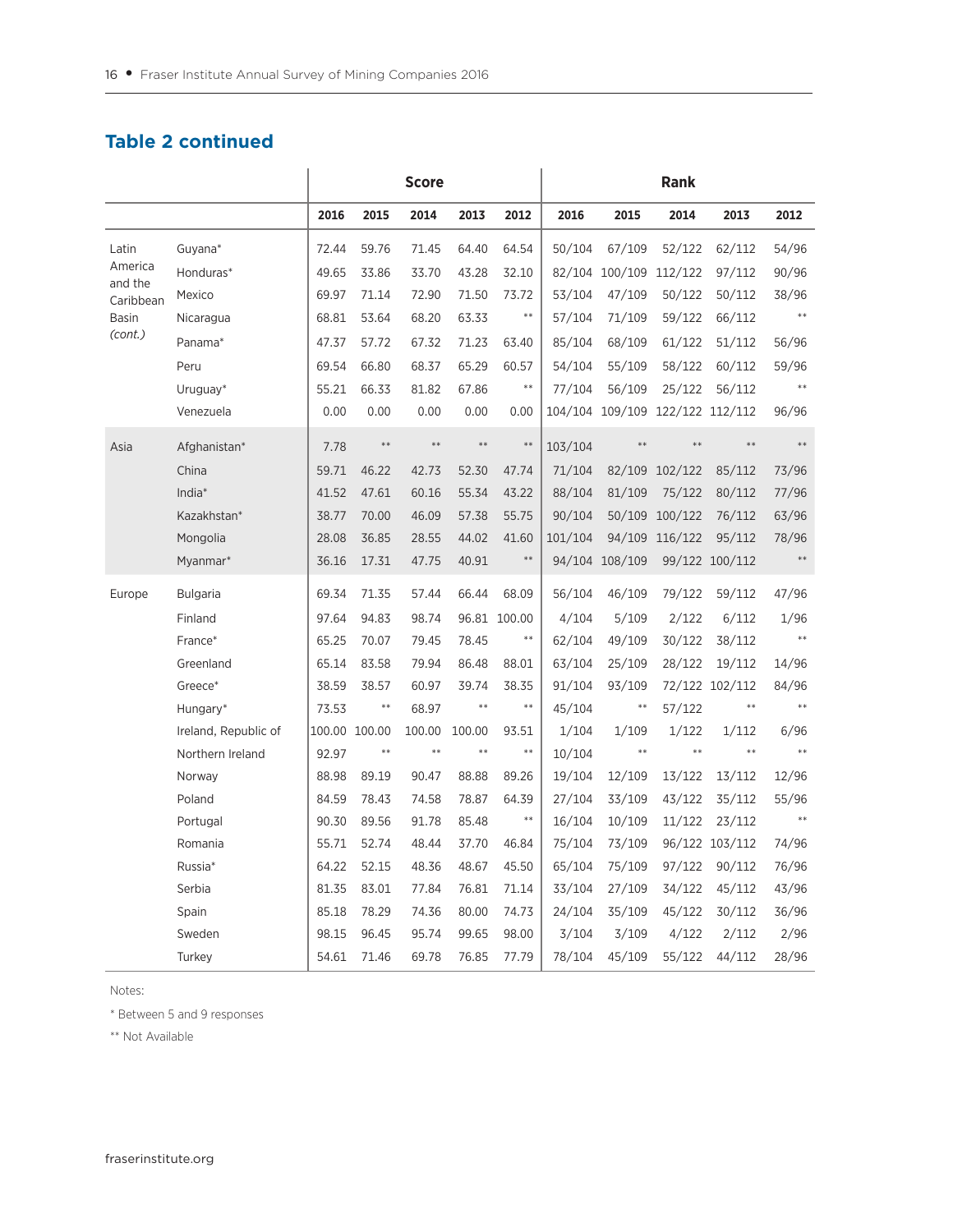

#### **Figure 4: Policy Perception Index**

fraserinstitute.org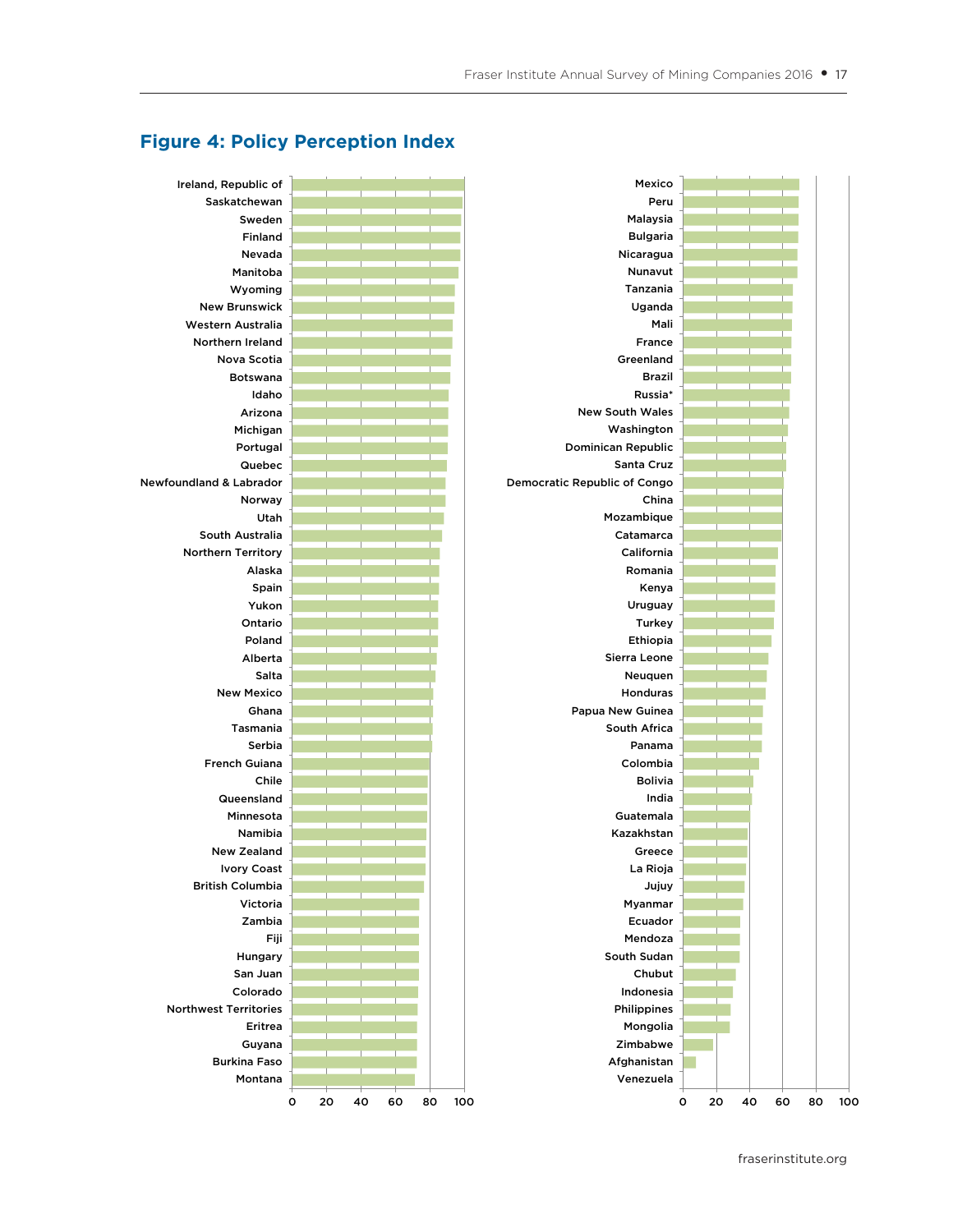#### **Best Practices Mineral Potential Index**

Figure 5 and table 3 show the mineral potential of jurisdictions, assuming their policies are based on "best practices" (i.e., world class regulatory environment, highly competitive taxation, no political risk or uncertainty, and a fully stable mining regime). In other words, figure 5 represents, in a sense, a jurisdiction's "pure" mineral potential, since it assumes a "best practices" policy regime.

The "Best Practice Mineral Potential" index ranks the jurisdictions based on which region's geology "encourages exploration investment" or is "not a deterrent to investment." Since the "encourages" response expresses a much more positive attitude to investment than "Not a Deterrent," in calculating these indexes, we give "not a deterrent" half the weight of "encourages." For example, the "Best Practices Mineral Potential" for Western Australia was calculated by adding the percent of respondents who rated Western Australia's mineral potential as "encourages investment" (76 percent) with the 20 percent that responded "not a deterrent to investment," which was half weighted at 10 percent. Thus, Western Australia has a score of 86, taking into account rounding, for 2016. Table 3 provides more precise information and the recent historical record.

#### **A caveat**

This survey captures both general and specific knowledge of respondents. A respondent may give an otherwise high-scoring jurisdiction a low mark because of his or her individual experience with a problem there. We do not believe this detracts from the value of the survey. In fact, we have made a particular point of highlighting such differing views in the survey comments and the "What miners are saying" quotes.

It is also important to note that different segments of the mining industry (exploration and development companies, say) face different challenges. Yet many of the challenges the different segments face are similar. This survey is intended to capture the overall view.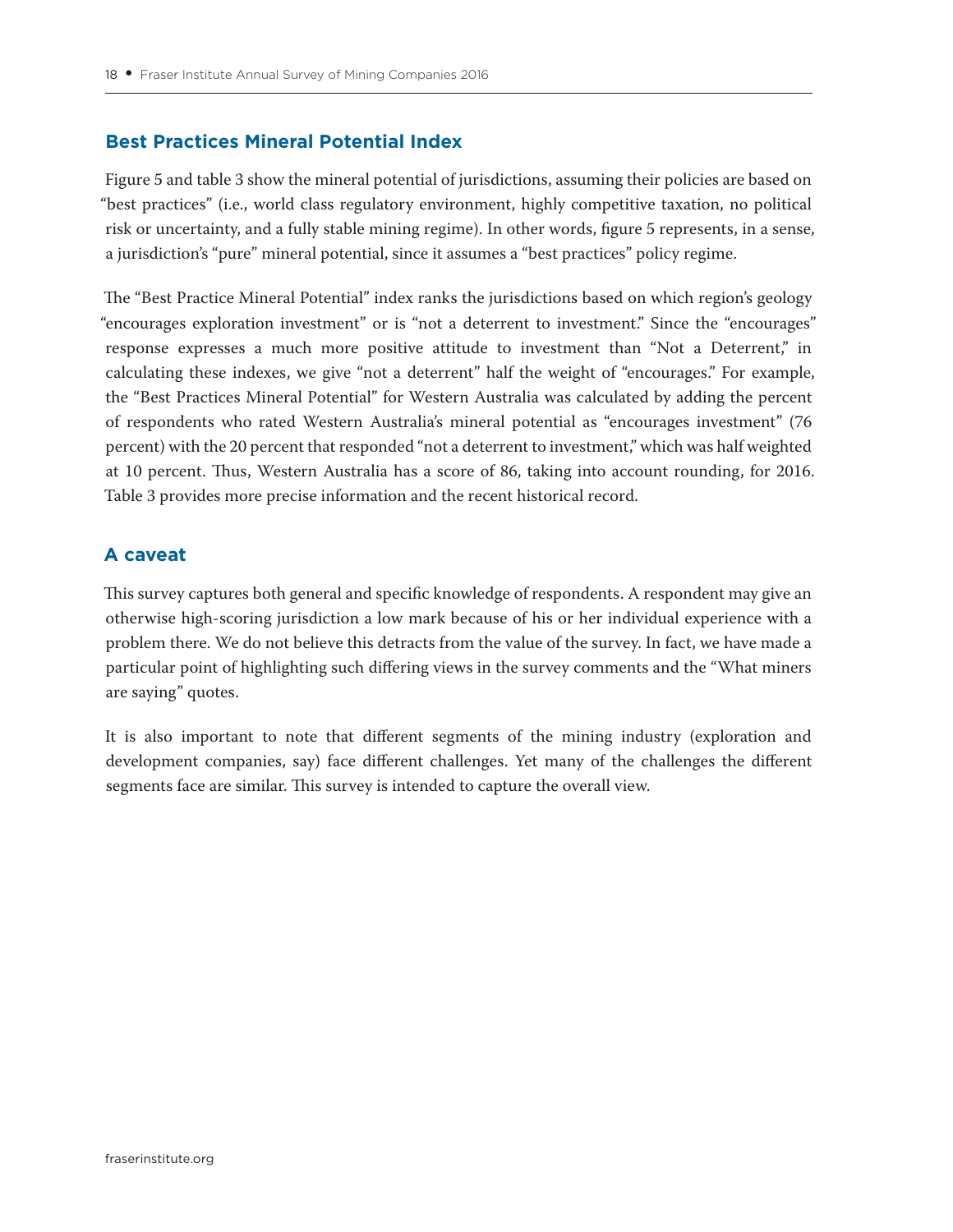

#### **Figure 5: Best Practices Mineral Potential Index**

fraserinstitute.org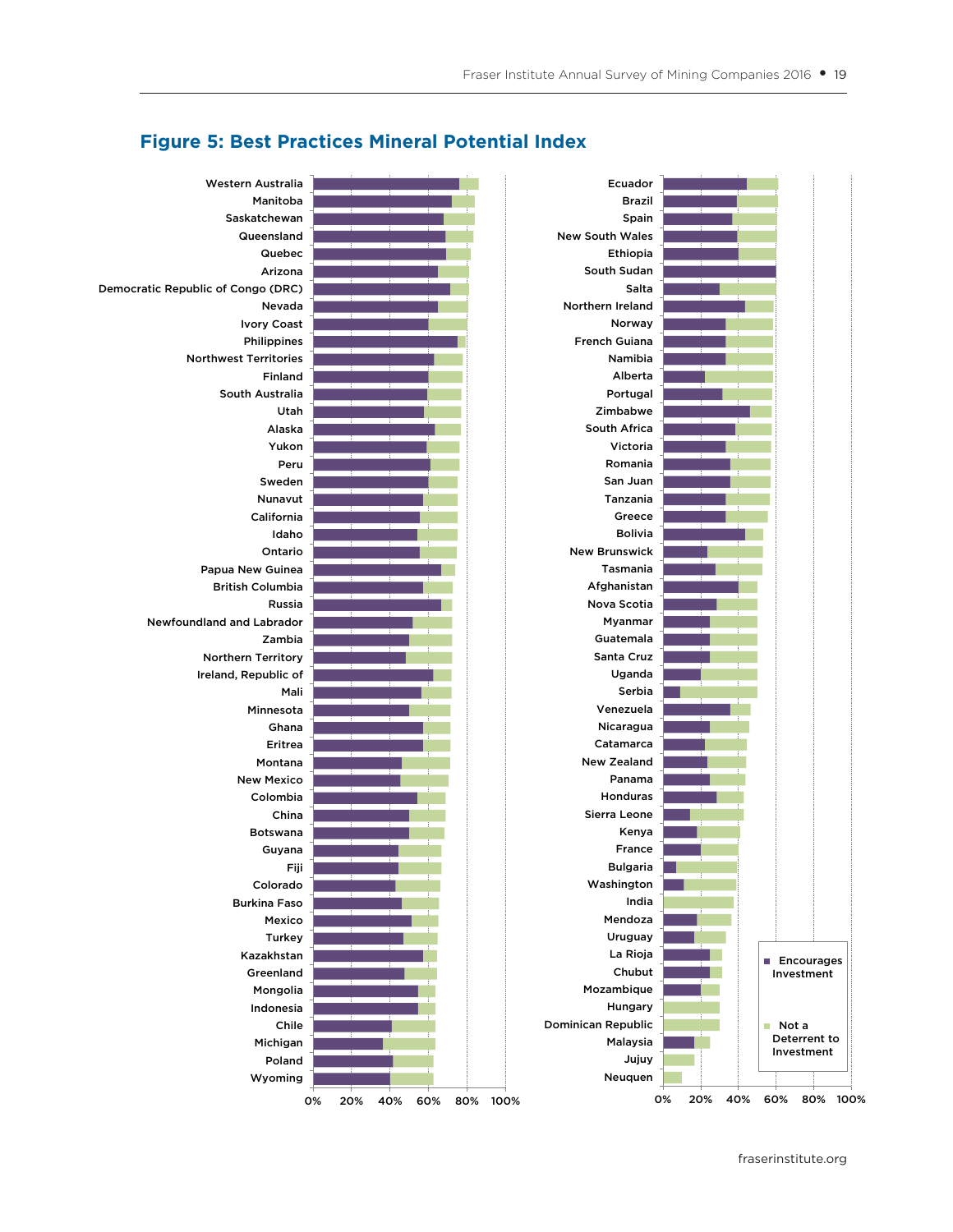#### **Table 3: Best Practices Mineral Potential Index**

|               |                            | <b>Score</b> |       |       |       |       | <b>Rank</b> |        |                |                |       |  |
|---------------|----------------------------|--------------|-------|-------|-------|-------|-------------|--------|----------------|----------------|-------|--|
|               |                            | 2016         | 2015  | 2014  | 2013  | 2012  | 2016        | 2015   | 2014           | 2013           | 2012  |  |
| Canada        | Alberta                    | 58.33        | 54.69 | 62.07 | 66.07 | 57.14 | 61/104      | 70/109 | 53/122         | 34/112         | 50/96 |  |
|               | British Columbia           | 72.53        | 76.00 | 77.08 | 79.69 | 71.57 | 24/104      | 17/109 | 14/122         | 5/112          | 18/96 |  |
|               | Manitoba                   | 84.00        | 66.18 | 81.11 | 77.91 | 68.84 | 2/104       | 42/109 | 5/122          | 10/112         | 25/96 |  |
|               | New Brunswick              | 52.94        | 50.00 | 65.15 | 59.38 | 59.76 | 74/104      | 78/109 | 44/122         | 52/112         | 44/96 |  |
|               | Newfoundland &<br>Labrador | 72.22        | 63.75 | 76.04 | 78.05 | 67.69 | 25/104      | 48/109 | 17/122         | 9/112          | 29/96 |  |
|               | Northwest Territories      | 77.78        | 72.83 | 84.44 | 77.85 | 72.50 | 11/104      | 21/109 | 4/122          | 11/112         | 16/96 |  |
|               | Nova Scotia                | 50.00        | 40.63 | 47.92 | 50.00 | 40.38 | 76/104      | 99/109 | 92/122         | 78/112         | 86/96 |  |
|               | Nunavut                    | 75.00        | 78.05 | 73.75 | 74.66 | 73.58 | 18/104      | 8/109  | 26/122         | 15/112         | 12/96 |  |
|               | Ontario                    | 74.62        | 77.04 | 75.77 | 77.35 | 75.00 | 22/104      | 13/109 | 18/122         | 12/112         | 8/96  |  |
|               | Quebec                     | 81.82        | 77.98 | 79.72 | 73.13 | 72.61 | 5/104       | 9/109  | 9/122          | 17/112         | 16/96 |  |
|               | Saskatchewan               | 83.93        | 79.49 | 79.35 | 75.64 | 74.14 | 3/104       | 7/109  | 11/122         | 14/112         | 12/96 |  |
|               | Yukon                      | 76.14        | 80.83 | 85.94 | 78.87 | 80.77 | 16/104      | 4/109  | 1/122          | 7/112          | 2/96  |  |
| United        | Alaska                     | 76.83        | 83.33 | 85.09 | 83.33 | 78.49 | 15/104      | 2/109  | 3/122          | 1/112          | 5/96  |  |
| <b>States</b> | Arizona                    | 81.08        | 68.63 | 77.78 | 69.89 | 68.12 | 6/104       | 31/109 | 13/122         | 25/112         | 29/96 |  |
|               | California                 | 75.00        | 56.45 | 63.51 | 55.07 | 50.81 | 19/104      | 65/109 | 49/122         | 65/112         | 63/96 |  |
|               | Colorado                   | 66.07        | 68.42 | 65.12 | 57.46 | 55.88 | 41/104      | 33/109 | 45/122         | 58/112         | 55/96 |  |
|               | Idaho                      | 75.00        | 50.00 | 80.00 | 65.31 | 56.38 | 20/104      | 78/109 | 8/122          | 36/112         | 55/96 |  |
|               | Michigan                   | 63.64        | 63.33 | 66.67 | 62.07 | 44.74 | 47/104      | 49/109 | 41/122         | 42/112         | 75/96 |  |
|               | Minnesota                  | 71.43        | 69.23 | 73.68 | 52.94 | 50.00 | 31/104      | 28/109 | 27/122         | 75/112         | 64/96 |  |
|               | Montana                    | 71.15        | 62.07 | 72.22 | 61.22 | 59.30 | 34/104      | 52/109 | 29/122         | 45/112         | 45/96 |  |
|               | Nevada                     | 80.70        | 79.61 | 85.80 | 81.85 | 75.56 | 8/104       | 6/109  | 2/122          | 3/112          | 7/96  |  |
|               | New Mexico                 | 70.45        | 50.00 | 67.86 | 55.21 | 48.65 | 35/104      | 78/109 | 39/122         | 64/112         | 67/96 |  |
|               | Utah                       | 76.92        | 74.19 | 74.19 | 73.64 | 63.64 | 14/104      | 20/109 | 25/122         | 16/112         | 39/96 |  |
|               | Washington                 | 38.89        | 60.00 | 50.00 | 47.62 | 36.90 | 93/104      | 56/109 | 83/122         | 87/112         | 88/96 |  |
|               | Wyoming                    | 62.50        | 65.38 | 76.79 | 65.91 | 69.32 | 51/104      | 43/109 | 16/122         | 35/112         | 25/96 |  |
| Australia     | New South Wales            | 60.47        | 68.63 | 53.92 | 61.94 | 48.89 | 56/104      | 31/109 | 77/122         | 43/112         | 67/96 |  |
|               | Northern Territory         | 72.22        | 79.73 | 67.95 | 70.00 | 68.18 | 26/104      | 5/109  | 38/122         | 23/112         | 29/96 |  |
|               | Queensland                 | 83.33        | 76.85 | 75.00 | 72.97 | 71.74 | 4/104       | 14/109 | 19/122         | 18/112         | 18/96 |  |
|               | South Australia            | 77.03        | 76.04 | 74.47 | 67.74 | 68.64 | 13/104      | 16/109 | 24/122         | 29/112         | 25/96 |  |
|               | Tasmania                   | 52.78        | 66.67 | 62.00 | 56.90 | 46.43 | 75/104      | 35/109 | 54/122         | 60/112         | 73/96 |  |
|               | Victoria                   | 57.41        | 50.00 | 45.16 | 53.41 | 40.00 | 68/104      | 78/109 | 97/122         | 72/112         | 86/96 |  |
|               | Western Australia          | 86.00        | 84.56 | 79.51 | 82.00 | 76.50 | 1/104       | 1/109  | 10/122         | 2/112          | 6/96  |  |
| Oceania       | Fiji*                      | 66.67        | 43.75 | 61.54 | 40.00 | $***$ | 39/104      | 93/109 |                | 55/122 101/112 | $**$  |  |
|               | Indonesia                  | 63.64        | 81.67 | 68.06 | 72.73 | 78.95 | 48/104      | 3/109  | 37/122         | 20/112         | 3/96  |  |
|               | Malaysia*                  | 25.00        | 50.00 | 20.00 | 53.33 | $***$ | 102/104     |        | 78/109 121/122 | 73/112         | $***$ |  |
|               | New Zealand                | 44.12        | 58.00 | 59.26 | 54.29 | 46.15 | 86/104      | 62/109 | 63/122         | 68/112         | 75/96 |  |
|               | Papua New Guinea           | 73.81        | 77.27 | 70.00 | 77.14 | 79.41 | 23/104      | 12/109 | 32/122         | 13/112         | 3/96  |  |
|               | Philippines                | 79.17        | 66.67 | 58.33 | 79.31 | 74.32 | 10/104      | 35/109 | 65/122         | 6/112          | 12/96 |  |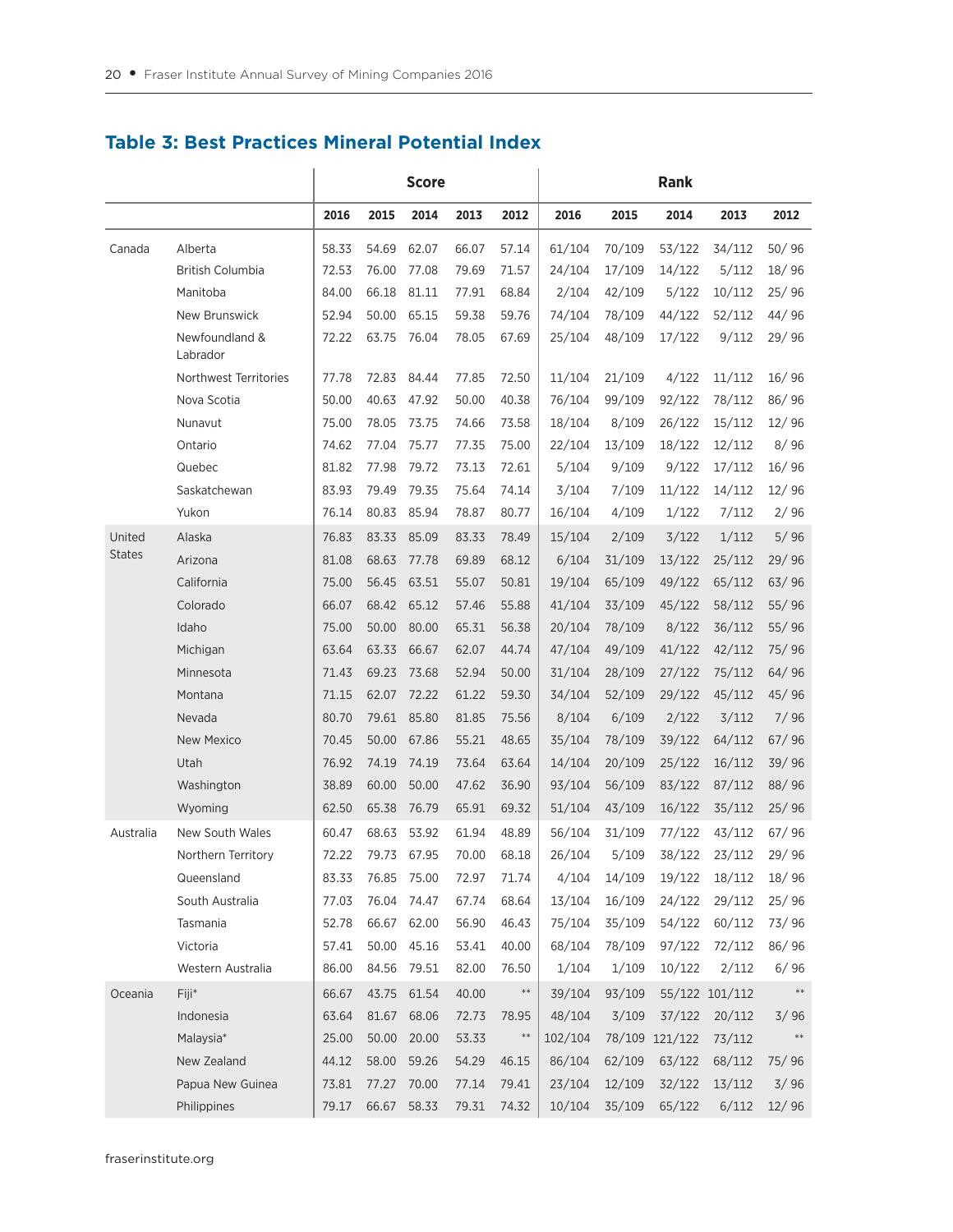|                      |                                       |       |       | <b>Score</b> |       |       |         |                | <b>Rank</b>            |                |            |
|----------------------|---------------------------------------|-------|-------|--------------|-------|-------|---------|----------------|------------------------|----------------|------------|
|                      |                                       | 2016  | 2015  | 2014         | 2013  | 2012  | 2016    | 2015           | 2014                   | 2013           | 2012       |
| Africa               | <b>Botswana</b>                       | 68.18 | 55.00 | 65.52        | 67.65 | 75.00 | 38/104  | 69/109         | 43/122                 | 30/112         | 8/96       |
|                      | <b>Burkina Faso</b>                   | 65.38 | 71.88 | 55.77        | 56.45 | 54.84 | 42/104  | 23/109         | 72/122                 | 62/112         | 58/96      |
|                      | Democratic Republic of<br>Congo (DRC) | 80.95 | 70.45 | 68.97        | 69.12 | 70.00 | 7/104   | 26/109         | 34/122                 | 26/112         | 23/96      |
|                      | Eritrea*                              | 71.43 | 64.29 | 53.13        | 62.50 | $***$ | 32/104  | 45/109         | 78/122                 | 40/112         | **         |
|                      | Ethiopia*                             | 60.00 | 60.00 | 50.00        | 50.00 | $***$ | 57/104  | 56/109         | 85/122                 | 80/112         | **         |
|                      | Ghana                                 | 71.43 | 72.73 | 62.50        | 67.07 | 57.61 | 33/104  | 22/109         | 51/122                 | 32/112         | 47/96      |
|                      | Ivory Coast*                          | 80.00 | 71.43 | 59.52        | 59.52 | $***$ | 9/104   | 24/109         | 60/122                 | 50/112         |            |
|                      | Kenya                                 | 40.91 | 33.33 | 23.08        | 53.85 | $***$ | 90/104  | 106/109        | 120/122                | 71/112         | $* *$      |
|                      | Mali                                  | 71.88 | 64.29 | 63.79        | 53.03 | 47.50 | 29/104  | 45/109         | 48/122                 | 74/112         | 71/96      |
|                      | Mozambique*                           | 30.00 | 50.00 | 54.17        | 36.11 | $***$ | 99/104  | 78/109         |                        | 76/122 105/112 |            |
|                      | Namibia                               | 58.33 | 62.50 | 70.37        | 60.61 | 61.54 | 62/104  | 50/109         | 31/122                 | 47/112         | 40/96      |
|                      | Sierra Leone*                         | 42.86 | $***$ | 36.36        | 50.00 | $***$ | 88/104  | $***$          | 111/122                | 81/112         | **         |
|                      | South Africa                          | 57.69 | 62.12 | 57.89        | 64.58 | 56.56 | 66/104  | 51/109         | 67/122                 | 37/112         | 50/96      |
|                      | South Sudan*                          | 60.00 | $***$ | 50.00        | $***$ | $***$ | 58/104  | $***$          | 87/122                 | $***$          | $\ast\ast$ |
|                      | Tanzania                              | 56.67 | 54.35 | 60.00        | 55.56 | 67.11 | 71/104  | 71/109         | 57/122                 | 63/112         | 32/96      |
|                      | Uganda*                               | 50.00 | $***$ | 41.18        | $***$ | $***$ | 77/104  | **             | 106/122                | $***$          | $**$       |
|                      | Zambia                                | 72.22 | 54.00 | 75.00        | 68.97 | 60.29 | 27/104  | 73/109         | 20/122                 | 28/112         | 43/96      |
|                      | Zimbabwe                              | 57.69 | 52.63 | 56.00        | 48.28 | 51.72 | 67/104  | 77/109         | 71/122                 | 85/112         | 62/96      |
| Argentina            | Catamarca                             | 44.44 | 40.91 | 75.00        | 40.48 | 57.14 | 85/104  | 98/109         | 21/122                 | 99/112         | 50/96      |
|                      | Chubut                                | 31.25 | 46.15 | 59.38        | 47.50 | 48.21 | 97/104  | 90/109         | 62/122                 | 88/112         | 71/96      |
|                      | Jujuy                                 | 16.67 | 54.17 | 61.54        | 38.10 | 58.33 | 103/104 | 72/109         |                        | 56/122 104/112 | 47/96      |
|                      | La Rioja**                            | 31.25 | 33.33 | 45.00        | 38.24 | 55.88 |         | 98/104 106/109 |                        | 99/122 103/112 | 55/96      |
|                      | Mendoza                               | 36.36 | 40.48 | 44.12        | 45.31 | 50.00 |         | 95/104 100/109 | 102/122                | 95/112         | 64/96      |
|                      | Neuguen**                             | 10.00 | 58.33 | 54.55        | 39.29 | 35.71 | 104/104 | 60/109         |                        | 74/122 102/112 | 90/96      |
|                      | Salta                                 | 60.00 | 52.94 | 73.53        | 59.62 | 48.53 | 59/104  | 76/109         | 28/122                 | 49/112         | 67/96      |
|                      | San Juan                              | 57.14 |       | 55.88 75.00  | 58.33 | 57.32 | 69/104  | 68/109         | 22/122                 | 54/112         | 50/96      |
|                      | Santa Cruz                            | 50.00 |       | 43.75 64.71  | 58.11 | 61.76 | 78/104  | 93/109         | 46/122                 | 57/112         | 40/96      |
| Latin                | <b>Bolivia</b>                        | 53.13 | 50.00 | 55.00        | 56.58 | 48.89 | 73/104  | 78/109         | 73/122                 | 61/112         | 67/96      |
| America              | <b>Brazil</b>                         | 60.87 |       | 64.71 75.00  | 66.98 | 64.75 | 54/104  | 44/109         | 23/122                 | 33/112         | 35/96      |
| and the<br>Caribbean | Chile                                 | 63.64 | 77.36 | 80.36        | 80.32 | 75.00 | 49/104  | 11/109         | 6/122                  | 4/112          | 8/96       |
| Basin                | Colombia                              | 68.75 | 68.75 | 63.89        | 64.04 | 71.31 | 36/104  | 29/109         | 47/122                 | 38/112         | 21/96      |
|                      | Dominican Republic**                  | 30.00 | 44.44 | 50.00        | 45.65 | 53.85 | 100/104 | 92/109         | 88/122                 | 94/112         | 60/96      |
|                      | Ecuador                               | 61.11 | 46.67 | 60.00        | 50.96 | 43.75 | 53/104  | 89/109         | 58/122                 | 77/112         | 79/96      |
|                      | French Guiana**                       | 58.33 | 42.86 | 50.00        | 25.00 | 37.50 | 63/104  | 95/109         |                        | 89/122 110/112 | 88/96      |
|                      | Guatemala**                           | 50.00 |       | 38.89 31.82  | 46.88 | 44.44 |         |                | 79/104 103/109 115/122 | 92/112         | 78/96      |

#### **Table 3 continued**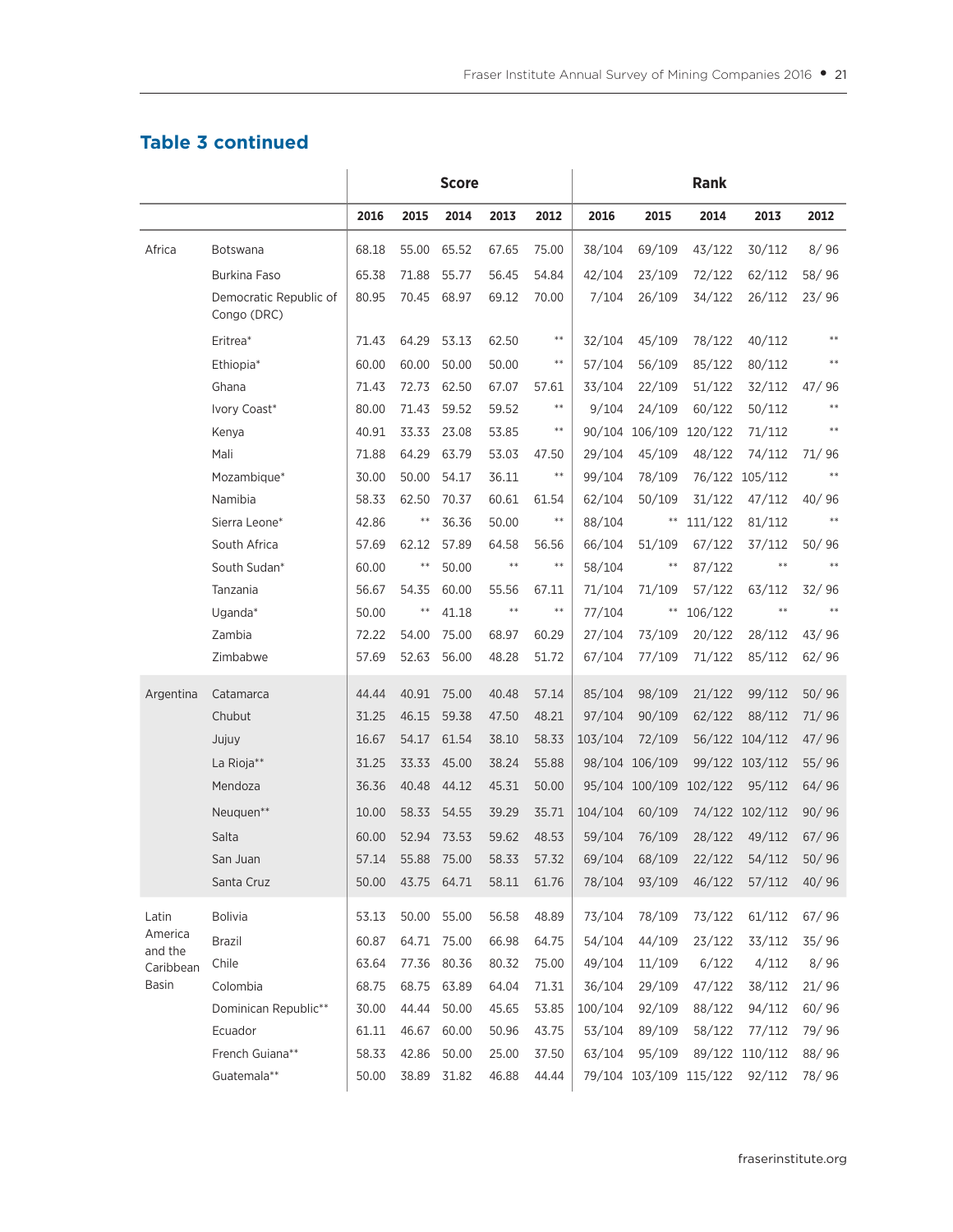#### **Table 3 continued**

|                      |                      |       |       | <b>Score</b> |            |            |         |         | <b>Rank</b>                    |                |            |
|----------------------|----------------------|-------|-------|--------------|------------|------------|---------|---------|--------------------------------|----------------|------------|
|                      |                      | 2016  | 2015  | 2014         | 2013       | 2012       | 2016    | 2015    | 2014                           | 2013           | 2012       |
| Latin                | Guyana*              | 66.67 | 45.00 | 63.33        | 50.00      | 55.36      | 40/104  | 91/109  | 50/122                         | 82/112         | 58/96      |
| America              | Honduras*            | 42.86 | 36.36 | 40.91        | 32.35      | 29.41      | 89/104  |         | 105/109 107/122 109/112        |                | 95/96      |
| and the<br>Caribbean | Mexico               | 65.12 | 67.46 | 77.97        | 70.73      | 72.10      | 43/104  | 34/109  | 12/122                         | 22/112         | 18/96      |
| <b>Basin</b>         | Nicaragua            | 45.83 | 61.54 | 59.09        | 41.67      | **         | 84/104  | 53/109  | 64/122                         | 97/112         | $\ast\ast$ |
| (cont.)              | Panama*              | 43.75 | 53.33 | 56.25        | 52.50      | 41.67      | 87/104  | 74/109  | 68/122                         | 76/112         | 84/96      |
|                      | Peru                 | 76.09 | 70.90 | 80.36        | 72.90      | 65.20      | 17/104  | 25/109  | 7/122                          | 19/112         | 35/96      |
|                      | Uruguay*             | 33.33 | 21.43 | 35.71        | 7.69       | $\ast\ast$ |         |         | 96/104 109/109 112/122 112/112 |                | $\ast\ast$ |
|                      | Venezuela            | 46.43 | 53.13 | 52.17        | 40.48      | 45.71      | 83/104  | 75/109  |                                | 82/122 100/112 | 75/96      |
| Asia                 | Afghanistan*         | 50.00 | $***$ | $**$         | $**$       | $**$       | 80/104  | $***$   | $**$                           | $***$          | $***$      |
|                      | China                | 68.75 | 66.67 | 52.78        | 62.90      | 58.57      | 37/104  | 35/109  | 80/122                         | 39/112         | 45/96      |
|                      | India*               | 37.50 | 60.71 | 56.25        | 50.00      | 68.75      | 94/104  | 55/109  | 69/122                         | 83/112         | 25/96      |
|                      | Kazakhstan*          | 64.29 | 77.78 | 54.55        | 67.50      | 66.67      | 45/104  | 10/109  | 75/122                         | 31/112         | 32/96      |
|                      | Mongolia             | 63.64 | 58.82 | 62.50        | 59.46      | 84.29      | 50/104  | 59/109  | 52/122                         | 51/112         | 1/96       |
|                      | Myanmar*             | 50.00 | 70.00 | 70.83        | 61.54      | $***$      | 81/104  | 27/109  | 30/122                         | 44/112         | $\ast\ast$ |
| Europe               | <b>Bulgaria</b>      | 39.29 | 50.00 | 33.33        | 50.00      | 31.82      | 92/104  |         | 78/109 114/122                 | 84/112         | 94/96      |
|                      | Finland              | 77.50 | 76.79 | 76.92        | 70.83      | 69.51      | 12/104  | 15/109  | 15/122                         | 21/112         | 23/96      |
|                      | France*              | 40.00 | 42.31 | 50.00        | 47.37      | $***$      | 91/104  | 97/109  | 91/122                         | 90/112         | $\ast\ast$ |
|                      | Greenland            | 64.29 | 66.67 | 60.00        | 78.57      | 74.00      | 46/104  | 35/109  | 59/122                         | 8/112          | 12/96      |
|                      | Greece*              | 55.56 | 33.33 | 30.00        | 55.00      | 25.00      | 72/104  | 106/109 | 119/122                        | 66/112         | 96/96      |
|                      | Hungary*             | 30.00 | $***$ | 20.00        | $***$      | $***$      | 101/104 | **      | 122/122                        | $***$          | **         |
|                      | Ireland, Republic of | 71.88 | 75.00 | 65.91        | 60.94      | 46.51      | 30/104  | 17/109  | 42/122                         | 46/112         | 73/96      |
|                      | Northern Ireland     | 58.70 | $***$ | $\ast\ast$   | $\ast\ast$ | $\ast\ast$ | 60/104  | $***$   | $**$                           | $**$           | $^{**}$    |
|                      | Norway               | 58.33 | 58.33 | 52.50        | 58.33      | 57.14      | 64/104  | 60/109  | 81/122                         | 55/112         | 50/96      |
|                      | Poland               | 62.50 | 50.00 | 46.88        | 57.14      | 34.62      | 52/104  | 78/109  | 94/122                         | 59/112         | 91/96      |
|                      | Portugal             | 57.89 | 64.29 | 58.33        | 47.73      | $***$      | 65/104  | 45/109  | 66/122                         | 86/112         | $\ast\ast$ |
|                      | Romania              | 57.14 | 61.11 | 40.91        | 47.50      | 42.00      | 70/104  |         | 54/109 108/122                 | 89/112         | 84/96      |
|                      | Russia*              | 72.22 | 75.00 | 67.86        | 54.76      | 65.38      | 28/104  | 17/109  | 40/122                         | 67/112         | 35/96      |
|                      | Serbia               | 50.00 | 50.00 | 45.45        | 54.17      | 65.00      | 82/104  | 78/109  | 96/122                         | 70/112         | 35/96      |
|                      | Spain                | 60.53 | 56.82 | 44.74        | 58.33      | 42.50      | 55/104  |         | 64/109 100/122                 | 56/112         | 82/96      |
|                      | Sweden               | 75.00 | 66.67 | 68.52        | 69.05      | 67.14      | 21/104  | 35/109  | 35/122                         | 27/112         | 32/96      |
|                      | Turkey               | 64.71 | 59.09 | 47.06        | 70.00      | 75.00      | 44/104  | 58/109  | 93/122                         | 24/112         | 8/96       |

Notes:

\* Between 5 and 9 responses

\*\* Not Available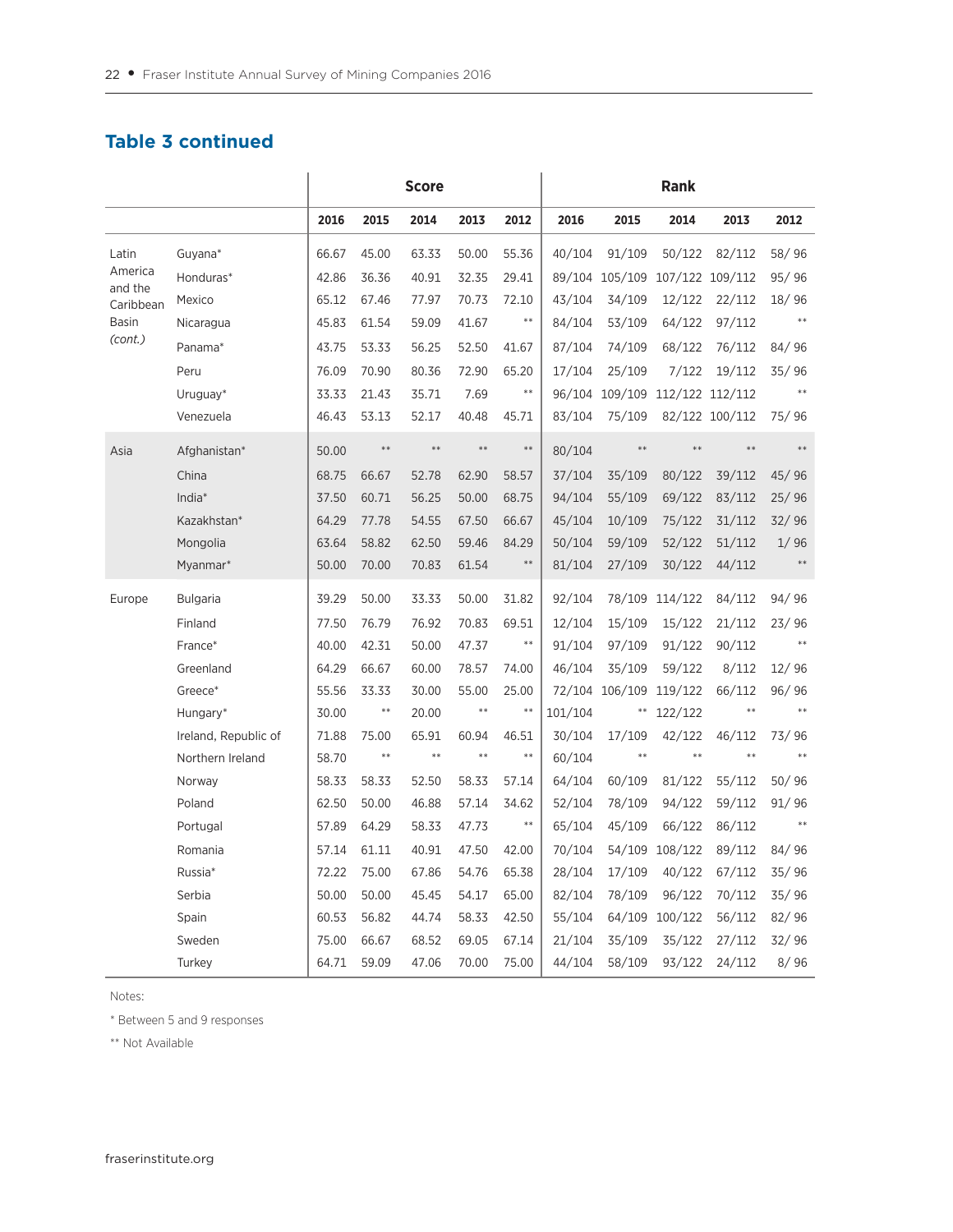## **Global Survey Rankings**

#### **The top**

The top jurisdiction in the world for investment based on the Investment Attractiveness Index is Saskatchewan, which moved up to first from second in 2015 (see table 1). Manitoba moved up into second from 19th in the previous year, after the Canadian province's investment attractiveness score increased by over 10 points. Western Australia dropped to third, after Saskatchewan displaced it as the most attractive jurisdiction in the world. Nevada dropped from  $3<sup>rd</sup>$  to  $4<sup>th</sup>$  this year. Rounding out the top ten are Finland, Quebec, Arizona, Sweden, the Republic of Ireland, and Queensland. In addition to Manitoba, Arizona, Sweden, and Queensland were all outside of the top 10 in the previous year.

For the fourth year in a row, the Republic of Ireland had the highest PPI score of 100. Ireland was followed by Saskatchewan in second, which moved up from  $4<sup>th</sup>$  in the previous year. Along with Ireland and Saskatchewan the top 10 ranked jurisdictions are Sweden, Finland, Nevada, Manitoba, Wyoming, New Brunswick, Western Australia, and Northern Ireland.

All were in the top 10 last year except for Manitoba and Northern Ireland. Manitoba rose in the rankings from 13<sup>th</sup> in 2015 to rank 6<sup>th</sup>, while Northern Ireland was included for the first time this year. Displaced from the top 10 were Alberta, which fell in the rankings from 7<sup>th</sup> in 2015 to 28<sup>th</sup> in 2016, and Portugal, which fell from 10<sup>th</sup> to 16<sup>th</sup>.

Finland, the Republic of Ireland, Nevada, New Brunswick, Saskatchewan, Sweden, and Wyoming have ranked consistently in the top 10 over the last five surveys. Table 2 illustrates in greater detail the shifts in relative ranking of the policy perceptions of the jurisdictions surveyed.

#### **The bottom**

When considering both policy and mineral potential in the Investment Attractiveness Index, the Argentinian province of Jujuy ranks as the least attractive jurisdiction in the world for investment. Jujuy replaced another Argentinian province, La Rioja, as the least attractive jurisdiction in the world. Apart from Jujuy, the bottom 10 jurisdictions in 2016 (beginning with the worst) are Neuquen, Venezuela, Chubut, Afghanistan, La Rioja, Mendoza, India, Zimbabwe, and Mozambique.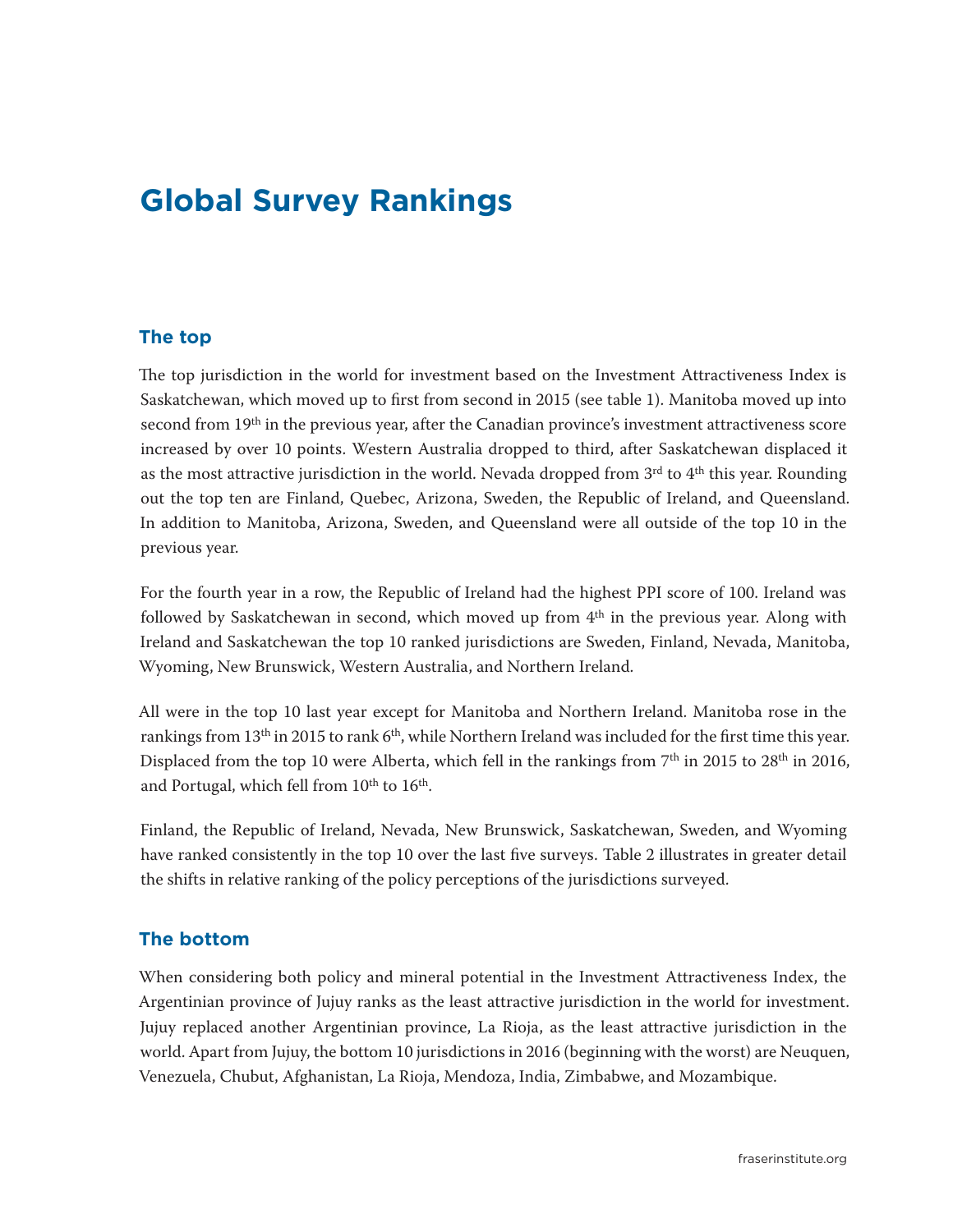The 10 least attractive jurisdictions for investment based on the PPI rankings (starting with the worst) are Venezuela, Afghanistan, Zimbabwe, Mongolia, Philippines, Indonesia, Chubut, South Sudan, Mendoza, and Ecuador. Venezuela, Zimbabwe, and Chubut were all in the bottom 10 last year. Two out of the 10 lowest-rated jurisdictions based on policy were Argentinian provinces. Displaced from the bottom 10 in 2016 were Myanmar, La Rioja, and Neuquen.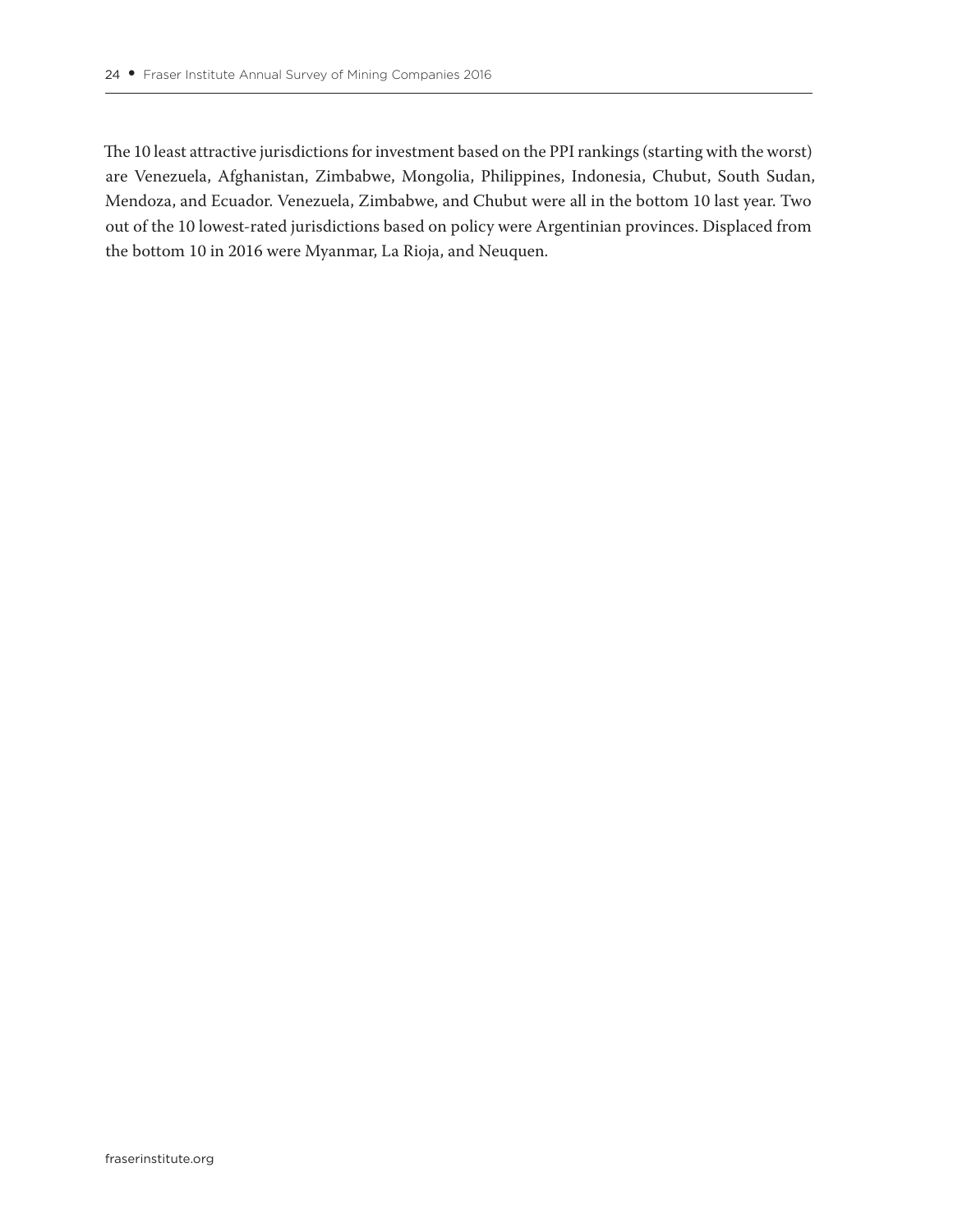## **Global Results**

#### **Canada**

Canada's median PPI score remained about the same in 2016 as in 2015, and three Canadian jurisdictions— Saskatchewan ( $2<sup>nd</sup>$ ), Manitoba ( $6<sup>th</sup>$ ) and New Brunswick ( $8<sup>th</sup>$ )—were ranked in the top 10. When considering how Canadian jurisdictions rank on the Investment Attractiveness Index, Canada continues to perform well, although Australia surpassed Canada in 2015 to become the most attractive region in the world for investment. Three Canadian jurisdictions—Saskatchewan  $(1<sup>st</sup>)$ , Manitoba  $(2<sup>nd</sup>)$ , and Quebec  $(6<sup>th</sup>)$ , are all in the top ten.

Focusing on policy alone (and not overall investment attractiveness), after seeing its score fall significantly in 2014, British Columbia's PPI score experienced a slight rebound in 2016, indicating that some of the uncertainty in the province might have lessened. British Columbia's PPI rank remained the same this year, coming in at an overall ranking of  $41<sup>st</sup>$ . The two policy areas that continue to significantly hamper British Columbia are uncertainty concerning disputed land claims and uncertainty over which areas will be protected. The sum of negative responses for these policy factors was 69 percent and 80 percent of respondents respectively. These scores likely reflect the ongoing tensions in the province over land title issues.5

Alberta saw its score and rank drop the most amongst Canadian jurisdictions this year, moving down from the 7<sup>th</sup> spot in 2015 to 28<sup>th</sup> in this year's survey. This now places Alberta as the fourth lowest ranked jurisdiction in Canada based solely on policy, after being the second highest the previous year. This decline reflects lower scores on the PPI as a great percentage of respondents for Alberta indicated that the following policy factors were "deterring investment": regulatory duplication and inconsistencies (an increase of 40 percentage points)<sup>6</sup>, uncertainty concerning protected areas  $(+30)$ 

<sup>5</sup> See Ravina Bains (2014), *A Real Game Changer: An Analysis of the Supreme Court of Canada Tsilhqot'in Nation v. British Columbia Decision*, Fraser Institute; and Ravina Bains (2015), *Economic Development in Jeopardy? Implications of the Saik'uz First Nation and Stellat'en First Nation v. Rio Tinto Decision*, Fraser Institute. Both are available at [fraserinstitute.org](http://www.fraserinstitute.org).

<sup>6</sup> The numbers in brackets show the difference between the total percentage of respondents that rate a particular policy factor as either a mild deterrent to investment, a strong deterrent to investment, or that they would not pursue investment due to this factor from 2015 to 2016 (i.e., the change in percentage points).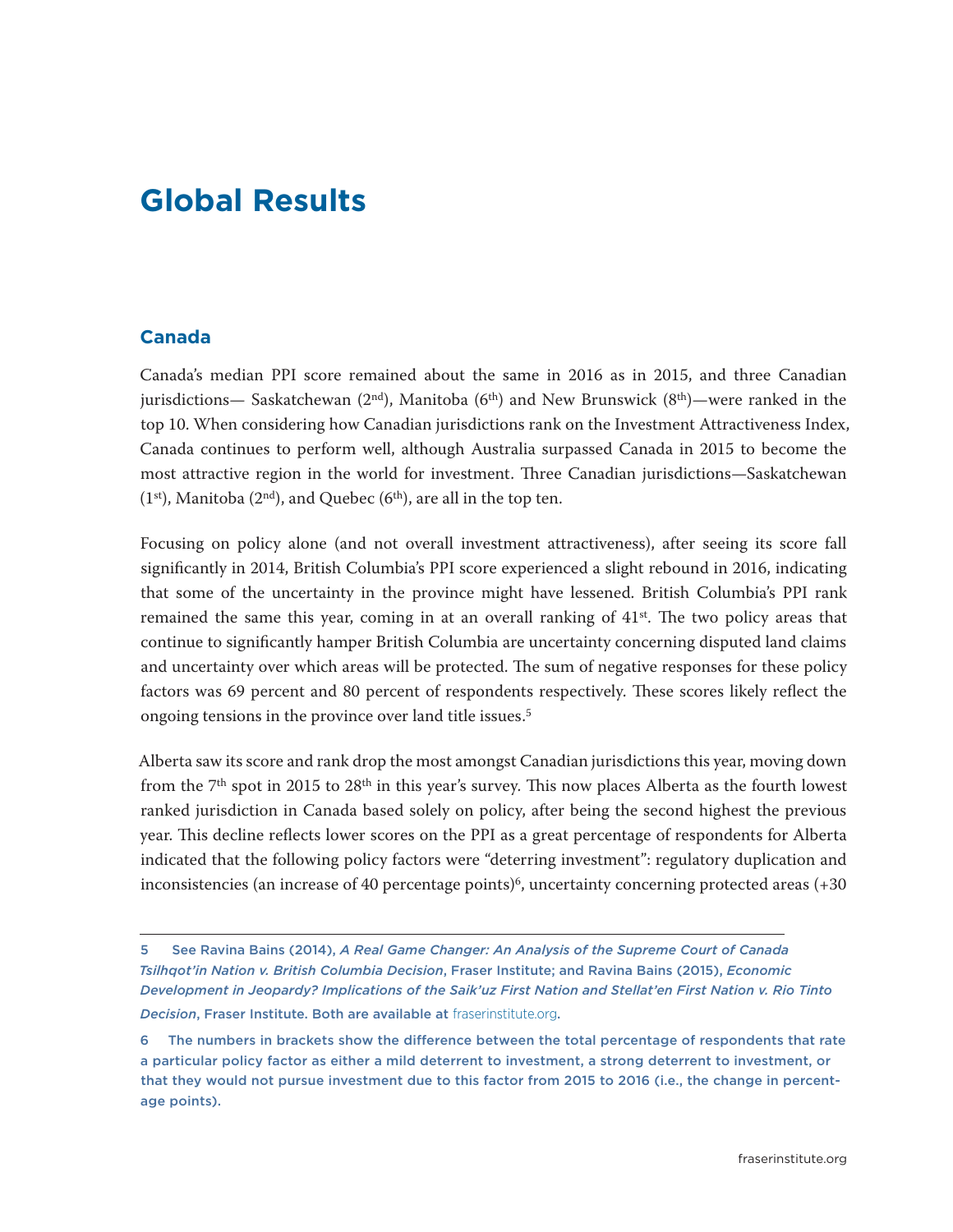

#### **Figure 6: Investment Attractiveness Index—Canada**

points), and uncertainty regarding the administration, interpretation, or enforcement of existing regulations (+21 points), among others.

Two Canadian territories—Northwest Territories and Yukon—saw both their scores and ranks improve significantly. The Northwest Territories experienced the largest improvement in its PPI score of any of Canada's provinces or territories. The almost 8.5-point improvement helped the Northwest Territories move up from 58<sup>th</sup> in 2015 to 48<sup>th</sup> in 2016. Yukon also experienced an improvement of over eight points in its PPI score, which put it into the 25<sup>th</sup> spot in this year's survey. Issues surrounding uncertainty from land claims and infrastructure continue to be the chief deterrents to investment in both territories according to miners.

Manitoba also appeared to be more attractive this year, based on the views of miners. The province's score improved by just under eight points and Manitoba is now ranked as the  $6<sup>th</sup>$  most attractive jurisdiction in the world based on policy alone. This also marks the 5<sup>th</sup> straight year of improvement for Manitoba. This year, miners indicated that there was less uncertainty regarding the administration, interpretation, or enforcement of existing regulations (-15 points) and found the province's taxation regime to be more favourable (-11 points).

This year we also broke out the responses for British Columbia, Ontario, and Quebec according to whether the respondents were primarily explorers or producers. We did this to compare how the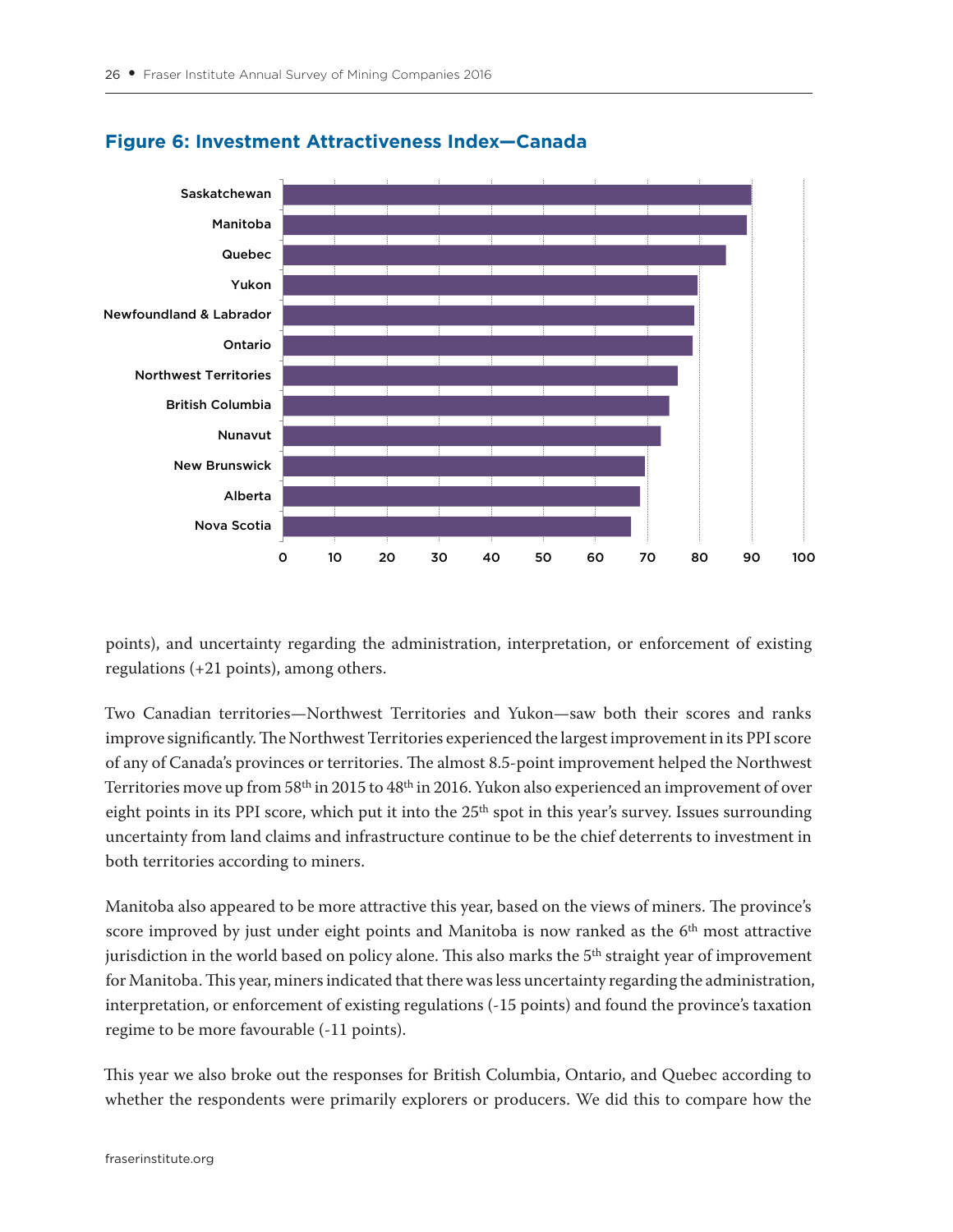| <b>Areas of Policy</b>                |                  | <b>British Columbia</b> |                  | <b>Ontario</b>   | Quebec           |                  |  |
|---------------------------------------|------------------|-------------------------|------------------|------------------|------------------|------------------|--|
|                                       | <b>Explorers</b> | <b>Producers</b>        | <b>Explorers</b> | <b>Producers</b> | <b>Explorers</b> | <b>Producers</b> |  |
| <b>Uncertain Existing Regulations</b> | 49.0%            | 36.0%                   | 33.3%            | 36.3%            | 19.2%            | 20.0%            |  |
| Uncertain Environmental Regulations   | 68.0%            | 68.0%                   | 36.7%            | 34.8%            | 29.6%            | 20.0%            |  |
| <b>Regulatory Duplication</b>         | 60.9%            | 50.0%                   | 36.6%            | 31.8%            | 37.0%            | 31.6%            |  |
| Legal System                          | 23.5%            | 12.5%                   | 16.1%            | 22.7%            | 34.5%            | 10.5%            |  |
| <b>Taxation Regime</b>                | 23.5%            | 40.9%                   | 25.8%            | 35.0%            | 25.9%            | 31.3%            |  |
| <b>Disputed Land Claims</b>           | 72.0%            | 60.8%                   | 53.3%            | 52.3%            | 25.9%            | 17.6%            |  |
| <b>Protected Areas</b>                | 82.0%            | 72.7%                   | 56.6%            | 38.1%            | 40.7%            | 23.5%            |  |
| Infrastructure                        | 24.5%            | 33.4%                   | 23.3%            | 31.8%            | 25.9%            | 11.1%            |  |
| Socioeconomic Agreements              | 42.0%            | 40.9%                   | 23.4%            | 30.0%            | 22.2%            | 17.6%            |  |
| <b>Trade Barriers</b>                 | 8.0%             | 0.0%                    | 3.3%             | 11.8%            | 11.5%            | 6.7%             |  |
| <b>Political Stability</b>            | 22.0%            | 9.1%                    | 13.4%            | 10.0%            | 33.3%            | 11.8%            |  |
| Labour Regulations                    | 26.0%            | 25.0%                   | 13.3%            | 33.4%            | 26.9%            | 25.0%            |  |
| <b>Geological Database</b>            | 5.9%             | 4.8%                    | 10.0%            | 16.7%            | 15.4%            | 6.7%             |  |
| Security                              | 4.0%             | 9.5%                    | 3.3%             | 5.3%             | 4.0%             | 6.3%             |  |
| Availability of Skills and Labour     | 10.1%            | 0.0%                    | 0.0%             | 10.5%            | 3.8%             | 6.3%             |  |

#### **Table 6: Explorers vs. Producers in British Columbia, Ontario, and Quebec**

different types of firms that are engaged in exploration view the policy environment. We selected these three provinces for the comparison because all had more than 10 respondents from each firm type. Table 6 displays the sum of the three "deterrent to investment" categories for the three provinces for explorers and producers. There are a few notable differences.

In general, the results suggest that explorers are much more sensitive to the policy environment, and find it much more of a deterrent than do producers**.** Explorers particularly indicated that disputed land claims and uncertainty surrounding protected areas is more of a deterrent to investing for them than for producers. For example, in British Columbia, 72 percent of explorers indicated that disputed land claims were deterrent to investment, whereas about 60 percent of producers indicated that this was the case. In Ontario and Quebec, explorer and producer perceptions deviated widely—by almost 20 percentage points—in the area of uncertainty surrounding protected areas. Taxation was one area where producers in all three jurisdictions expressed more concern than explorers. The difference between the two types of firms was largest in British Columbia, where just over 40 percent of producers expressed concerns about the taxation regime, compared to just over 23 percent of explorers.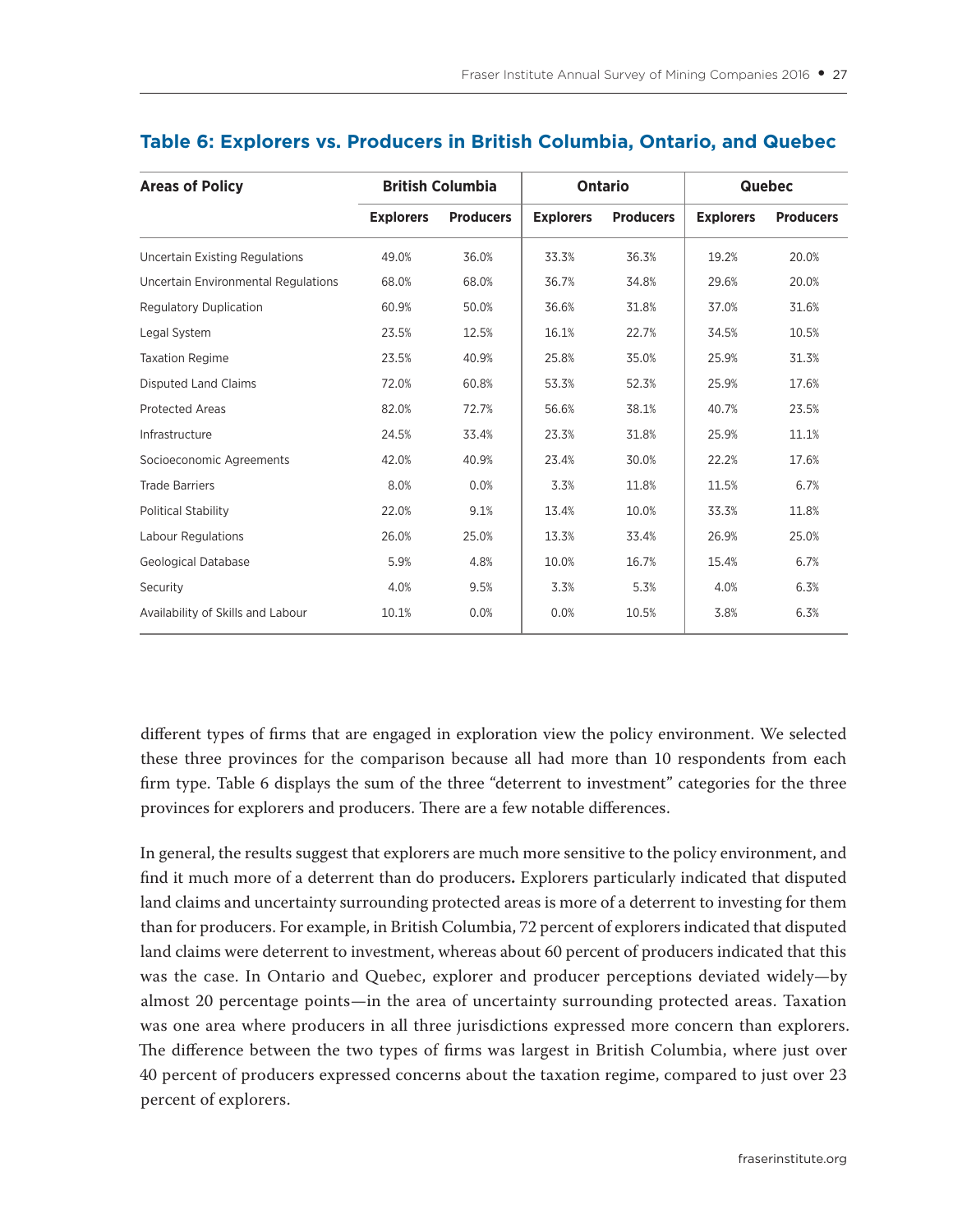#### **Comments: Canada**

The comments in the following section have been edited for length, grammar and spelling, to retain confidentiality, and to clarify meanings.

#### **Alberta**

*Long delays in getting land use permits closed out; changes to rules/interpretation.* —An exploration company, Vice-president

#### **British Columbia**

*British Columbia has too many conditions and too much red tape and stumbling blocks put in front of you when moving forward for permitting applications for mining.* —An exploration company, Company president

*Inconsistencies in the application of regulations between regions are an issue in British Columbia.*

—An exploration company, Consultant

*Policy that requires higher claim payments to maintain claims has resulted in smaller exploration companies exiting and is acting as a deterrent to investment. —*An exploration company, Company president

*Extremely long lead times for final mining project approvals and ongoing extreme uncertainty with respect to unsettled first nations land claims in the province. —*An exploration company, Company president

*The "guaranteed" two-month turnaround for exploration permit review is a very good policy. This year we were raising money while waiting for a permit and knowing there was relatively hard deadline for a yes or no provided comfort and clarity on timelines. The condensed time frame also helped with community consultation, as everyone worked a bit harder to find time in their schedules to meet and discuss. —*An exploration company, Company president

#### **Manitoba**

*Unstated regulations or requirements for permitting that only come up during the permitting process and are not clearly disclosed in advance are a deterrent to investment in the province.*

—An exploration company, Vice-president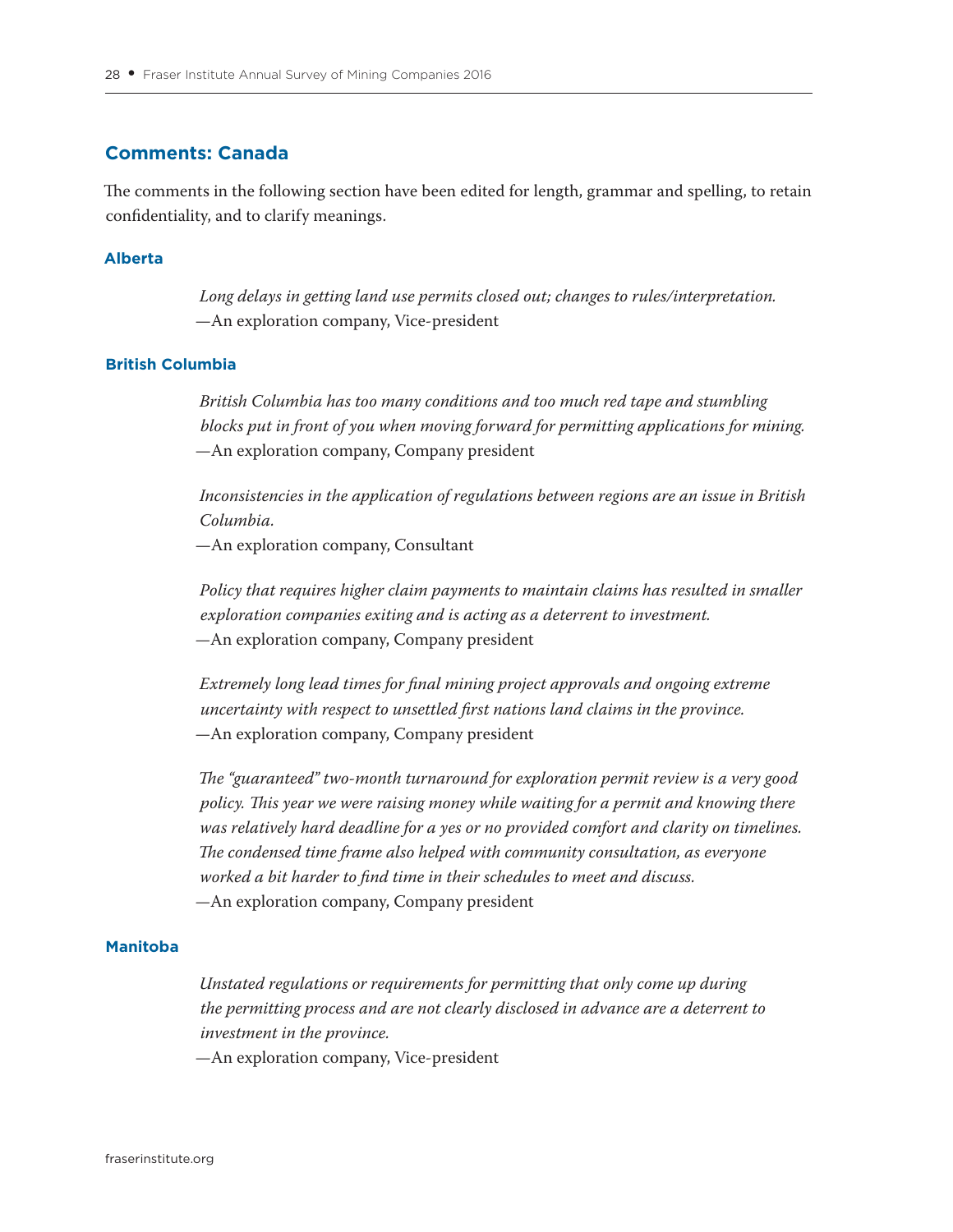#### **Northwest Territories**

*Overlapping and conflicting regulatory groups/levels of government; internal conflict between government departments; delays of years and years to close out land use or water permits; large delays in granting of permits and conflicting requirements; lack of transparency in permitting and enforcement all act as deterrents to investment in the Northwest Territories.*

*—*An exploration company, Vice-president

*The inability of the government of Northwest Territories to adopt/agree on major infrastructure such as connecting to the southern power grid or building a road into the Slave Geological Region, either of which would greatly reduce the costs of exploration, deters investment in the territory. Power would also reduce the cost of living and attract employees.*

*—*An exploration company, Vice-president

#### **Nunavut**

*Multiple permitting requirements; large delays in being granted access/water permits; granting of permits that contain conditions which essentially nullify the permit (e.g., ice drilling in the spring that is then blocked by caribou constraints); currently delays of 5 years or more to close out land use permits (both Aboriginal Affairs and Northern Development Canada and the Regional Inuit Association) where the appropriate and complete paperwork has been fully filed are all issues deterring investment in Nunavut.*

—An exploration company, Vice-president

#### **Ontario**

*Mining Act amendments, the switch to map staking, a new requirement for exploration permits, etc. are deterrents to investment in the province.* —A producer company with more than US\$50M, Vice-president

*Building a road or rail to the Ring of Fire would help to encourage investment in the province.*

—A producer company with more than US\$50M, Company president

*Changes to the Ontario Mining Act that allow a company to be a "good corporate citizen" and clean up (or at least partially clean up) potential environmental problems (old fuel caches, camps, debris, etc.) left behind by others without assuming*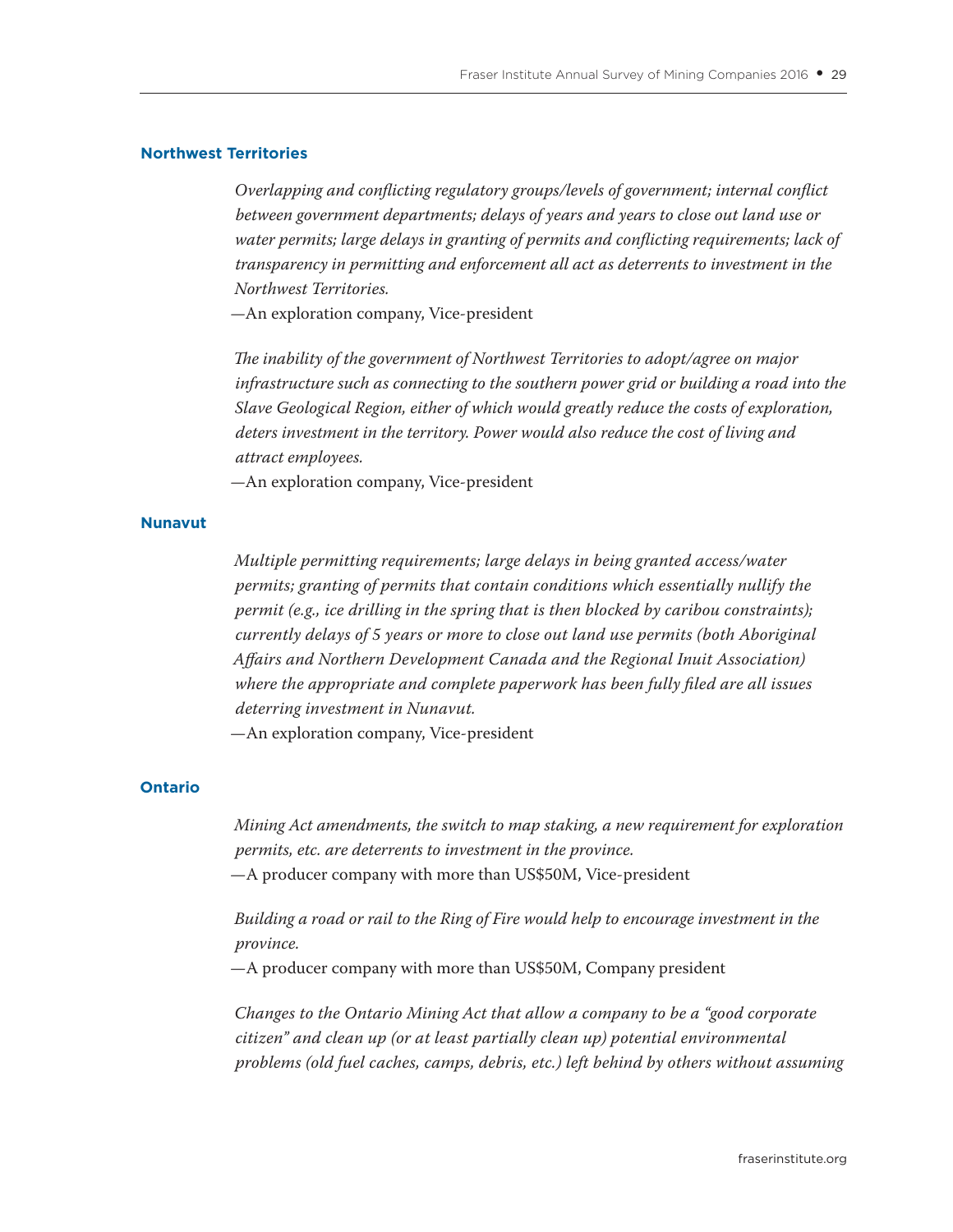*liability or responsibility for those sites is a positive step. Other jurisdictions should take note of this.*

*—*An exploration company, Vice-president

#### **Quebec**

*The uranium moratorium has cost the province investments. —*An exploration company, Company president

#### **Saskatchewan**

*Saskatchewan promotes itself as having a progressive and easily followed permitting process, but when you get right into it, things are not quite so straightforward, both in the process and the related "consultation" requirements with the various native groups.* —An exploration company, Vice-president

*In Saskatchewan the policy of staged and set time periods for getting permits is the one that the entire country should adopt.*

*—*An exploration company, Company president

#### **The United States**

The United States' median investment attractiveness score improved slightly this year. The most attractive state to pursue exploration investment in, based on policy factors and mineral potential, is Nevada, which this year ranked as the fourth most attractive jurisdiction in the world.

Based on the region's median investment attractiveness score, the United States is now the third most attractive region in the world for investment, only slightly behind Canada and Australia. The median PPI score for the United States increased again in 2016. The state with the most attractive policy environment alone is Nevada, which ranked 5<sup>th</sup> in the world behind the Republic of Ireland, Saskatchewan, Sweden, and Finland. Wyoming  $(7<sup>th</sup>)$  was the only other American state in the top 10.

Idaho and New Mexico were the two US jurisdictions that saw the greatest improvement in their PPI scores. The three areas where Idaho experienced the most improvement were socioeconomic agreements and the geological database (both -10 points), and uncertainty concerning protected areas (-4 points). Survey respondents saw New Mexico as improving in its political stability (-15 points), uncertainty concerning environmental regulations (-14 points), and the availability of labour and skills (-8 points).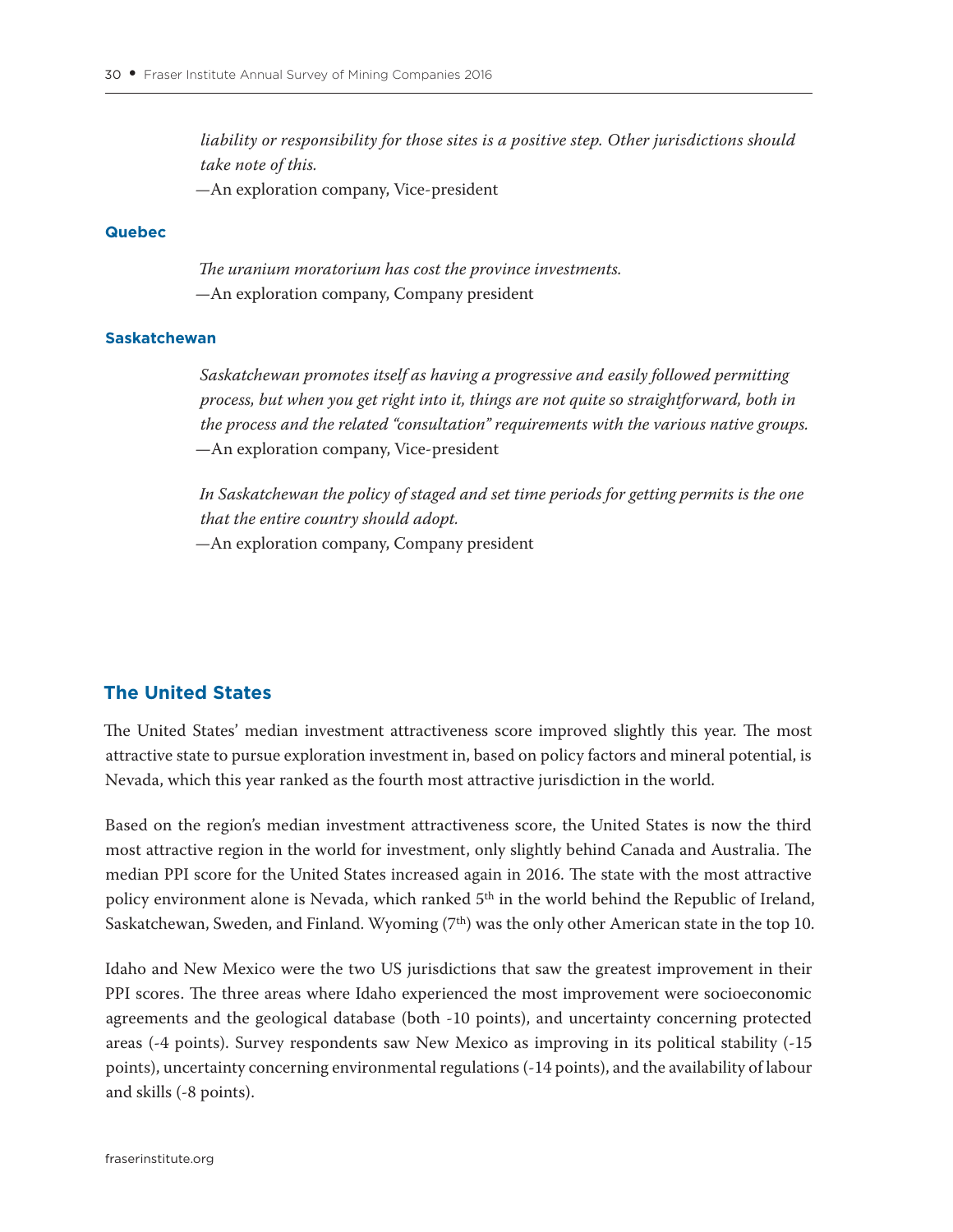

#### **Figure 7: Investment Attractiveness Index—United States**

The score and ranking for Washington State decreased the most amongst US states in 2016. Washington's PPI ranking dropped from 40/109 last year to 67/104 in 2016. Washington's survey ratings declined most significantly for uncertainty regarding the administration, interpretation, or enforcement of existing regulations (+25 points), uncertainty concerning environmental regulations (+24 points), and taxation regime (+24 points).

California, the least attractive policy jurisdiction in the US, moved further down in the international rankings in 2016, falling to a rank of 74<sup>th</sup>, compared to a rank of 59<sup>th</sup> in 2015. This year, miners expressed greater concerns in the areas of labour regulations (+26 points), the state's taxation regime (+26 points), and uncertainty concerning protected areas (+23 points).

#### **Comments: United States**

The comments in the following section have been edited for length, grammar and spelling, to retain confidentiality, and to clarify meanings.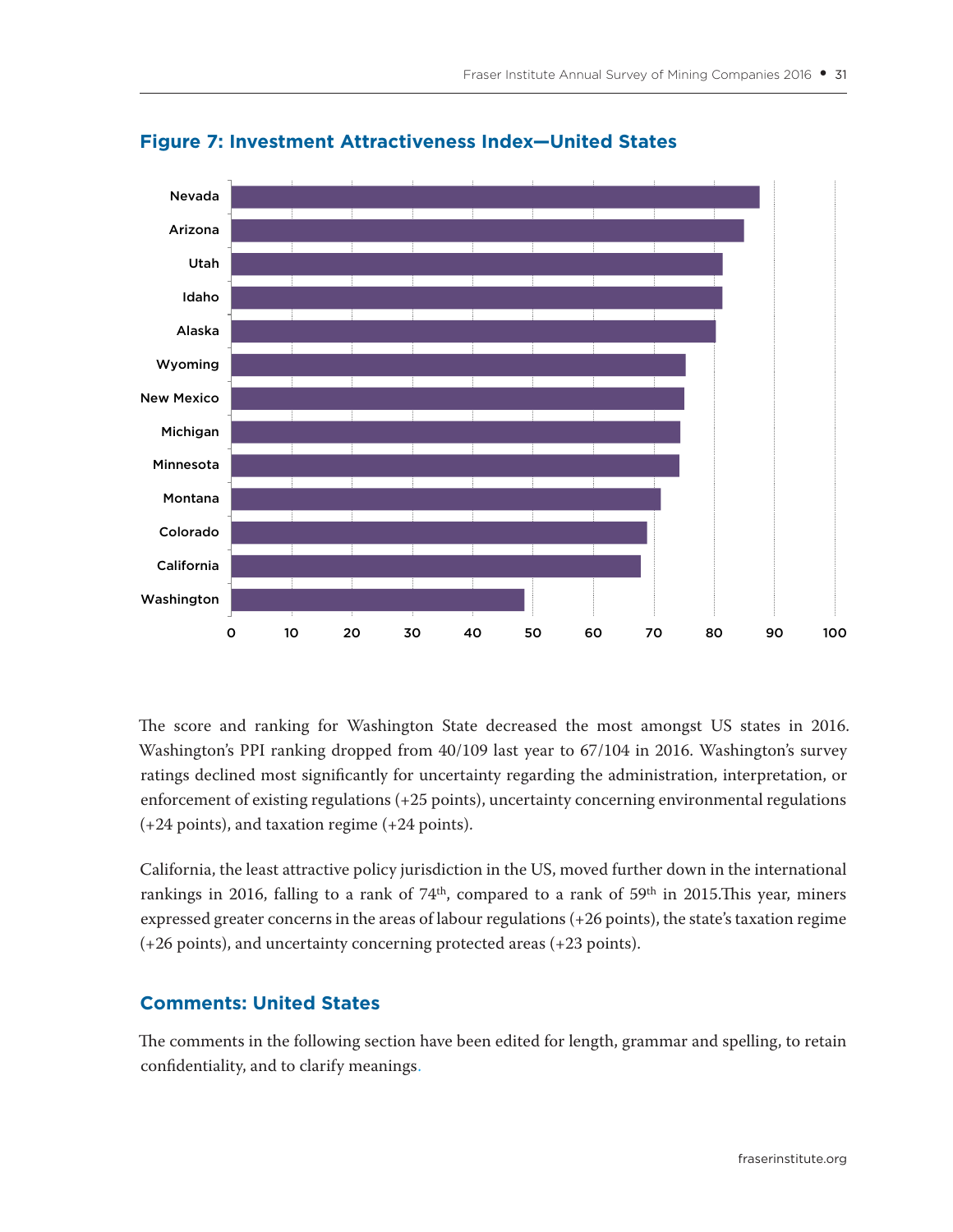#### **Alaska**

*Availability of the Large Mine Permitting Team to provide guidance helps attract investment to Alaska.*

—An exploration company, Manager

*Alaska has developed a Geologic Materials Center that now houses core, rock samples, and other data from many decades of work by the United States Geological Survey, Alaska Division of Geological and Geophysical Surveys, and dozens of private companies. This Geologic Materials Center facility has significant excess capacity to house such materials for the future. Explorers can request that specific core and rock samples are assembled into a secure room at the Geologic Materials Center where the explorer will have private access to the materials for as long as he wishes.* —A consulting company, Company president

#### **California**

*Exploration/mining property was surrounded by a protected area that gradually collapsed right to the borders of the property essentially killing any potential expansion.* —An exploration company, Chief Exploration Officer

*Drilling permits are difficult, United States Bureau of Land Management and state of California overlap. Surface mining in California is discouraged.* —An exploration company, Company president

#### **Michigan**

*State mineral taxation system was simplified in cooperative discussions with industry representatives.*

—An exploration company, Other senior managemen*t*

#### **Minnesota**

*The governor of Minnesota cancelled mineral permits before a permit was applied for. —*An exploration company, Company president

#### **Montana**

*Montana has banned the use of cyanide.* —A producer company with less than US\$50M, Company president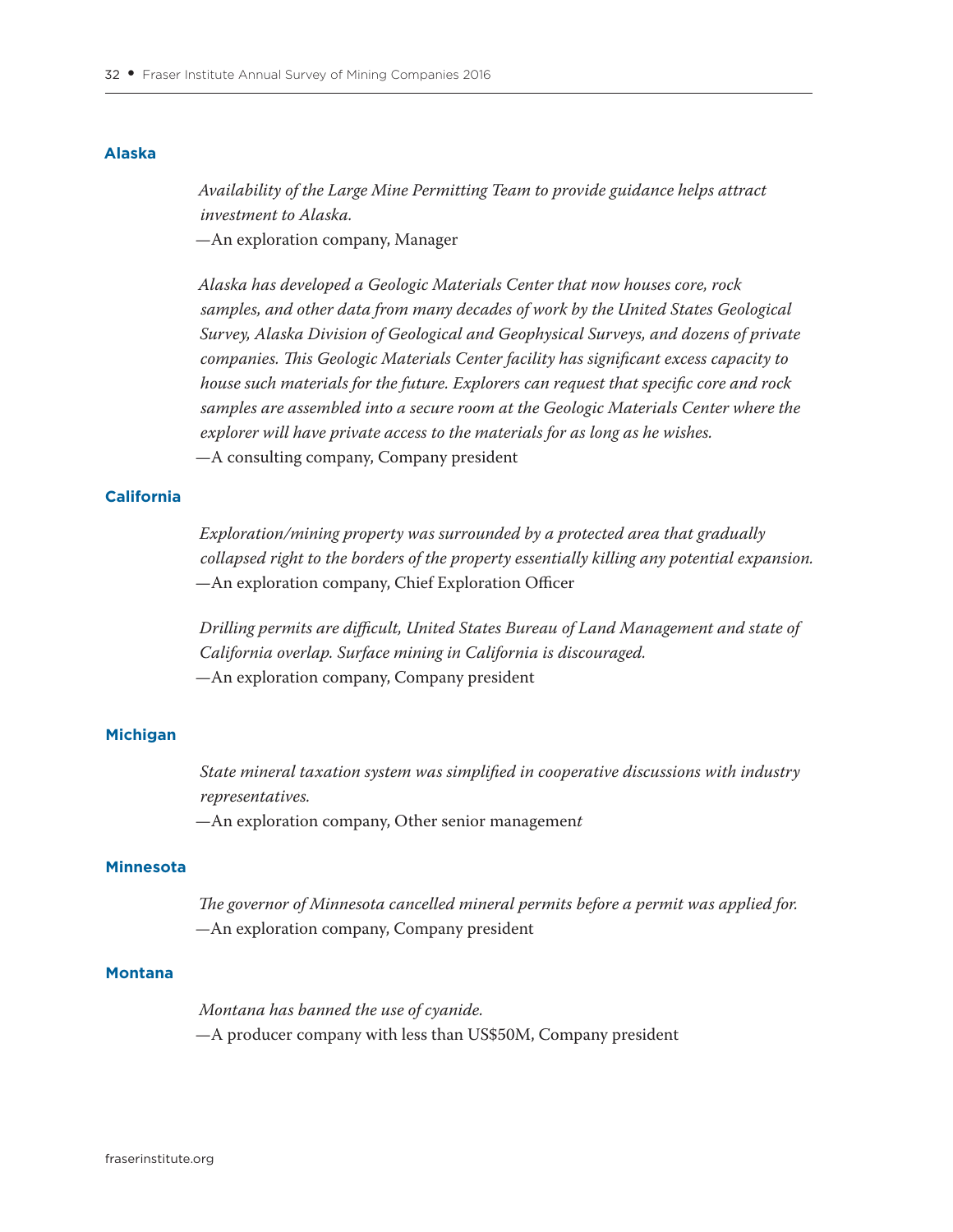**Utah**

*Working with the different levels of government in Utah is quick and efficient.* —An exploration company, Founder

## **Australia and Oceania**

Australia continues to be a very attractive place to invest in mining. The region as a whole has surpassed Canada and the United States as the most attractive region in the world for investment when both policy and mineral potential are considered. Western Australia was rated to be the most attractive jurisdiction in the region and the third most attractive jurisdiction in the world this year based on its Investment Attractiveness score. Queensland (10<sup>th</sup>) was also in the top 10 most attractive jurisdictions in which to invest. Only Western Australia appeared in the global top 10 on the PPI, coming in at 9th.



#### **Figure 8: Investment Attractiveness Index—Australia and Oceania**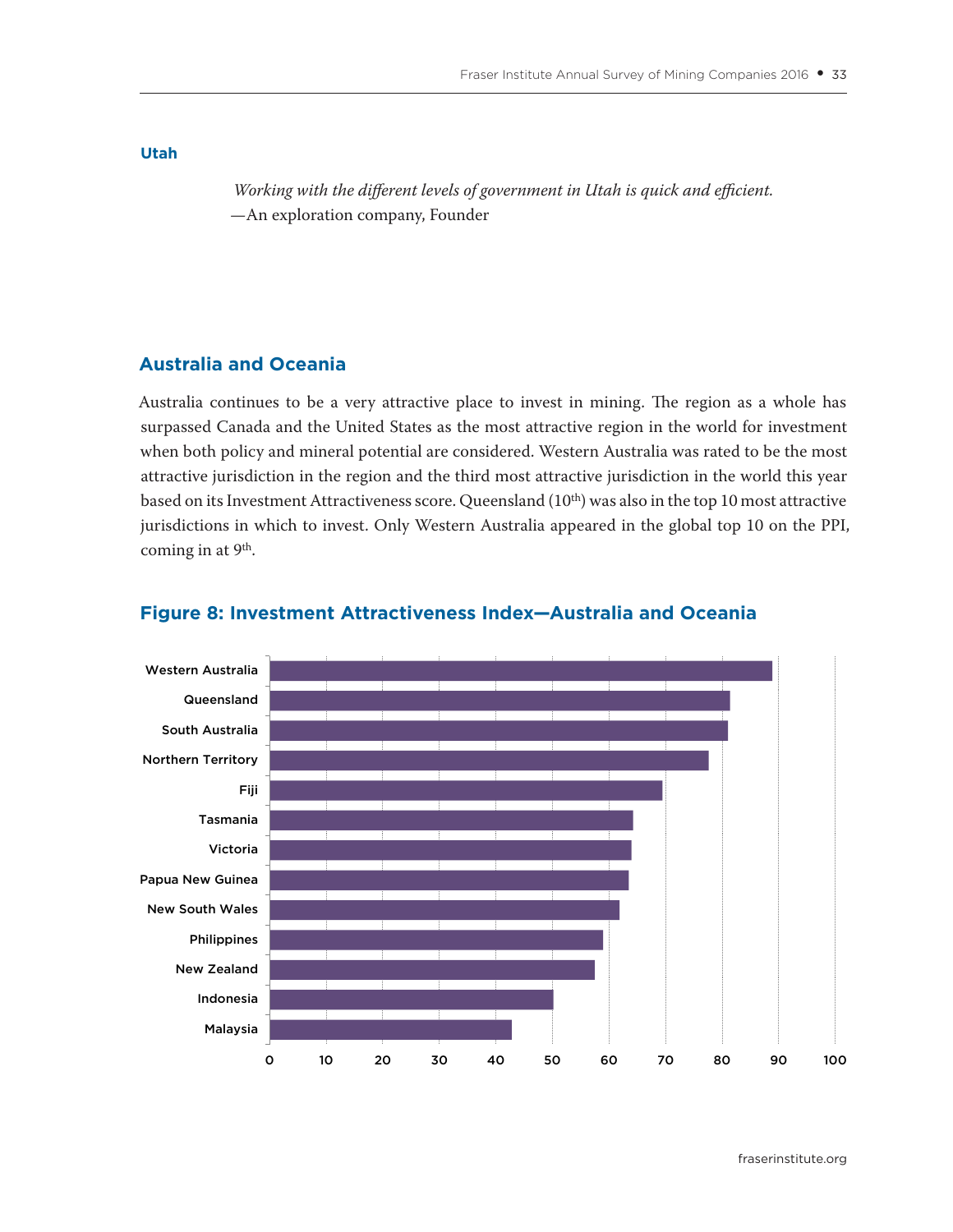Two Australian jurisdictions—New South Wales and Queensland—experienced declines in their PPI scores this year. New South Wales saw a large reduction in its score and rank, moving down to 66/104 this year from 51/109 last year as more respondents rated socioeconomic agreements/ community development conditions (+22 points), labour regulations (+14 points), and the legal system (+13 points) as discouraging to investment. This is the fifth consecutive year for New South Wales to experience a decline in its rank. Queensland's ratings also declined this year, but slightly. Its policy ranking decreased from  $32<sup>nd</sup>$  in 2015 to 36<sup>th</sup> in 2016, reflecting increasing concern over the legal system (+18 points) and socioeconomic agreements/community development conditions (+17 points). While Queensland's PPI score decreased, its investment attractiveness score increased this year, moving the state up from  $16<sup>th</sup>$  in 2015 to 10<sup>th</sup> in 2016. The increase is driven by a substantial improvement in miners' views of Queensland's geology. In fact, this year Queensland is rated as having the 4<sup>th</sup> most attractive geology in the world.

Oceania continues to have a number of jurisdictions with relatively unattractive investment environments. Two jurisdictions in the region—Indonesia (99<sup>th</sup>) and the Philippines (100<sup>th</sup>)—ranked in the bottom 10 of all jurisdictions included in the survey this year based on their PPI scores. While many of Oceania's jurisdictions struggle when only policy is considered, some, like the Philippines, perform much better when mineral potential is included, indicating that the resource base is the driver behind the overall investment ratings for many of the region's jurisdictions. This finding indicates that there is considerable room for improvement in Oceania.

New Zealand continues to be the top performer in the region, although its score and rank were slightly lower this year than last, moving the jurisdiction down from  $30<sup>th</sup>$  in  $2015$  to  $39<sup>th</sup>$  in  $2016$ .

The Philippines experienced the largest deterioration within Oceania on its PPI score this year. Its more than 12-point drop placed the Philippines in the bottom 10 globally, at 100/104. Investors indicated increased concern this year over uncertainty regarding the administration, interpretation, or enforcement of existing regulations (+23 points), uncertainty concerning protected areas (+22 points), uncertainty concerning environmental regulations (+17 points). and uncertainty concerning disputed land claims (also +17 points).

Indonesia also saw a large deterioration of over 10 points in its PPI score, leading to a rank of 99th in the world. This year, a higher percentage of respondents indicated that Indonesia's regulatory duplications and inconsistencies (+20 points), uncertainty concerning protected areas (+16 points), and uncertainty concerning disputed land claims (+15 points), were increasingly deterring investment.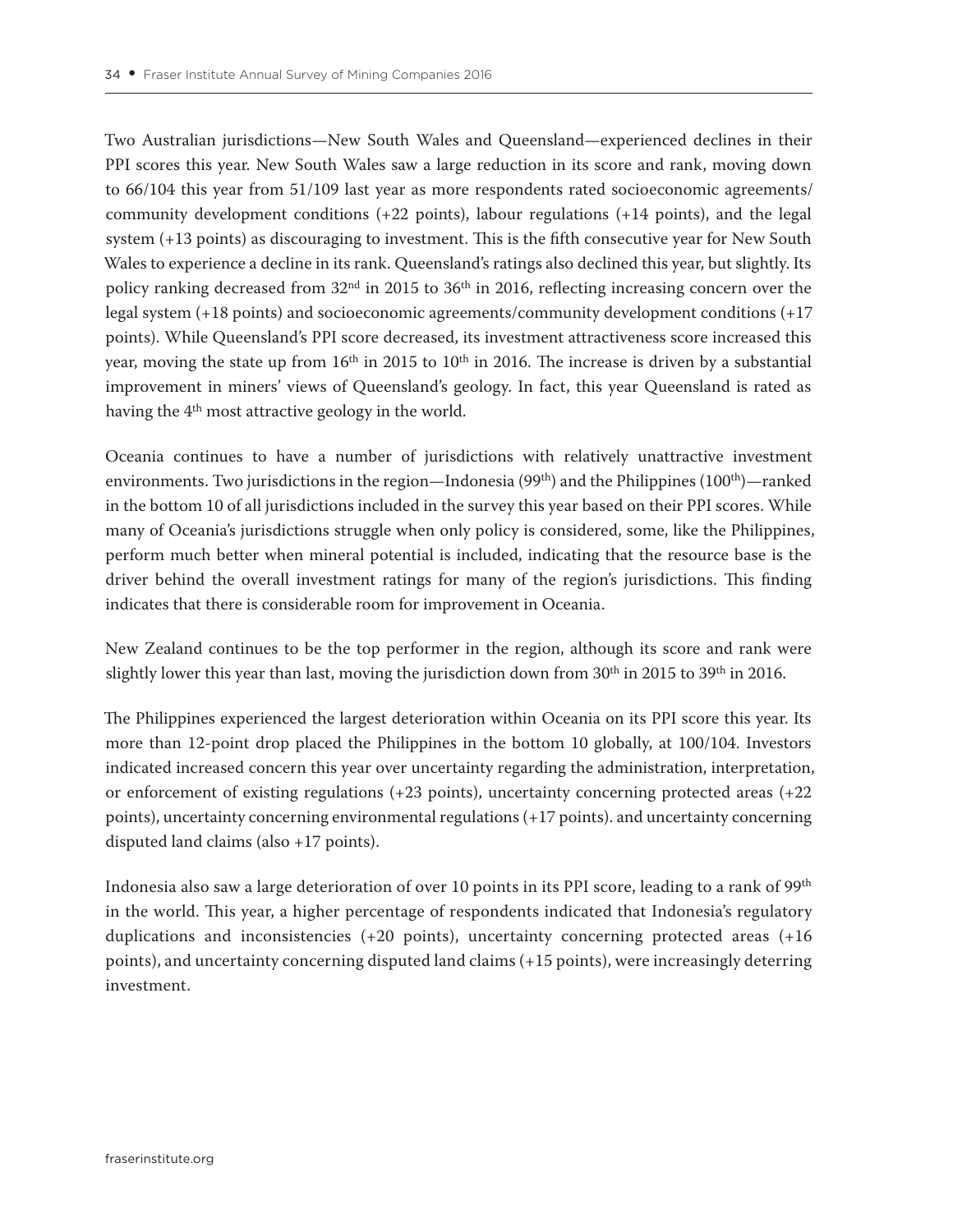## **Comments: Australia and Oceania**

The comments in the following section have been edited for length, grammar and spelling, to retain confidentiality, and to clarify meanings.

#### **New South Wales**

*The government has instigated a new permitting and regulatory regime for mineral exploration supposedly to streamline and assist explorers. The overall effect has been to slow down and complicate the permitting process.* —An exploration company, Company president

*Recent changes in the legislation and regulations in NSW ensure that paperwork has increased over 10-fold—mindless form filling is required and the bureaucrats do not understand any of it and are not trained correctly. There is no response to documents that you lodge—you have to follow up on the phone—when someone deigns to answer. License documents are issued with mistakes.* —A consulting company, Consultant

#### **South Australia**

*The push to renewable energy without transitional arrangements has led to a power price crisis that is deterring investment in South Australia.* —A producer company with less than US\$50M, Company president

*South Australia has a can-do attitude towards exploration and mining. The state has an objective to make SA a world producer in copper and uranium. —*A consulting company, Consultant

#### **Western Australia**

*Western Australia has fast tracking and real-time monitoring of applications.* —An exploration company, Vice-president

#### **Indonesia**

*Requirement to process ore in-country and to divest 50% of project within 10 years of commencement of operation is a major deterrent to investment in Indonesia.* —A producer company with more than US\$50M, Manager

*Government insistence on making metals from all minerals has closed numerous bauxite, nickel, and base metal operations and prevented development of many more.*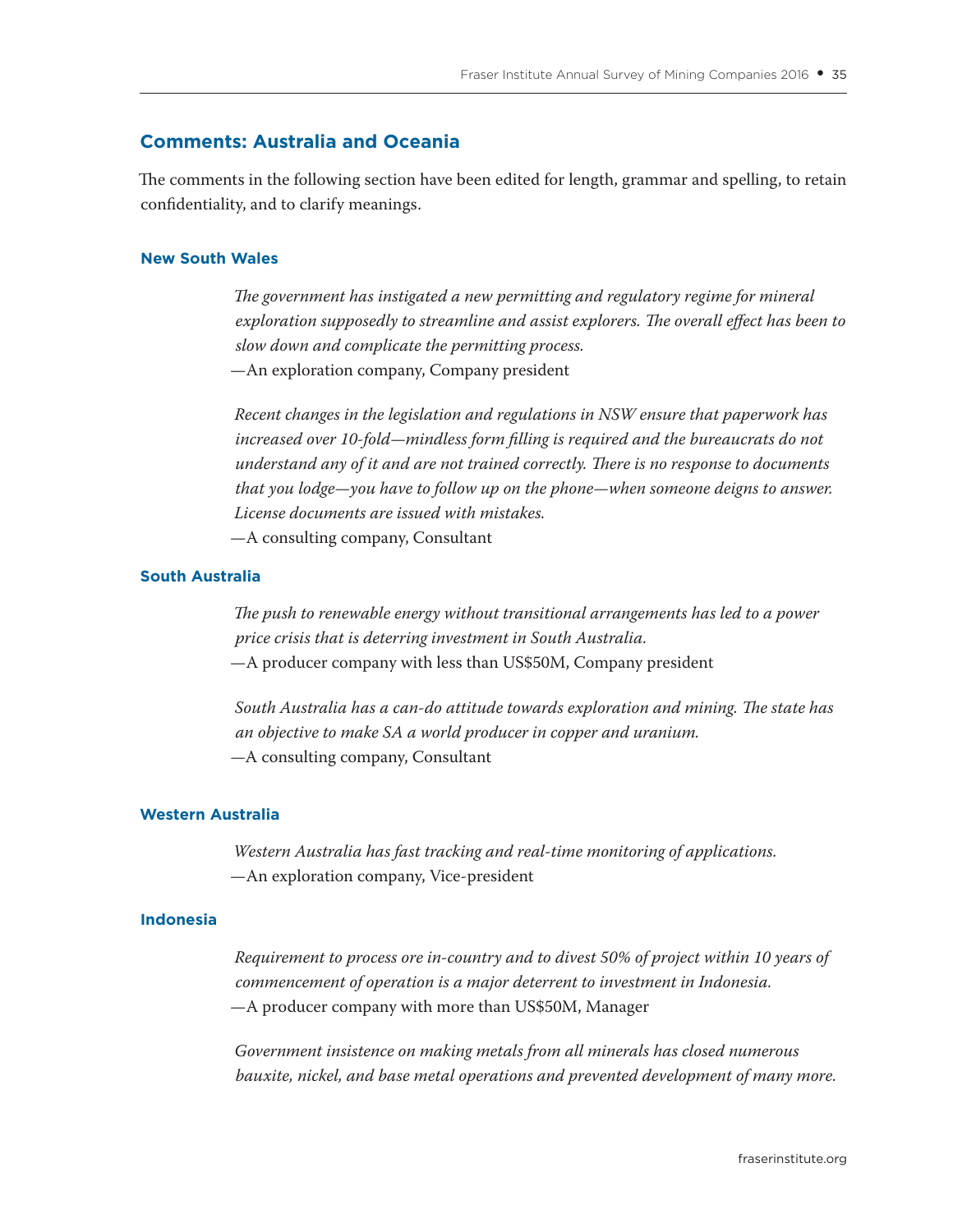*The legislation was retrospective and no compensation was paid.* —A consulting company, Consultant

#### **Papua New Guinea**

*The draft Mining Act for PNG has the potential to stop exploration and investment.* —An exploration company, Company president

*Changing policies and government decisions on exploration and mining leases are often unpredictable.*

—An exploration company, Company president

#### **Philippines**

*Lack of physical security is a deterrent to investment in the country. —*A producer company with more than US\$50M, Manager

*The decision by the new president, Duterte, to ban some open pit mining will hurt the potential for investment in the Philippines.* —An exploration company, Company president

## **Africa**

Africa's median score on policy factors (PPI) improved this year. This was also the case for the region's median investment attractiveness score. Africa's overall investment attractiveness now ranks it ahead of the regions of Oceania, Latin America and the Caribbean, Asia, and Argentina.

Two African countries—Zimbabwe (102<sup>nd</sup>) and South Sudan (97<sup>rd</sup>),—ranked in the bottom 10 of the survey rankings this year based on policy. Zimbabwe was also amongst the bottom 10 in the previous five years. Zimbabwe and Mozambique were the only two African jurisdictions in the global bottom 10 based on their overall investment attractiveness.

Botswana is again the highest ranked jurisdiction in Africa on policy factors, ranking 12/104 in 2016, after ranking 14/109 in 2015. Botswana's slightly higher score on the PPI reflects decreased concerns over labour regulations (-30 points), the availability of labour and skills (-17 points), and infrastructure (-15 points). This year, four African countries—Democratic Republic of Congo (DRC), Ghana, Ivory Coast, and Zambia—experienced improvements of over 10 points each in their PPI scores. The DRC had the largest improvement in Africa based on miners' perceptions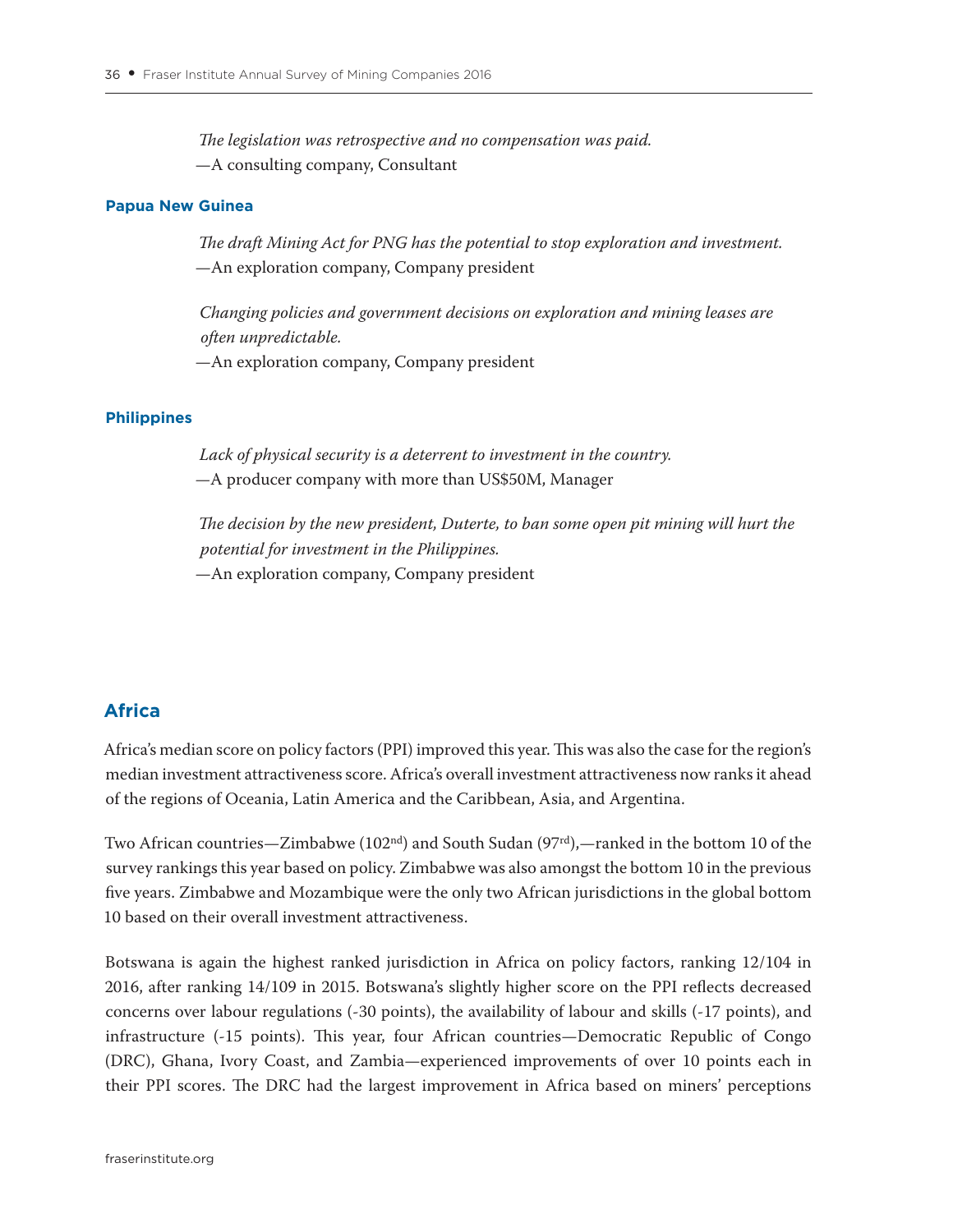

## **Figure 9: Investment Attractiveness Index—Africa**

of policy. The DRC's improvement of over 17 points enabled the country to move up to  $70<sup>th</sup>$  from 87<sup>th</sup> place in the previous year. Investors displayed decreased concern this year over socioeconomic agreements/community development conditions (-40 points), political stability (-34 points), and labour regulations (-29 points). Ghana's more than 12-point improvement and movement from  $52<sup>nd</sup>$ in 2015 up to 31st this year, places Ghana as the second most attractive jurisdiction in Africa this year based on policy alone. Few investors indicated that political instability (-24 points), the legal system (-23 points), and uncertainty regarding the administration, interpretation, or enforcement of existing regulations (-21 points) were acting as deterrents to investment in the country this year. Zambia (43<sup>rd</sup>) also saw a large improvement in its PPI score this year, allowing the country to move back into the top 50 countries, after ranking 61<sup>st</sup> last year. Zambia had large improvements in labour regulations (-29 points) and the availability of labour and skills (-28 points).

Namibia's score and rank deteriorated for the second straight year. In 2014, Namibia was ranked as the 19<sup>th</sup> most attractive jurisdiction in the world when only policies were considered. The country fell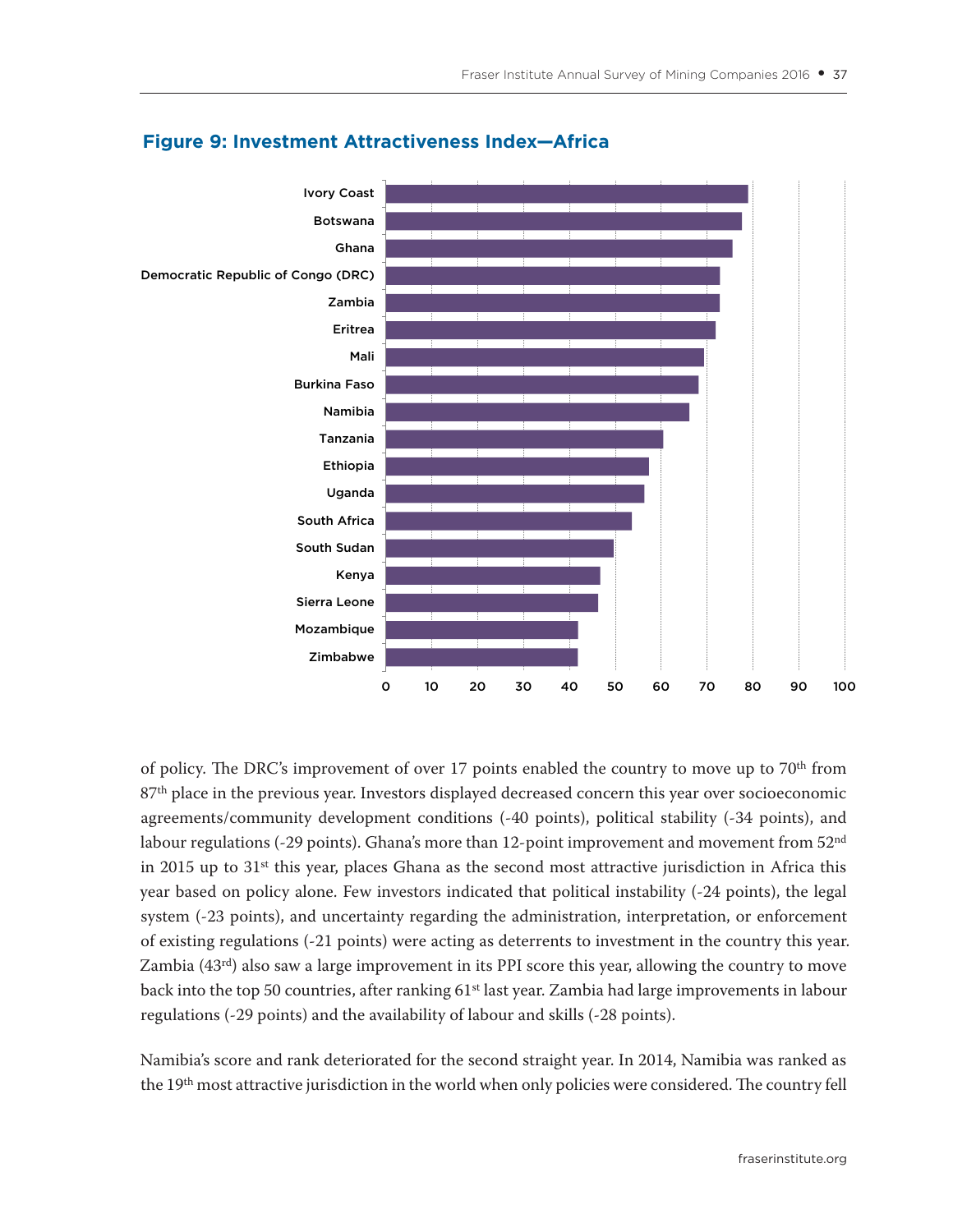to 29<sup>th</sup> in 2015 and dropped again to rank 38<sup>th</sup> this year. After this year's decline, Namibia no longer ranks as the second most attractive jurisdiction in Africa based on policy. This year miners expressed increased concern over uncertainty regarding the administration, interpretation, or enforcement of existing regulations (+28 points), the taxation regime (+21 points), and trade barriers (+19 points).

## **Comments: Africa**

The comments in the following section have been edited for length, grammar and spelling, to retain confidentiality, and to clarify meanings.

#### **Botswana**

*The government has permitted the development of a mine within a large game reserve; multiple land use is possible.* —A consulting company, Consultant

#### **Democratic Republic of Congo**

*There is corruption on every level in the DRC.* —A producer company with more than US\$50M, Manager

*The 2012 change in the mining law and a genuine attempt to impose transparency and due legal process in disputes was a positive.* —An exploration company, Company president

#### **Kenya**

*Unilateral cancellation of licenses, punitive fiscal regime that includes a 10% free carry interest to government as well as a mandated requirement to list 20% on the local security exchange, appropriation of assets on termination of mining licenses, etc., are all deterrents to investment in Kenya.*

—A producer company with more than US\$50M, Manager

*Kenya has a flawed legislation in relation to exploration and it is extremely complex. —*A producer company with more than US\$50M, Manager

#### **Namibia**

*A draft policy of local "previously disadvantaged" persons is being circulated. It models itself after South Africa which has clearly failed in its broad based objectives. There is*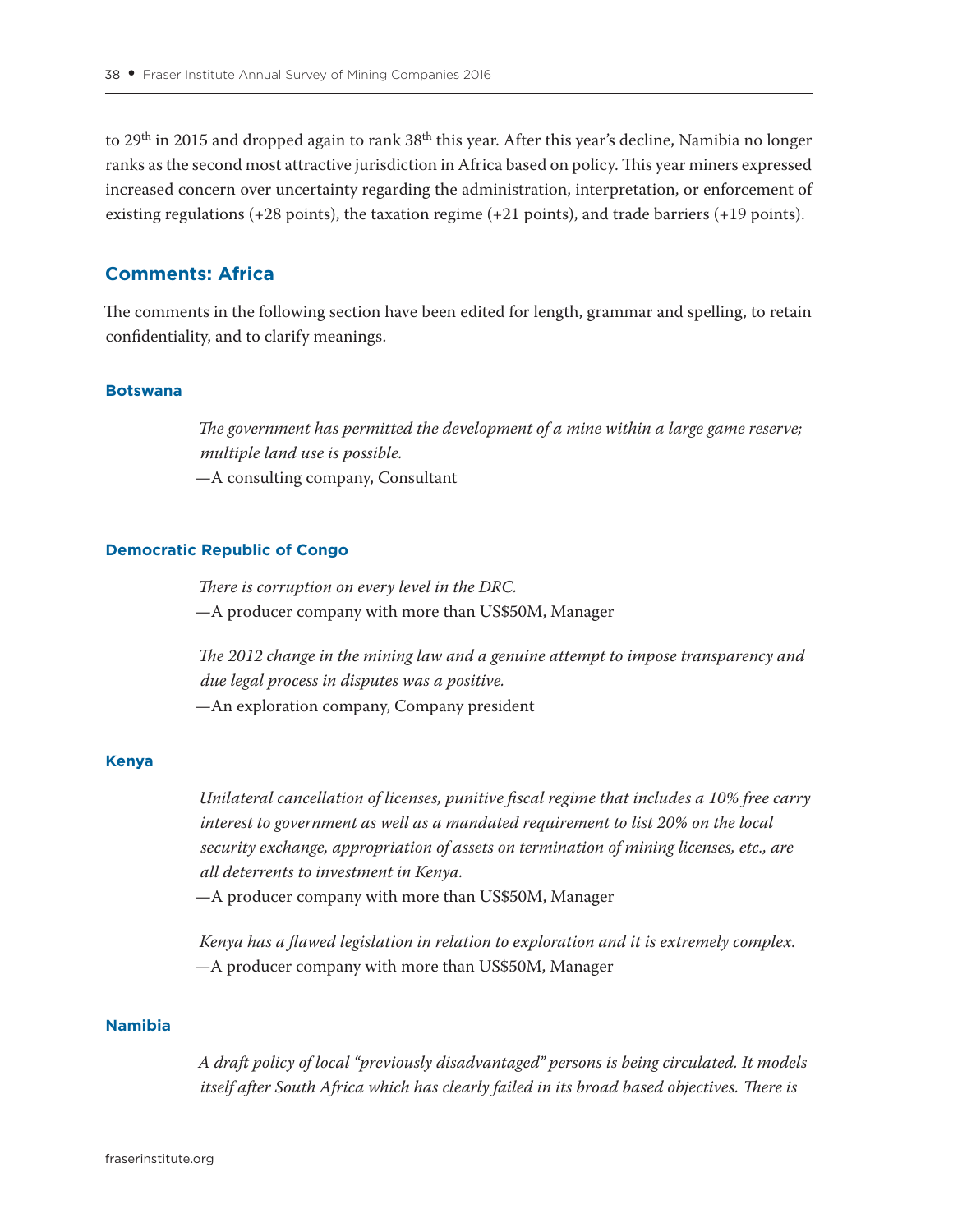*great danger to all existing or new companies in Namibia. —*A consulting company, Consultant

*The Ministry of Mines and Energy has added new conditions to renewals and new mineral licenses. The new conditions are not described in any Act, thus poorly defined and up to the discretion of the Minister. The issue of licenses has thus been delayed severely (months to years).* —An exploration company, Manager

#### **South Africa**

*Presently before the courts is a decision regarding local ownership in accordance to the existing Black Economic Empowerment (BEE) policy. Once deemed BEE compliant, shareholdings are being sold. Government takes the position that companies must remain BEE compliant by issuing new shares. There is a grave risk to ownership with the government's track record on passing and then modifying laws to achieve their policy goals. The environment in South Africa is not predictable.* —A consulting company, Consultant

#### **Zimbabwe**

*The contentious 51% local ownership requirement is a deterrent to investment in Zimbabwe.*

—An exploration company, Manager

#### **Argentina, Latin America, and the Caribbean Basin**

Argentina's median investment attractiveness declined by almost seven points this year, a marked decrease over both 2015 and 2014. Argentina continues to rank as the least attractive region in the world for investment. While the median investment attractiveness score deteriorated, the median PPI score for Argentina actually increased in 2016, although Argentina is still the second least attractive region in the world when considering policies only.

Some of Argentina's provinces are also some of the least attractive jurisdictions in the world. Indeed, two Argentinian provinces—Chubut  $(98<sup>th</sup>)$  and Mendoza  $(96<sup>th</sup>)$ —are in the bottom 10 jurisdictions based on PPI scores. When focusing on Investment Attractiveness scores, five Argentinian provinces also rank in the bottom 10, including both the least and second-least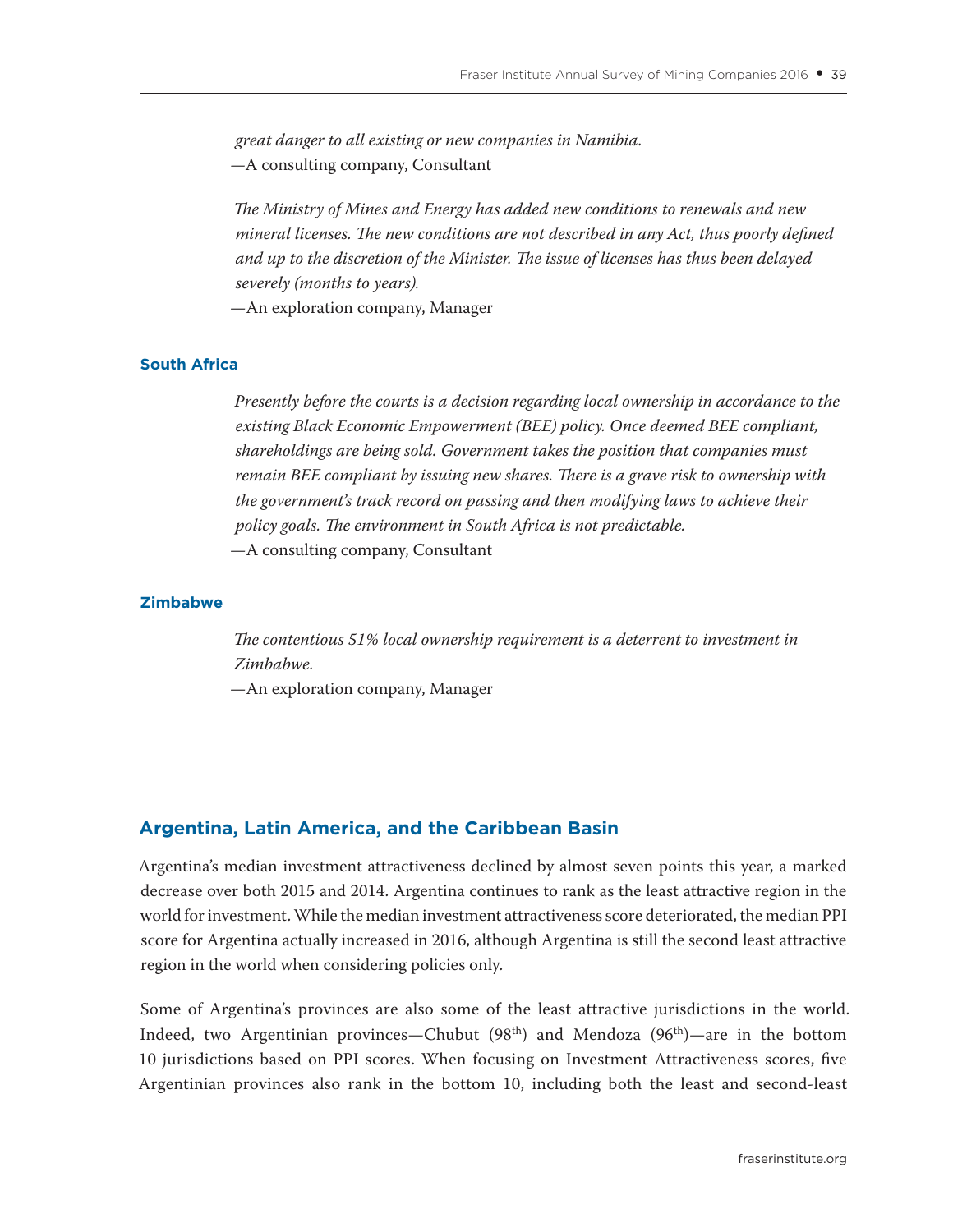

## **Figure 10: Investment Attractiveness Index—Argentina, Latin America, and the Caribbean Basin**

attractive jurisdictions in the world. The provinces are Jujuy (104<sup>th</sup>), Neuquen (103<sup>rd</sup>), Chubut (101<sup>st</sup>), La Rioja (99<sup>th</sup>), and Mendoza (98<sup>th</sup>).

All but two of the Argentinian provinces saw their PPI scores increase this year. Salta had the second highest increase in its PPI score within Argentina, and the province is now ranked as the most attractive jurisdiction for investment in the country based on perceptions of the policy environment. Salta experienced an over 20-point increase, which resulted in the province's rank improving from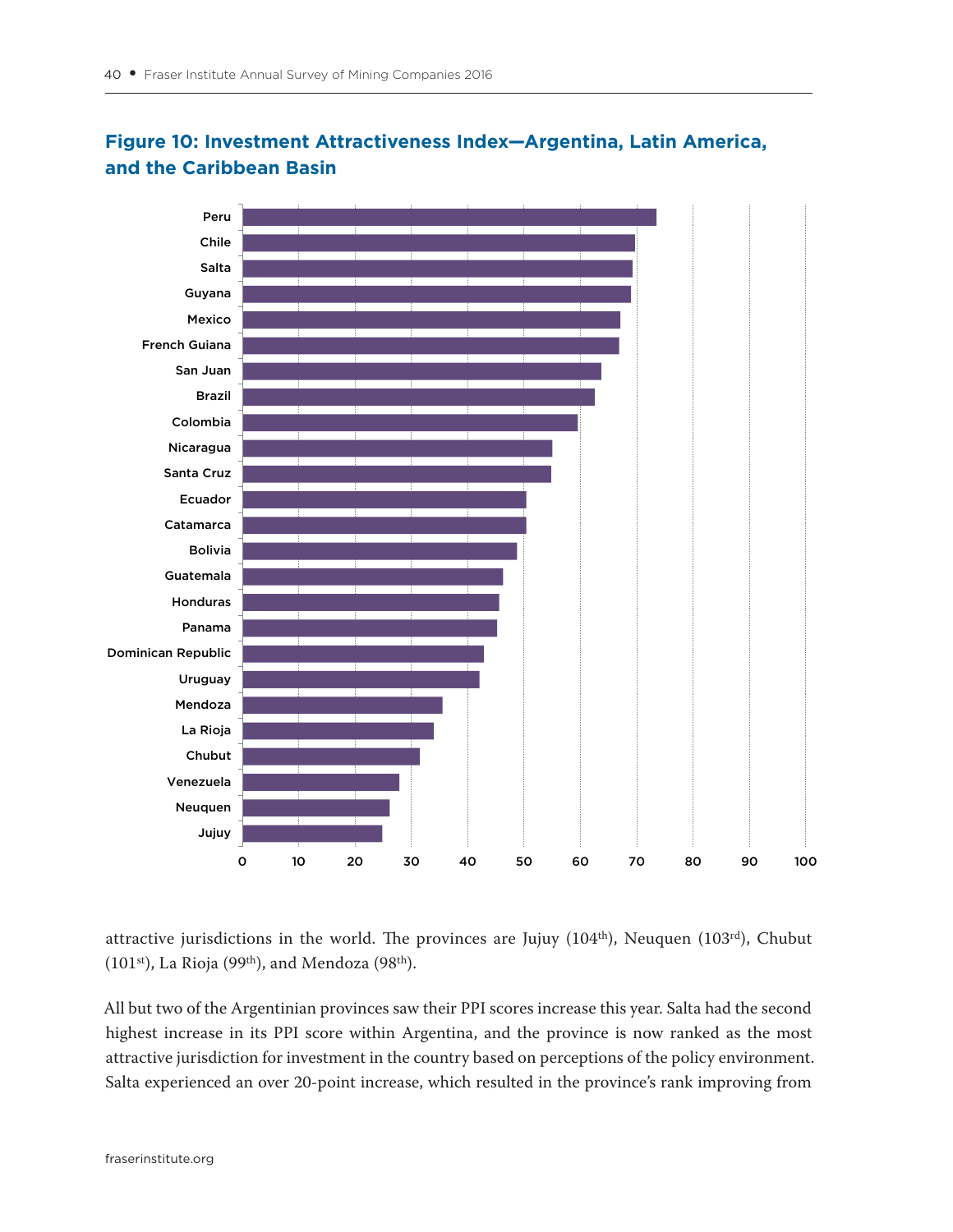62/109 in 2015 to 29/104 in 2016, as respondents' ratings showed decreased concern over the taxation regime (-43 points), labour regulations (-33 points), and uncertainty concerning disputed land claims (-33 points). San Juan is another Argentinian jurisdiction which experienced a large increase in its PPI score, moving it up into the top 50 this year, as respondents' ratings improved for its taxation regime (-45 points), the geological database (-42 points), and uncertainty concerning disputed land claims (-39 points). Catamarca, La Rioja, Neuquen, and Santa Cruz all also saw their scores improve by over 10 points.

In Latin America and the Caribbean Basin, the median investment attractiveness score improved slightly this year, placing the region between Oceania and Asia. Venezuela  $(102<sup>nd</sup>)$  was the only Latin American jurisdiction (other than some of the Argentinian provinces discussed above) to appear in the global bottom 10 based on the country's investment attractiveness score. When considering overall investment attractiveness (policy and geology), Peru (28th) surpassed Chile this year as the most attractive jurisdiction in Latin America. Chile (39th) was the second most attractive jurisdiction in the region.

Two Latin American countries were also in the bottom 10 jurisdictions based solely on policy (PPI). These were Venezuela, which occupied the least attractive spot in the world, and Ecuador which was the 10<sup>th</sup> least attractive jurisdiction in the world based on policy. The median PPI score for Latin America and the Caribbean Basin also improved slightly over 2015. Overall, French Guiana  $(34<sup>th</sup>)$ , Chile (35<sup>th</sup>), Guyana (50<sup>th</sup>), Mexico (53<sup>rd</sup>), and Peru (54<sup>th</sup>) are the most attractive jurisdictions in the region for investment based on policy.

Chile is no longer the top-ranked jurisdiction in the region, after ranking  $35<sup>th</sup>$  overall on the PPI in 2016, down from 26<sup>th</sup> in the previous year. Respondents indicated they were increasingly concerned over uncertainty concerning protected areas (+23 points), the legal system (+19 points), and the geological database (+17 points) in Chile. Ecuador experienced one of the largest declines in Latin America and the Caribbean this year, and it pushed Ecuador into the bottom 10. Ecuador saw diminished investor perceptions in a number of areas including infrastructure (+22 points), security (+14 points), and labour availability and skills (+10 points).

Nicaragua had one of the greatest improvements in the region this year, moving from 71/109 in 2015 to 57/104 in 2016, with socioeconomic agreements/community development conditions (-31 points), uncertainty concerning protected areas (-31 points), and regulatory duplication and inconsistencies (-21 points) being the areas where the country's performance improved the most.

## **Comments on Argentina, Latin America, and the Caribbean Basin**

The comments in the following section have been edited for length, grammar and spelling, to retain confidentiality, and to clarify meanings.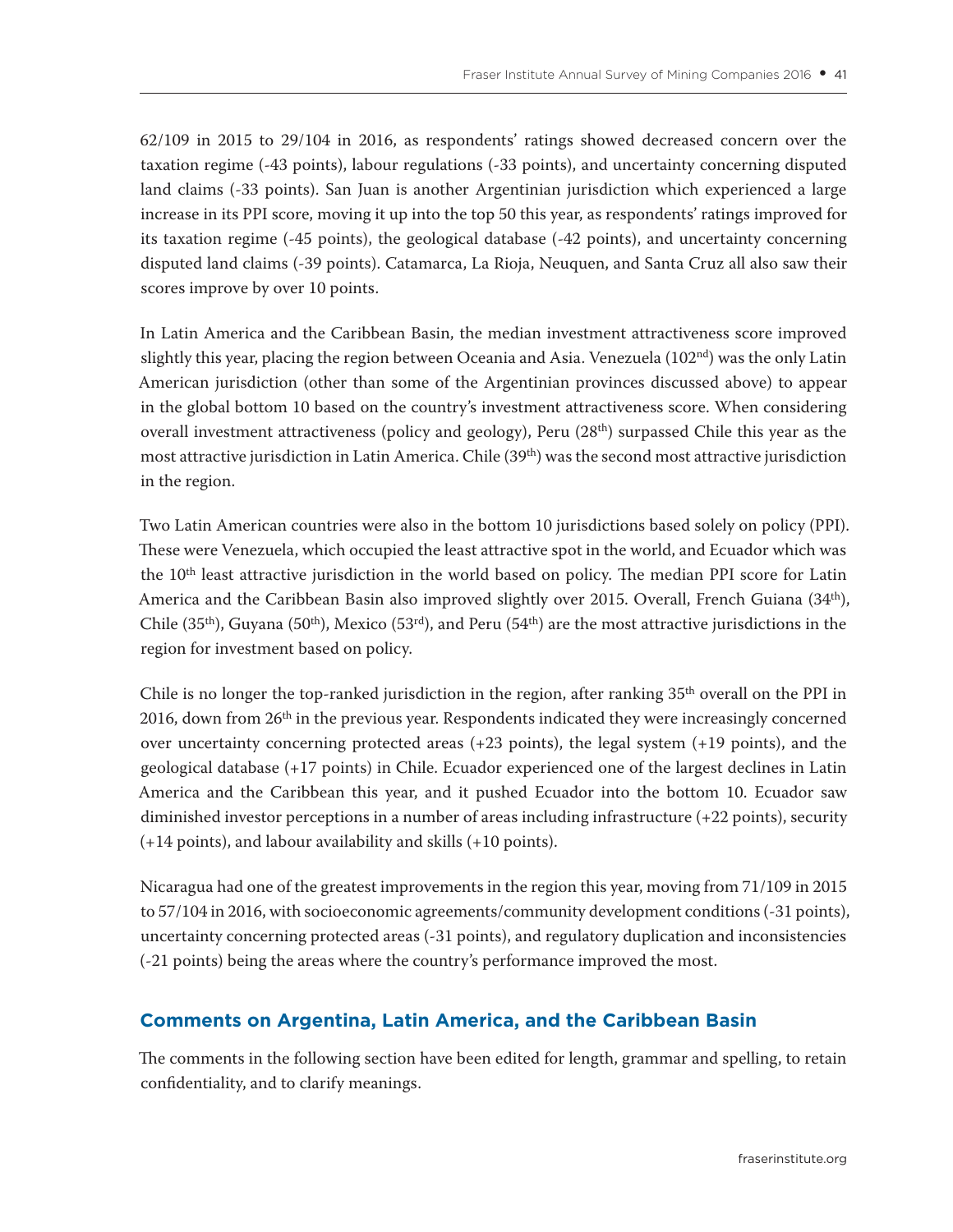#### **Catamarca**

*Government misuses royalties. As a result, the people who have a legitimate right to them blame the industry with a consequent loss of social license.* —A consulting company, Company president

#### **Chubut**

*The disastrous law against open pit mining, and the even more disastrous proposed legislation to allow it, basically caused a complete write-off of millions spent there and continue to deter investment.*

—An exploration company, Company president

#### **La Rioja**

*La Rioja is the most unpredictable jurisdiction in Argentina. Mining authorities are inconsistent and policies often don't make any sense.* —A consulting company, Company president

#### **Mendoza**

*Mendoza has instituted a prohibition on open pit mining and cyanide use.* —A producer company with more than US\$50M, Vice-president

#### **Salta**

*Salta is a jurisdiction with clear policies that are rigorously enforced to everyone's benefit. The outcomes of government decisions are predictable and provide a regime of legal security.*

—A consulting company, Company president

#### **Bolivia**

*Permanent threats to foreign investment from high-level authorities like the president and vice-president of the country act as deterrents to investment in the country.* —A producer company with more than US\$50M, Company president

#### **Brazil**

*The granting of exploration licenses was suspended in most states since about two years ago. This set back exploration and ultimately affected the whole company.* —A consulting company, Manager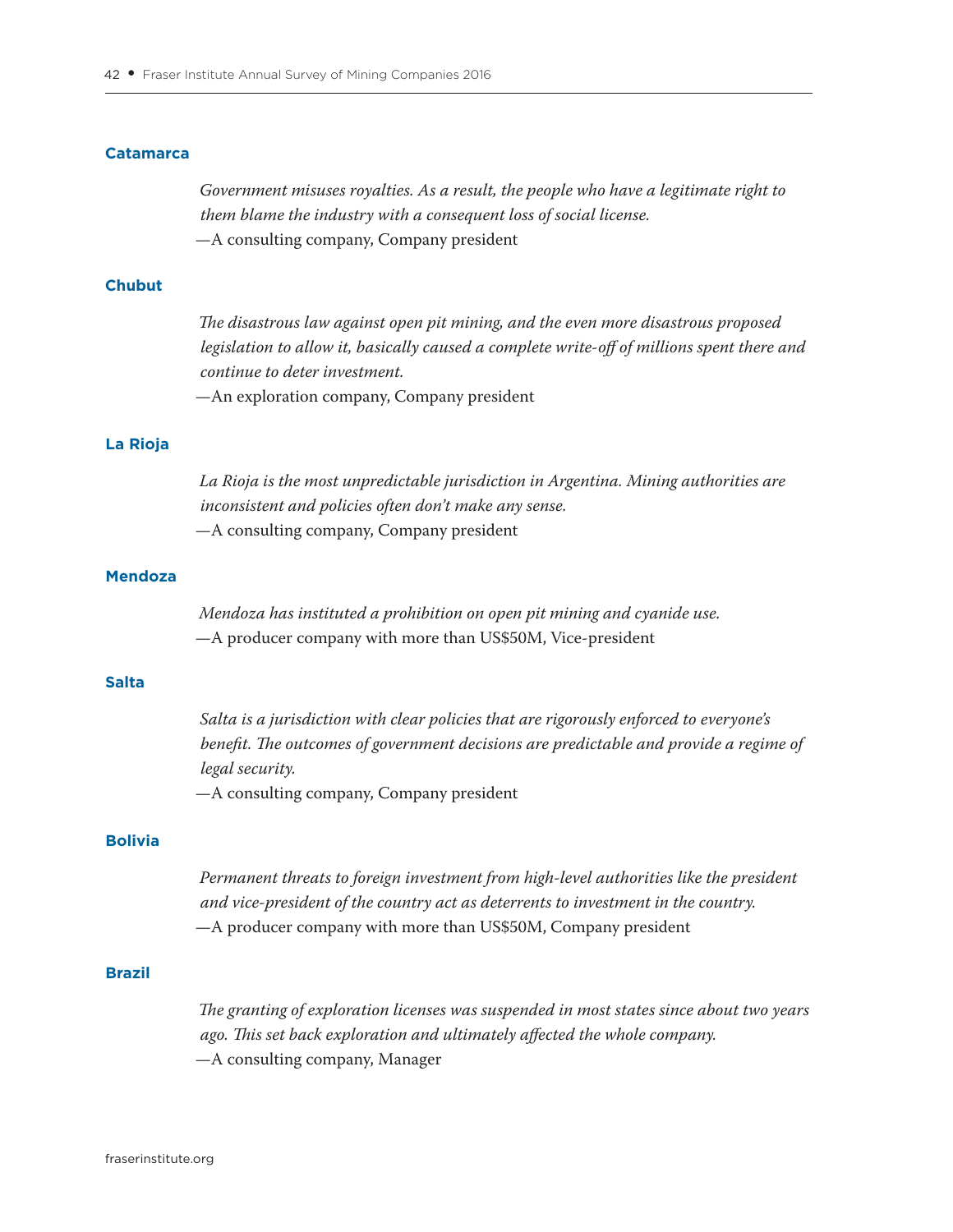*Proposal to change the mining law, royalties, and organization of the mines department has gone nowhere and creates uncertainty that deters investment. —An exploration company, Vice-president*

#### **Guatemala**

*Political uncertainty in Guatemala is deterring investment.* —A producer company with less than US\$50M, Company president

#### **Peru**

*Situations where the government does not enforce established surface access agreements deter future investment in Peru.* —An exploration company, Chief exploration officer

## **Asia**

Asia's median investment attractiveness deteriorated this year by over seven points. The region overall is now more attractive than only Argentina. China (54<sup>th</sup>) is the most attractive jurisdiction in the region based on its investment attractiveness rating. China is followed by Kazakhstan, which was rated as the 73rd most attractive jurisdiction in the world based on policy and mineral potential.



## **Figure 11: Investment Attractiveness Index—Asia**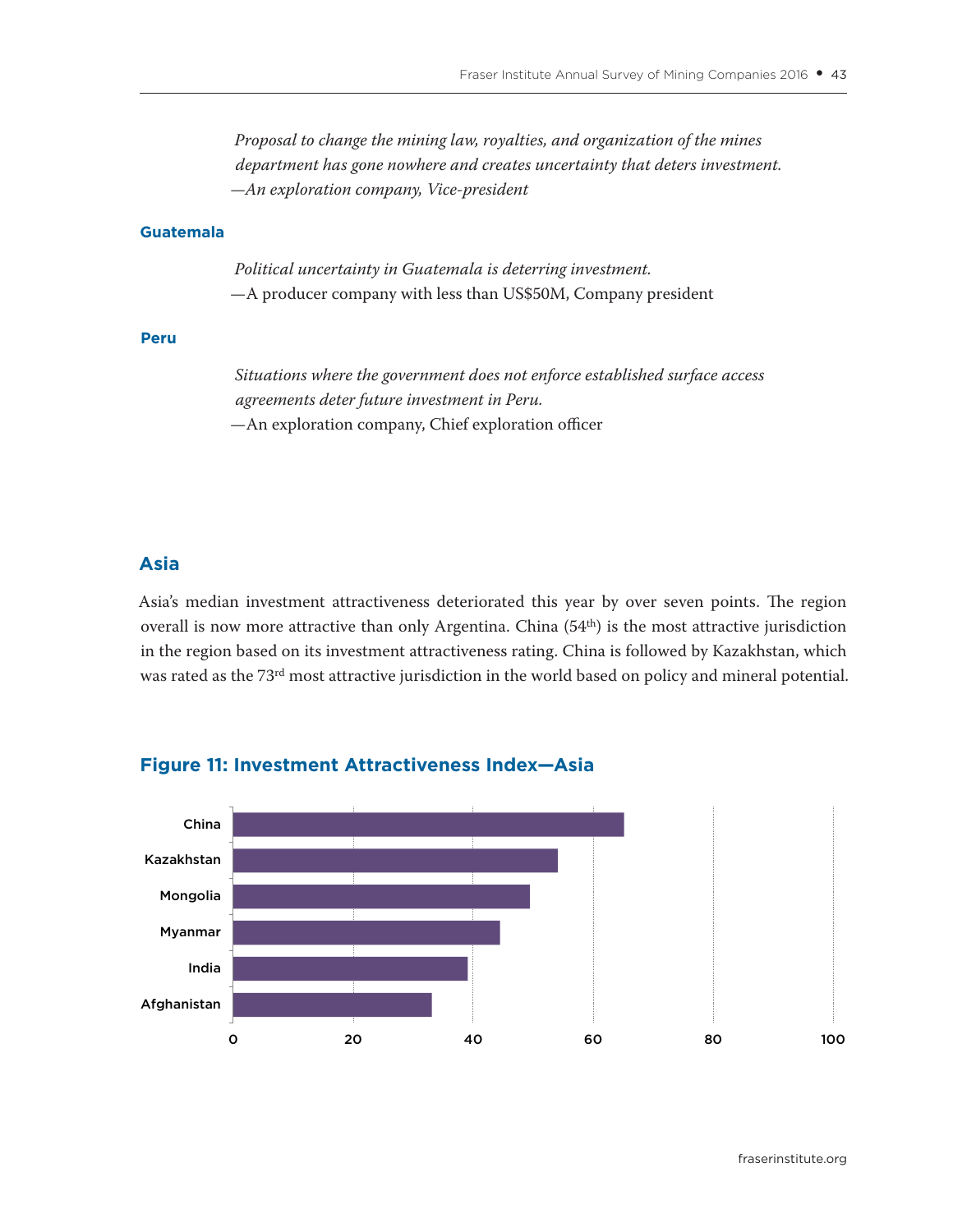While some Asian jurisdictions perform modestly on their overall investment attractiveness, on policy Asia continues to struggle. Indeed, with Argentina's improvement on this measure in 2016, Asia now has the least attractive policy environment in the world, and it appears that Asia's median policy is trending downwards. Two Asian countries—Afghanistan and Mongolia—rank in the global bottom 10 on policy. Only one Asian jurisdiction—China—ranked above 80th on policy in 2015.

China, the highest ranked jurisdiction in the region, experienced a large improvement in its PPI score this year, moving up by just under 15 points. This change reflected improvement in the areas of infrastructure (-55 points), socioeconomic agreements/community development conditions (-39 points), and the geological database (-33 points). Only one other Asian jurisdiction—Myanmar improved this year. In this case it was enough to move Myanmar just out of the bottom 10.

Kazakhstan saw the largest decline in PPI ranking in the region, falling from 50/109 in 2015 to 90/104 in 2016 with negative respondent ratings increasing most significantly for the legal system (+48 points), uncertainty concerning environmental regulations (+37 points), and ), socioeconomic agreements/community development conditions (+28 points). Mongolia's PPI score also fell in 2015 and its ranking slipped into the bottom 10, reflecting worsening perceptions of respondents for uncertainty concerning disputed land claims (+20 points), uncertainty concerning protected areas (+19 points), and the availability of labour and skills (+11 points).

#### **Europe**

Europe's median investment attractiveness score experienced another increase this year. Europe also has some of the most attractive jurisdictions in the world for investment, including three in the global top 10: Finland  $(5<sup>th</sup>)$ , Sweden  $(8<sup>th</sup>)$ , and the Republic of Ireland  $(9<sup>th</sup>)$ . The lowest ranked European jurisdiction on this measure is Hungary at 85<sup>th</sup>.

A number of European jurisdictions have relatively attractive policy environments in particular. Republic of Ireland (1<sup>st</sup>), Sweden (3<sup>rd</sup>), Finland (4<sup>th</sup>) and Northern Ireland (10<sup>th</sup>) all ranked in the global top 10 on policy, the highest number of jurisdictions in any one region. This is also the first year that Northern Ireland has been included as its own jurisdiction. Ireland has been the top-ranked jurisdiction based on policy for the past four years after it displaced Finland. Ireland, Finland, and Sweden have all ranked in the PPI top 10 every year for the last five years. Norway (12<sup>th</sup>) is also a consistent top performer in the survey, appearing in the top 20 in each of the last five years.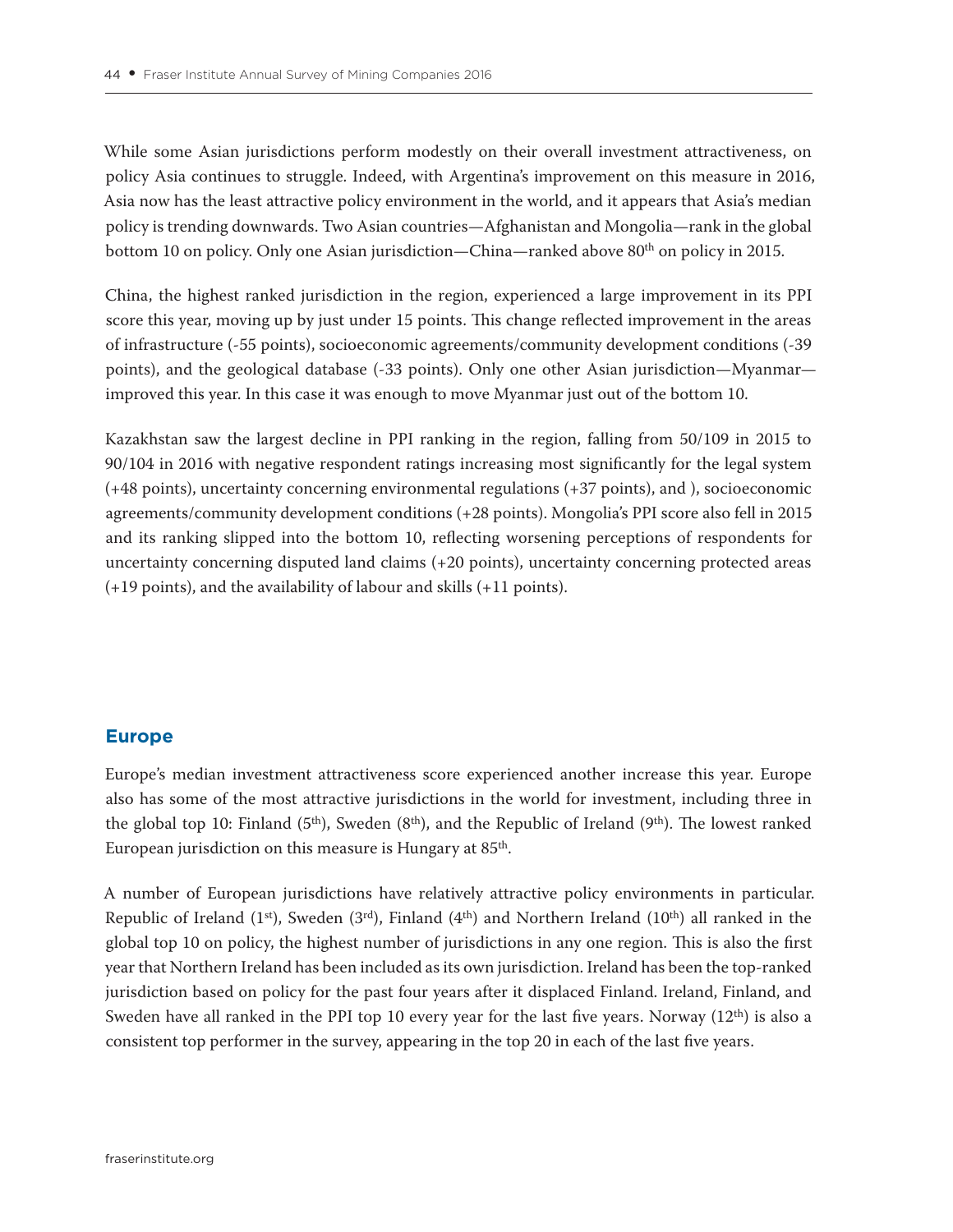

## **Figure 12: Investment Attractiveness Index—Europe**

Spain saw its ranking increase by more than 10 spots this year, moving up from 35/109 in 2015 to 24/104 in 2016, with improved ratings from respondents for uncertainty concerning environmental regulations (-22 points), uncertainty concerning the administration, interpretation, or enforcement of existing regulations (-19 points), and the legal system (-19 points). Poland, which ranked  $55<sup>th</sup>$  in 2012, has improved in four of the last five years, moving up from 33/109 in 2015 to 27/104 this year, with a higher PPI score reflective of improved perceptions of the geological database (-25 points), socioeconomic agreements/community development conditions (-17 points), and trade barriers (-16 points).

Greenland had the greatest decrease in both score and rank in the region, moving down to 63/104 in 2016 from 25/109 in 2015, reflecting poorer respondent ratings for its taxation regime (+43 points), labour regulations (+36 points), and political stability (+28 points). Turkey also experienced a large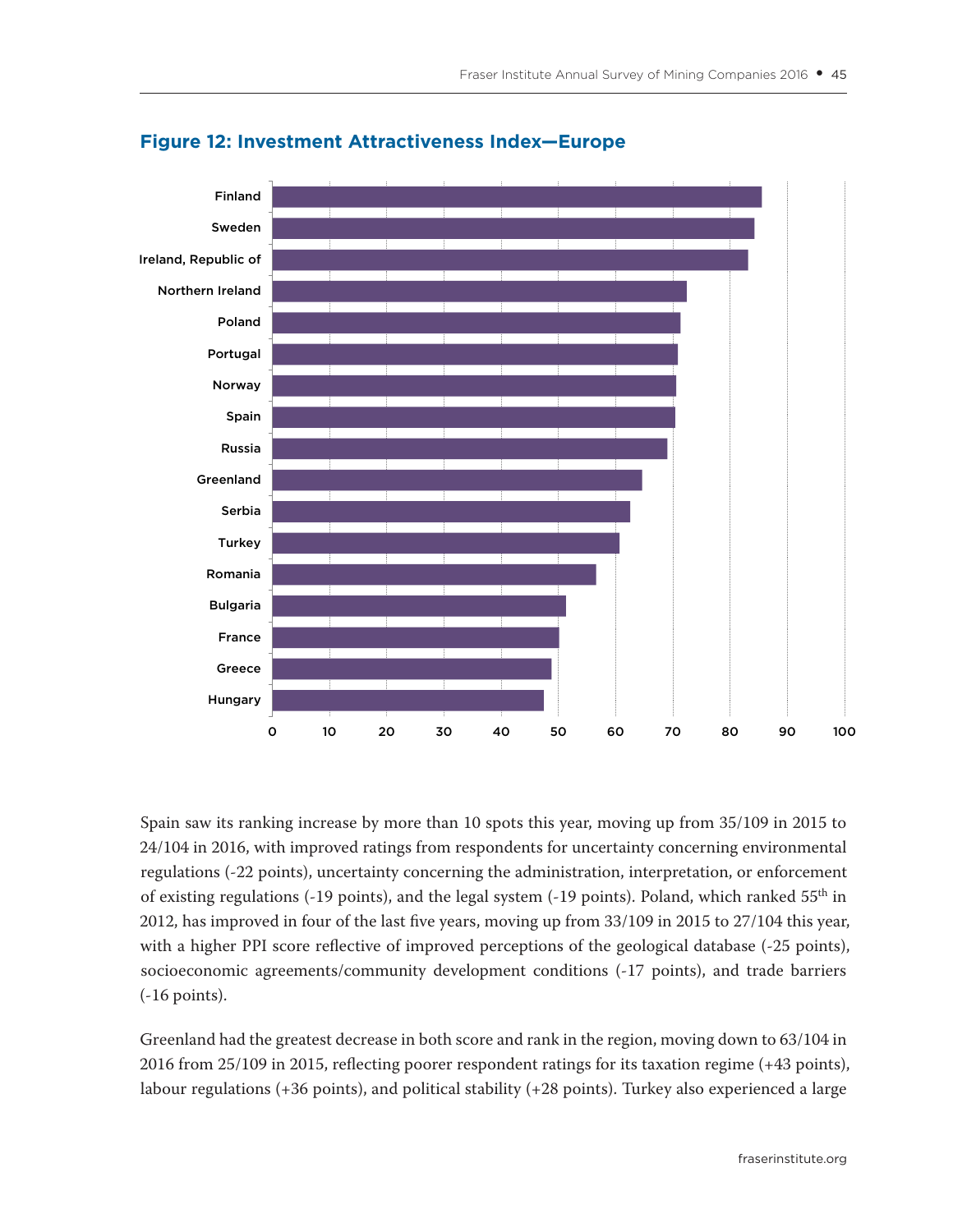decline in both its rank and score this year. Turkey's more than 16-point drop in its PPI score led to a rank of 78/104 in 2016, down from 45/109 in 2015. Investors expressed greater concern over political stability (+31 points), uncertainty concerning the administration, interpretation, or enforcement of existing regulations (+31 points), and the taxation regime (+25 points).

#### **Comments on Europe**

The comments in the following section have been edited for length, grammar and spelling, to retain confidentiality, and to clarify meanings.

## **Finland**

*[There has been a] delay in renewing an exploration permit for more than four years due to internal government disputes after the promulgation of the new mining code.* —A producer company with more than US\$50M, Vice-president

#### **Republic of Ireland**

*Clear transparent process for license application and security of tenure with no risk of claim jumping. Excellent open file system with access to old exploration data eliminates duplication of efforts.*

—A consulting company, Consultant

*The Republic of Ireland is a pragmatic and pro-exploration jurisdiction staffed by individuals with a keen interest in promoting and developing exploration and mining in the country.*

—An exploration company, Manager

## **Poland**

*Poland has established a regulatory regime for mineral exploration and development, which is precise, has well defined time frames, well defined requirements, and is easy to understand. This is an encouragement to investment.* —A producer company with more than US\$50M, Executive Chairman

#### **Serbia**

*Serbia introduced a revised mining law in late 2015 which is modelled on the widely accepted best practices of Finland and Sweden. This new law sent a strong signal to the mining community and played a role in our recent significant investment in the country.*

—A producer company with more than US\$50M, Other senior management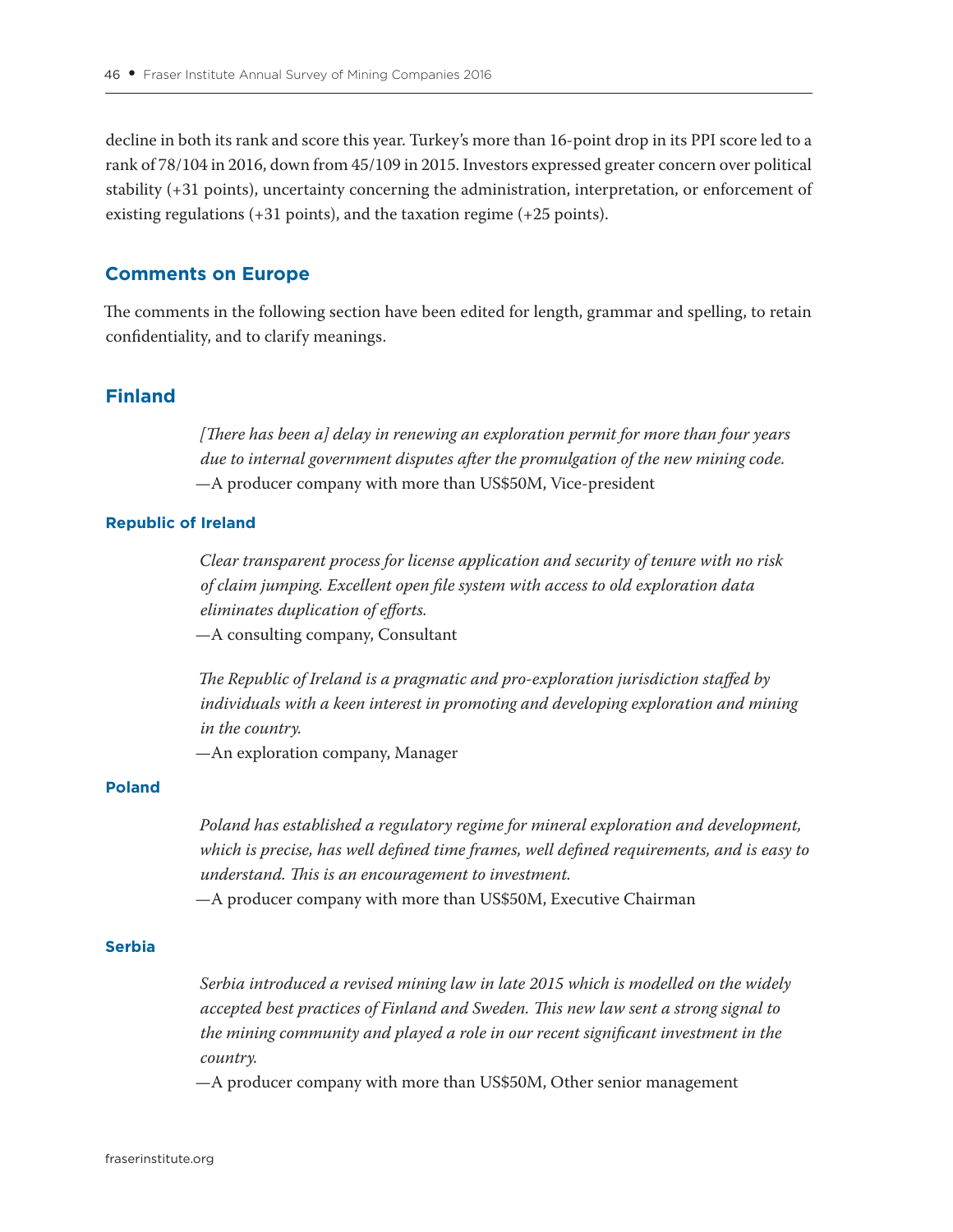#### **Sweden**

*Sweden has a very transparent system, with excellent access to historic exploration and drill core data.*

—An exploration company, Manager

#### **Northern Ireland**

*The Department for the Economy (Minerals Branch) issues licenses but provides no support for any problems. The government is a coalition and historically individual departments (e.g., Environment, Economy) do not work collectively to encourage mining or exploration investment. Indeed many instances of departments working against each other are observed, with the mining/ exploration company a victim of the process.* —An exploration company, Manager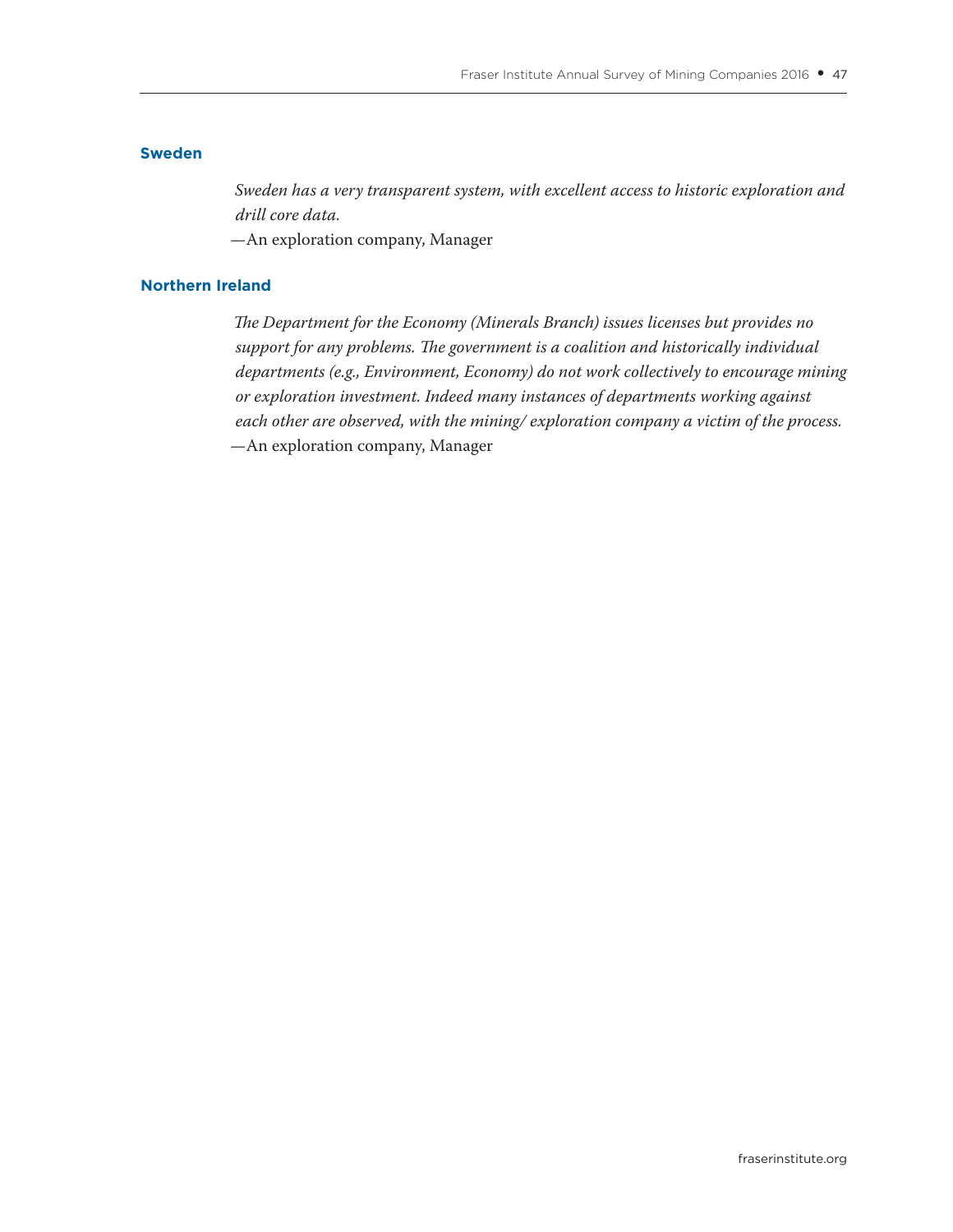## **Overview**

An analysis of the regional trends in the results of the Investment Attractiveness Index (based on both mineral potential and policy factors) from the 2016 mining survey indicates a stark difference between geographical regions; notably the divide between Australia, Canada, and the United States, and the rest of the world. As figure 13 indicates, as a region, Australia continues to surpass both Canada and the United States this year as the most attractive region in the world for investment, although both Canada and the United States gained ground on Australia in 2016. Only two sets of jurisdictions—Argentina and Asia—saw their relative investment attractiveness decrease. Argentina experienced a 16 percent decline in its regional median score from 2015, while Asia experienced a 13 percent decline. Africa experienced the largest improvement, with an 8 percent increase in its regional median investment attractiveness score. In general, the climate for investment appears to be slightly improving.

The regional trend for policy measures (figure 14) is again dominated by certain regions (Canada, the United States, Australia, and Europe). Europe's presence with the other top performing regions when only policy is considered (not pure mineral potential), indicates that mineral potential is the factor holding Europe back from being in the same category as the three other most attractive regions in the world. Argentina's median policy score experienced a large increase this year, although, as a whole, the South American country is the second least attractive region in the survey. Of the regions included in the survey, Asia now has the least attractive policy environment. Canada continues to have the most attractive policy environment of all regions.

Also of interest is the difference in results between regional median investment attractiveness and PPI. For example, Argentina's median investment attractiveness score declined, even while it performed better as a region on the PPI. This indicates that the region's decline in investment attractiveness is being driven by investors' views of Argentina's pure mineral potential and not necessarily policy.

## **Explanation of the figures**

Figures 15 through 29 show the percentage of respondents who rate each policy factor as "encouraging investment" or "not a deterrent to investment: (a "1" or "2" on the scale). Readers will find a breakdown of both negative and positive responses for all areas online at [fraserinstitute.org.](http://www.fraserinstitute.org)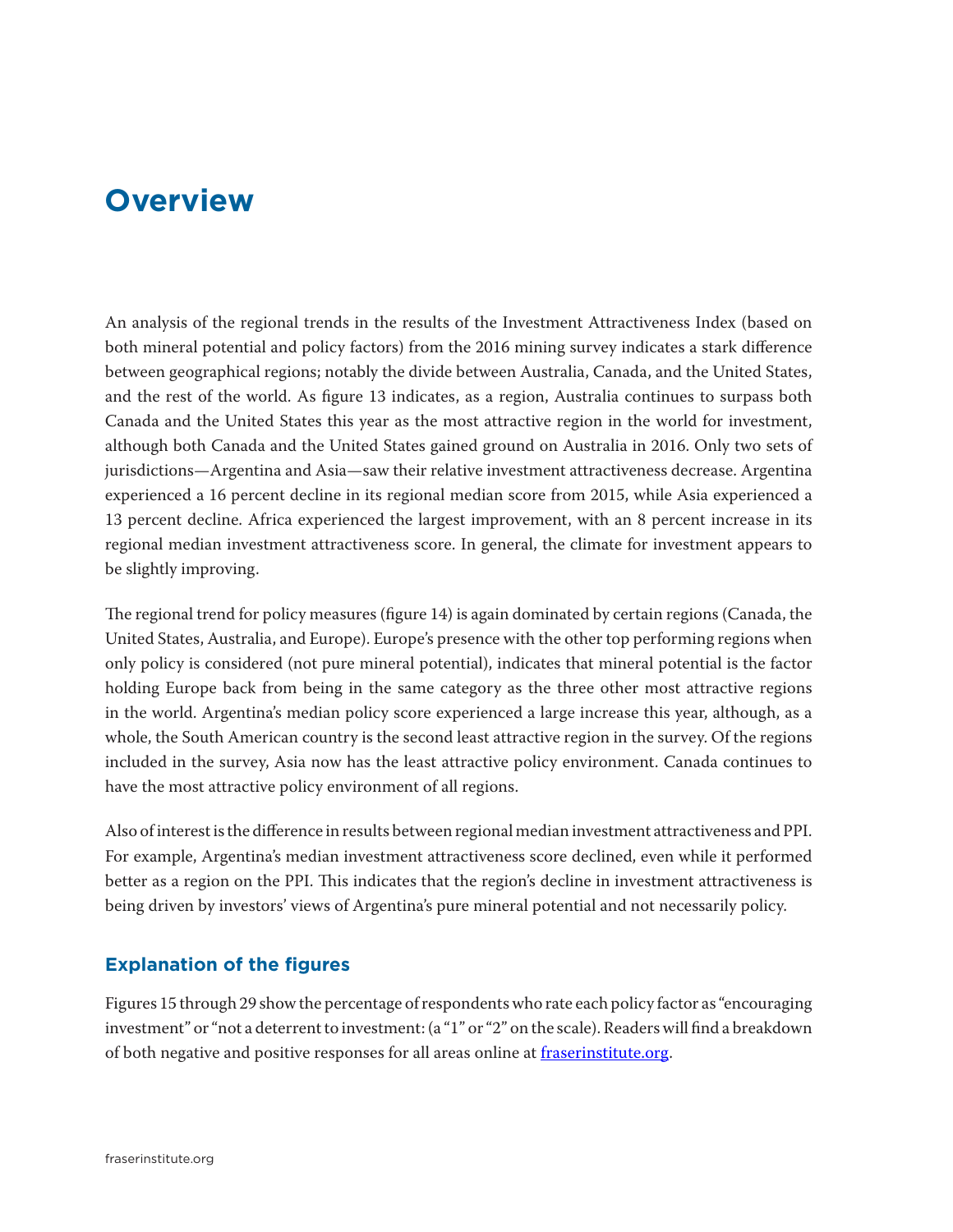

## **Figure 13: Regional Median Investment Attractiveness Scores 2015 and 2016**

## **Figure 14: Regional Median Policy Perception Index Scores 2015 and 2016**

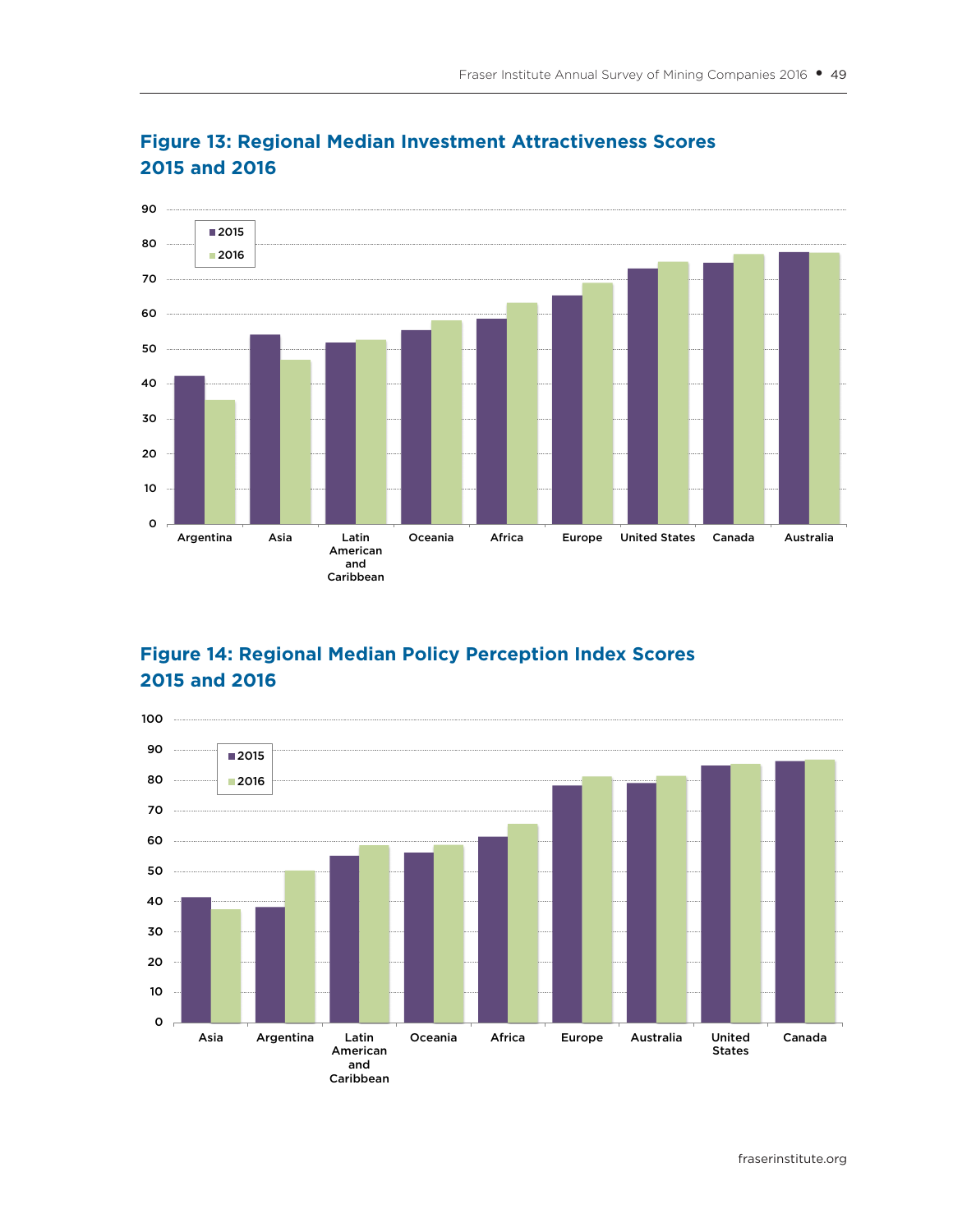

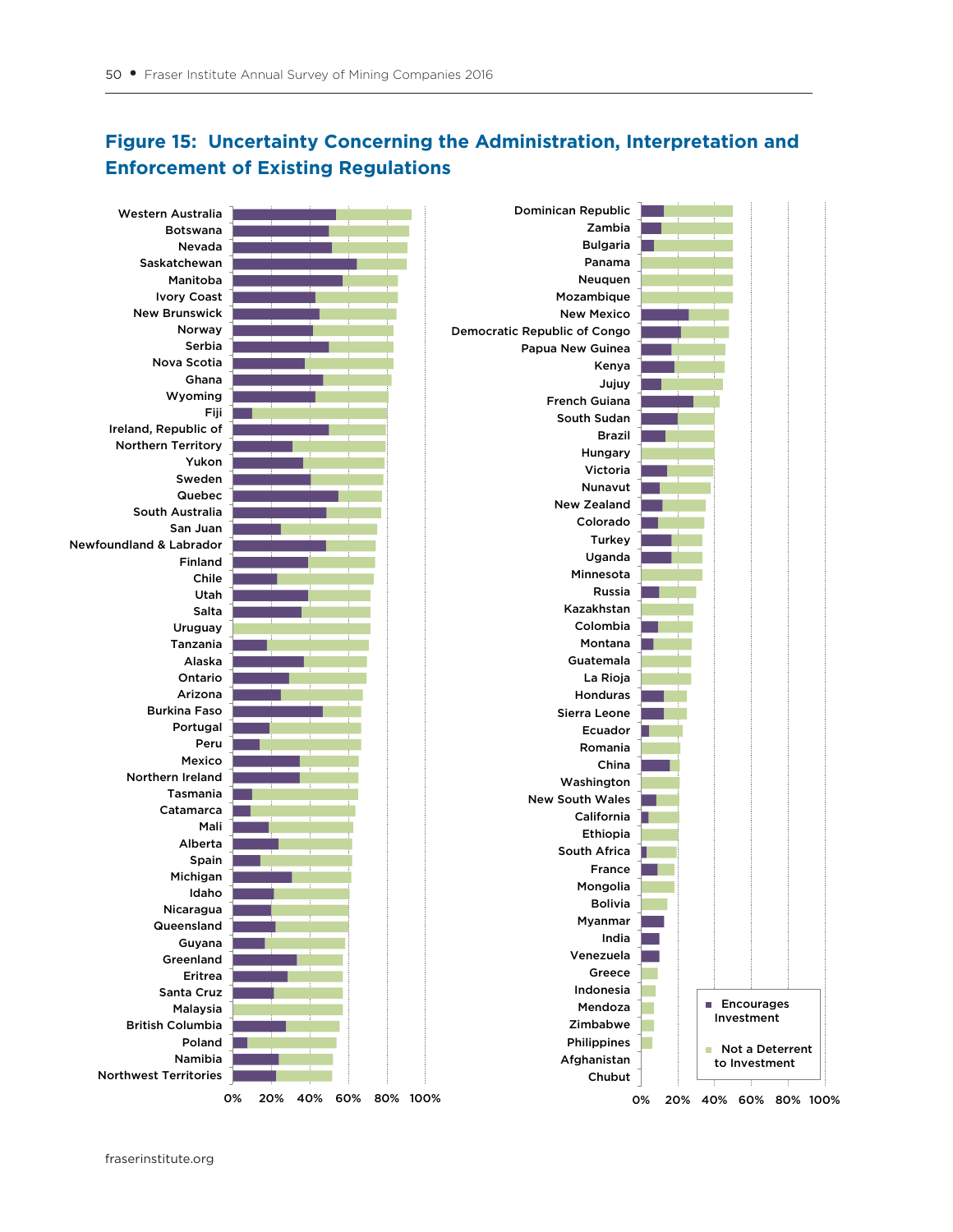

## **Figure 16: Uncertainty Concerning Environmental Regulations**

fraserinstitute.org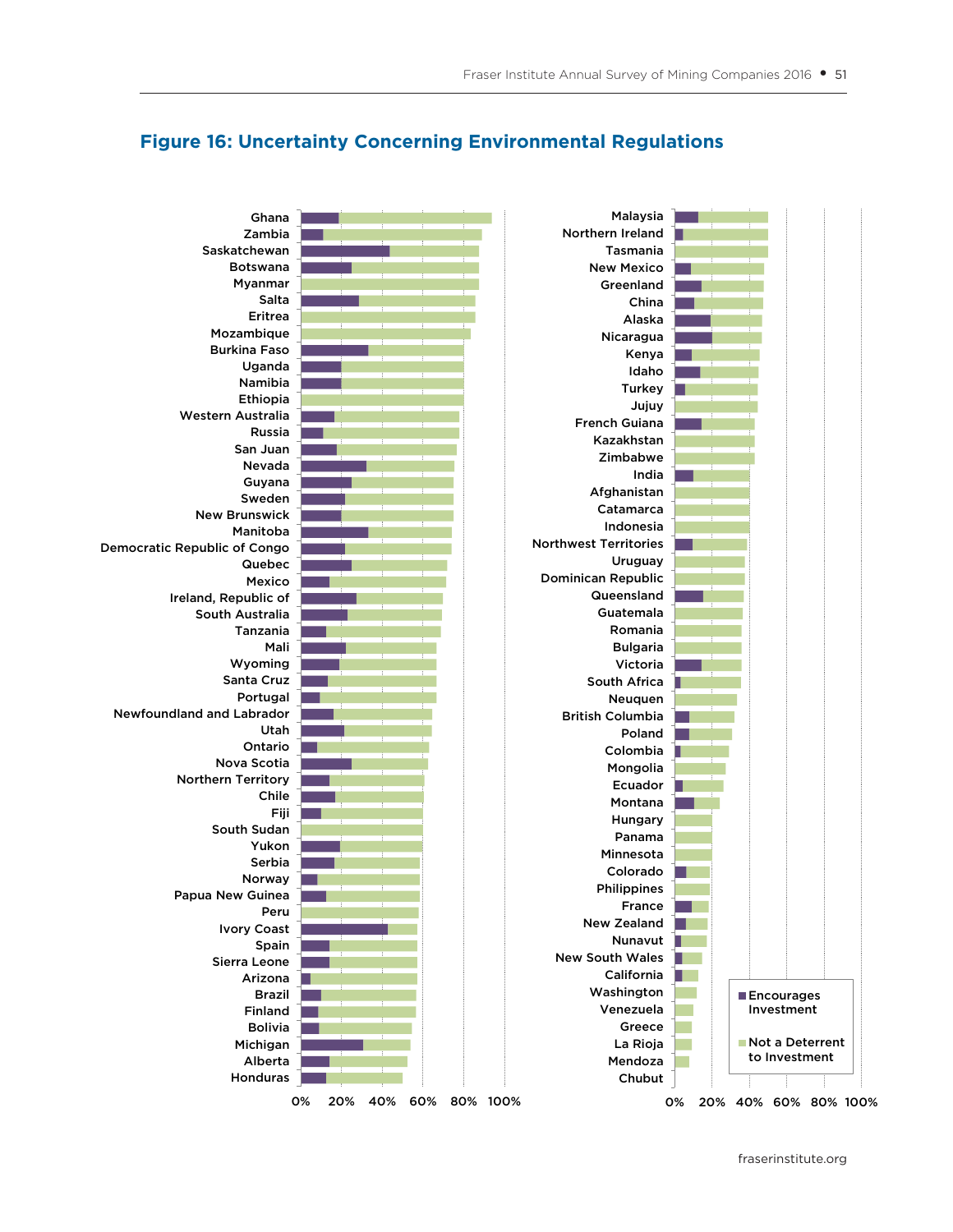

## **Figure 17: Regulatory Duplication and Inconsistencies**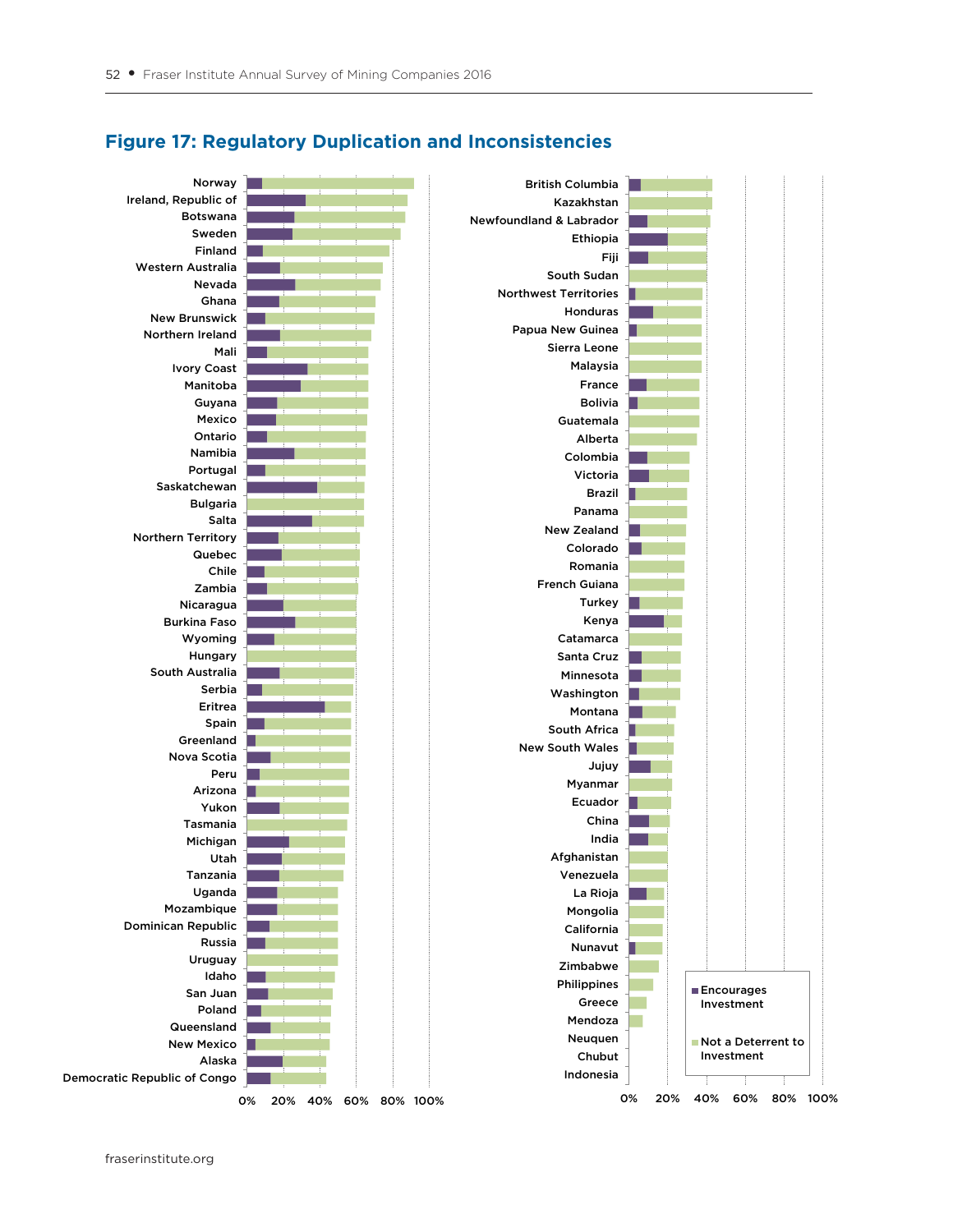## **Figure 18: Legal System**

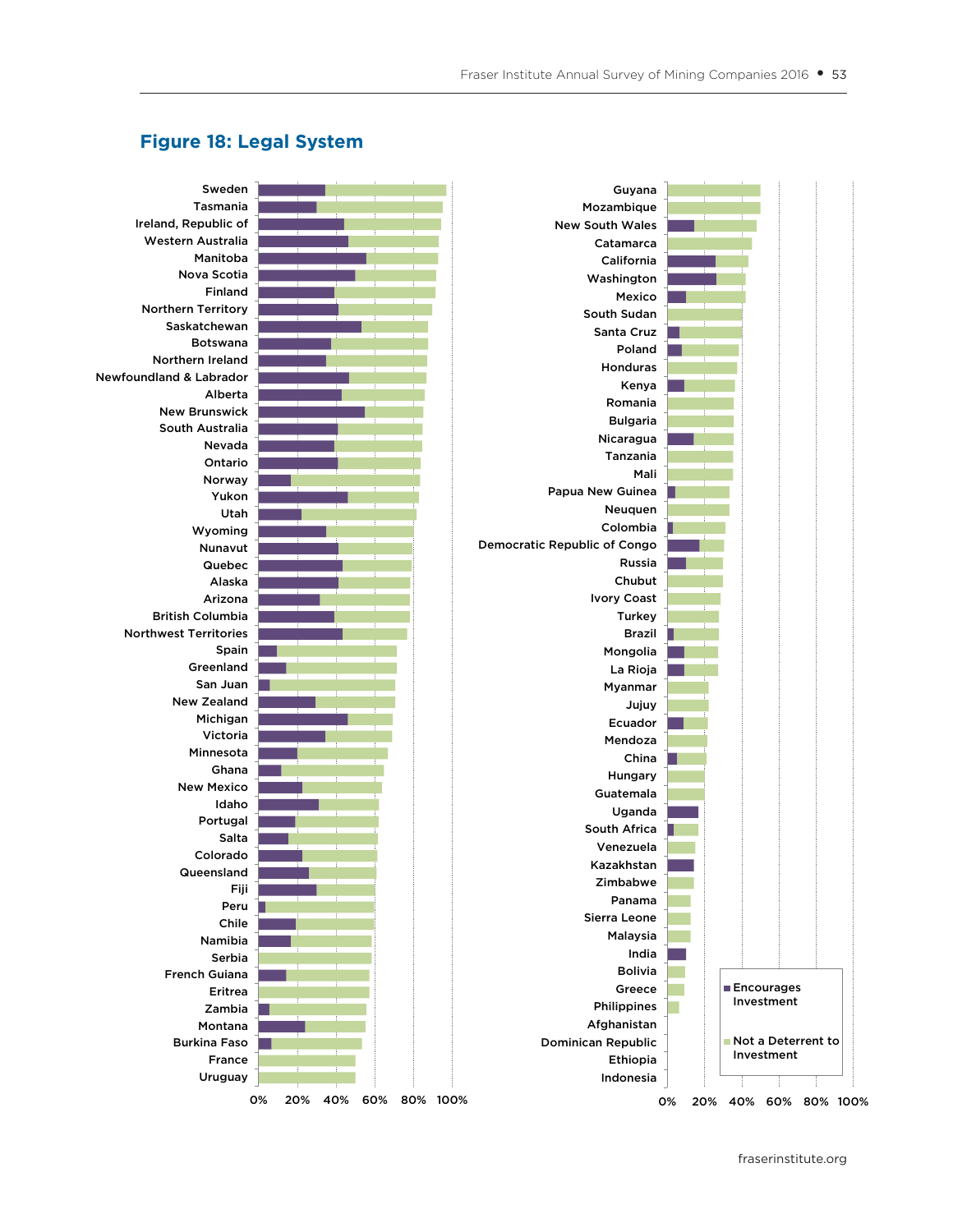## **Figure 19: Taxation Regime**

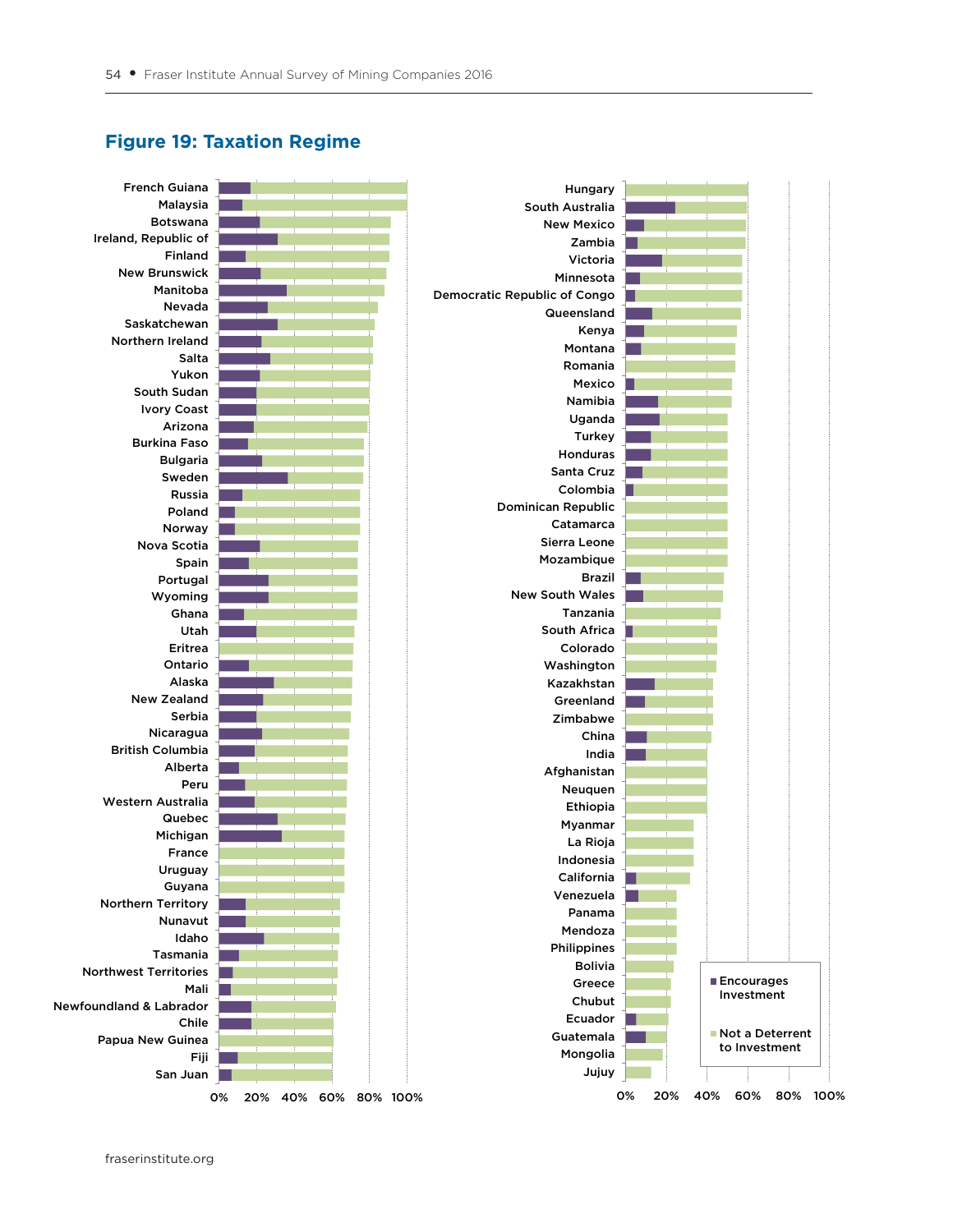

## **Figure 20: Uncertainty Concerning Disputed Land Claims**

fraserinstitute.org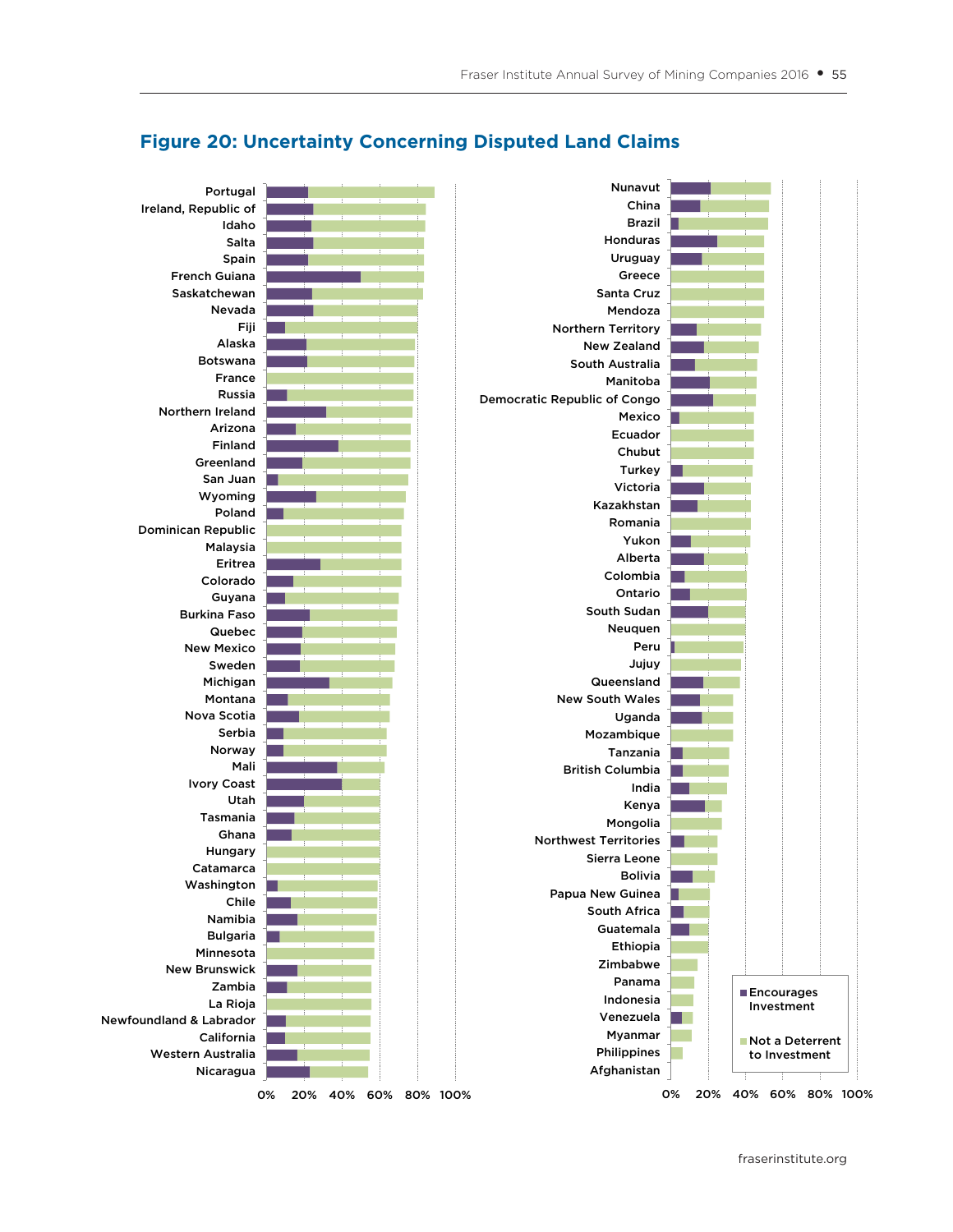

## **Figure 21: Uncertainty Concerning Protected Areas**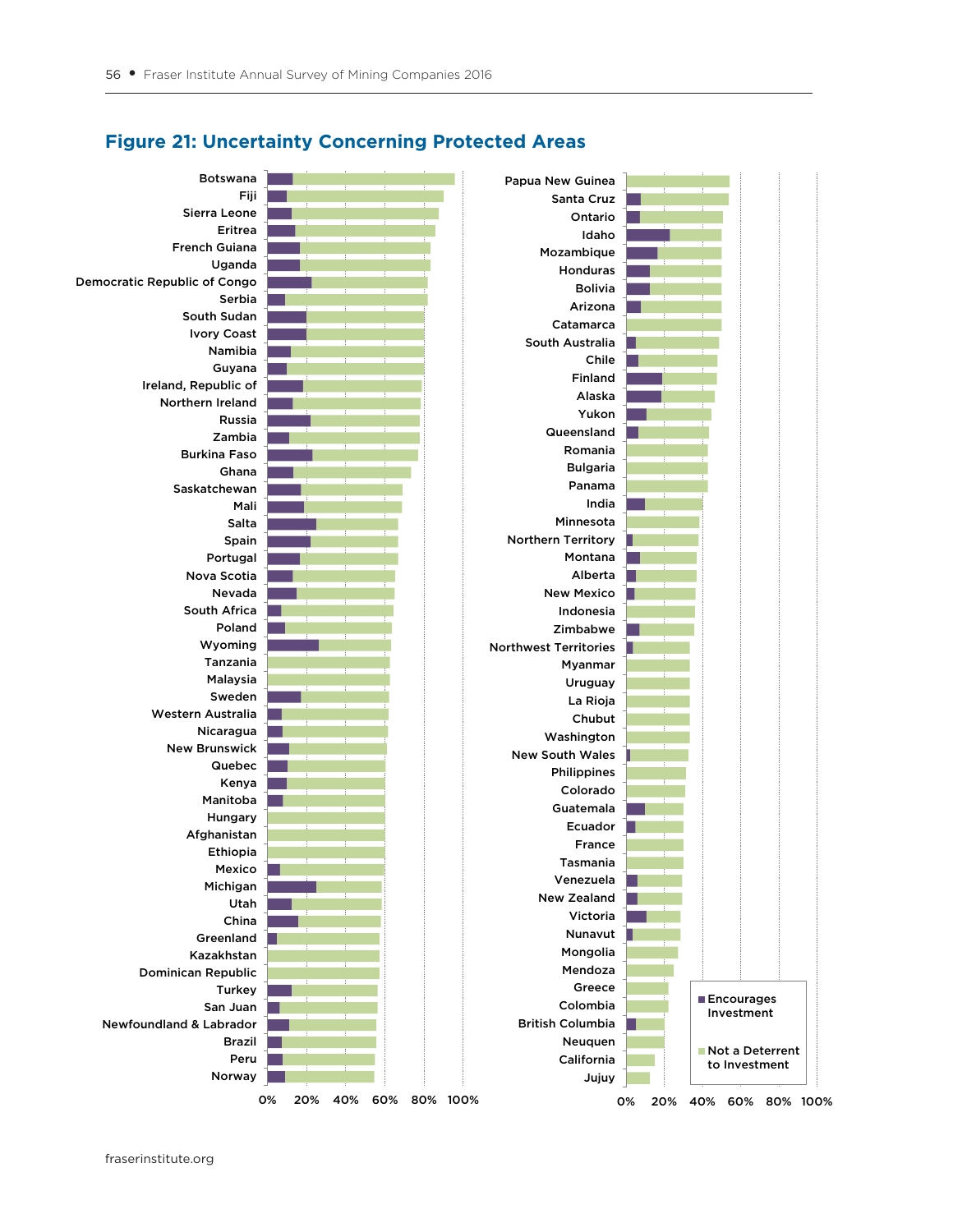

## **Figure 22: Quality of Infrastructure**

fraserinstitute.org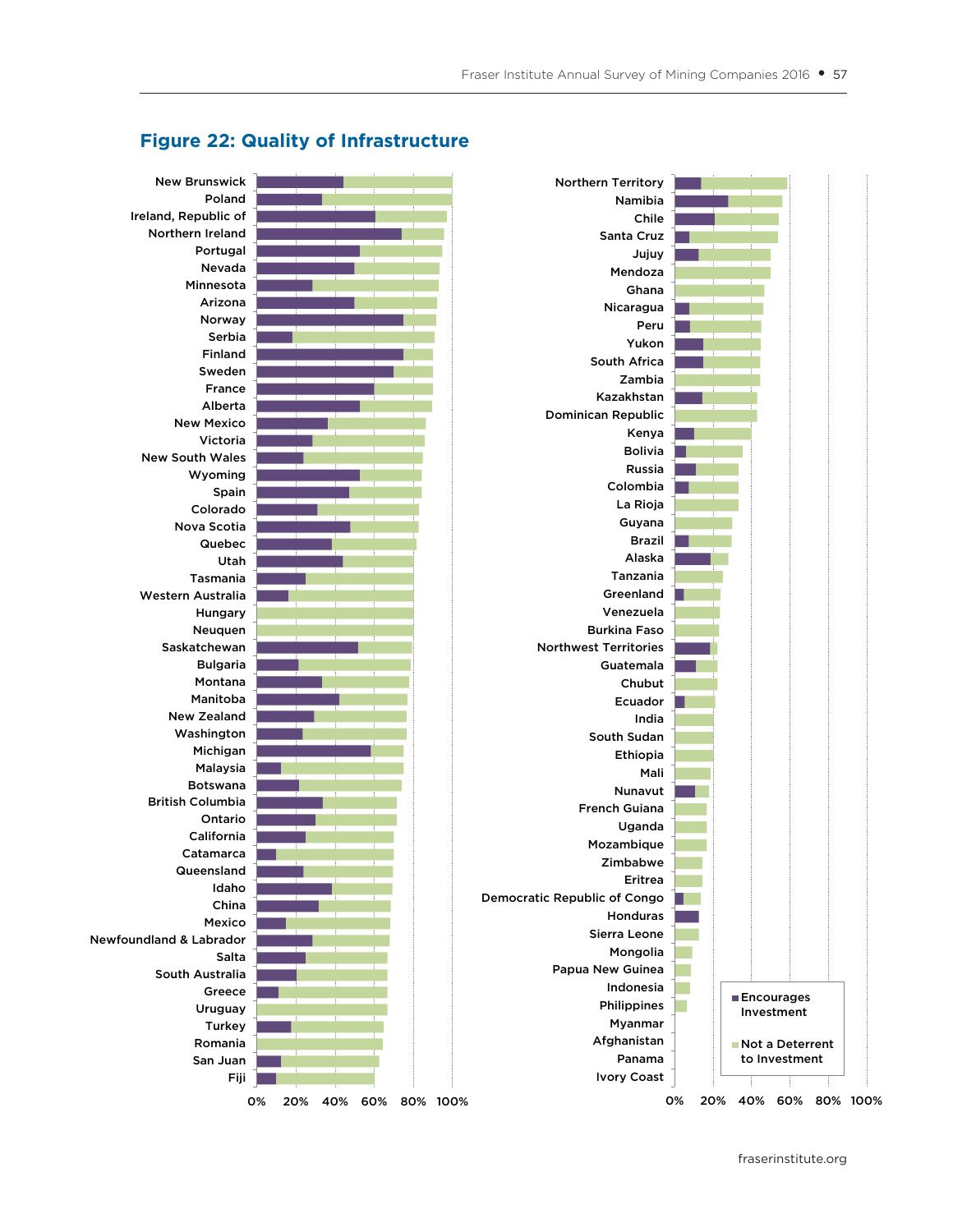

## **Figure 23: Socioeconomic Agreements/ Community Development Conditions**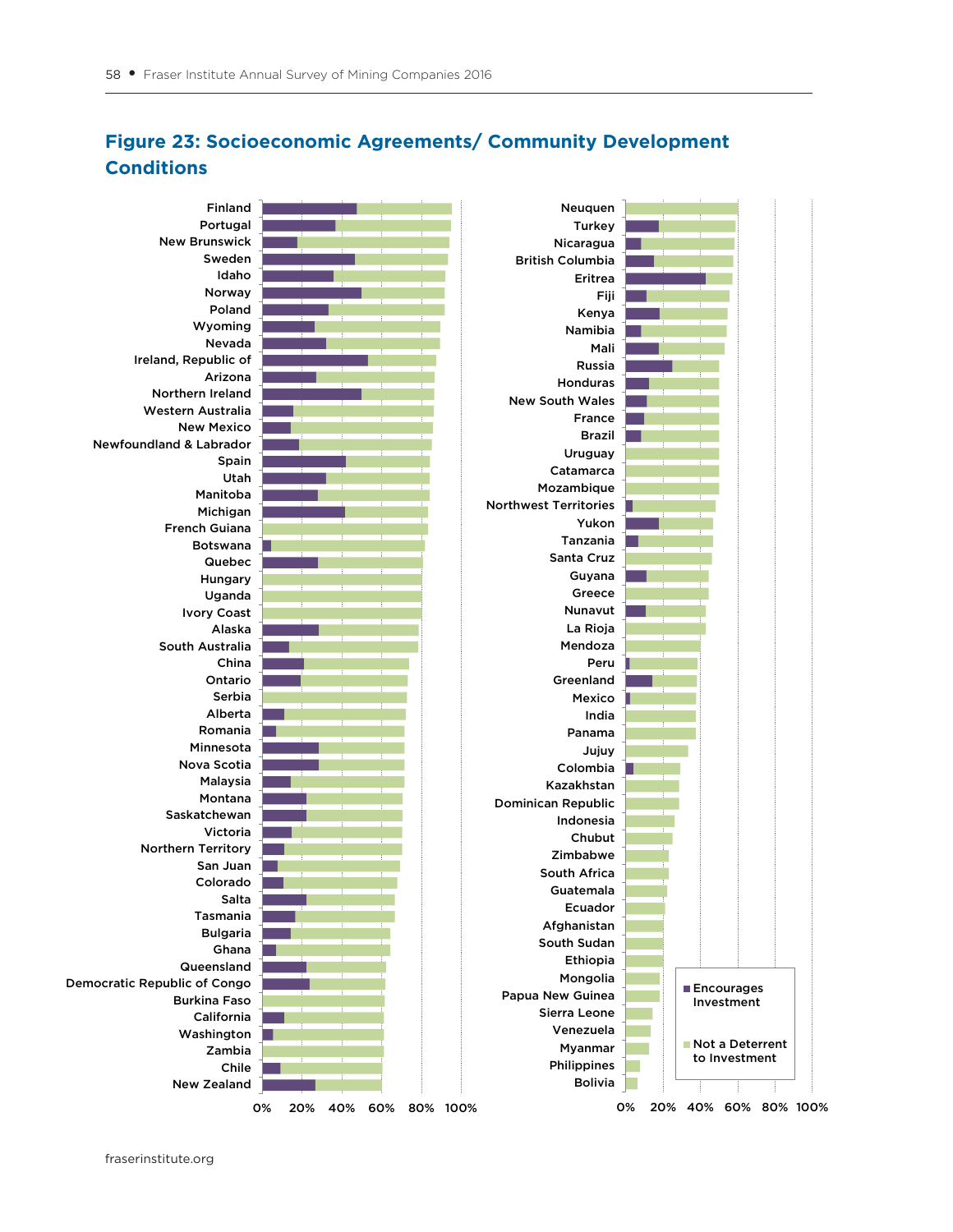## **Figure 24: Trade Barriers**

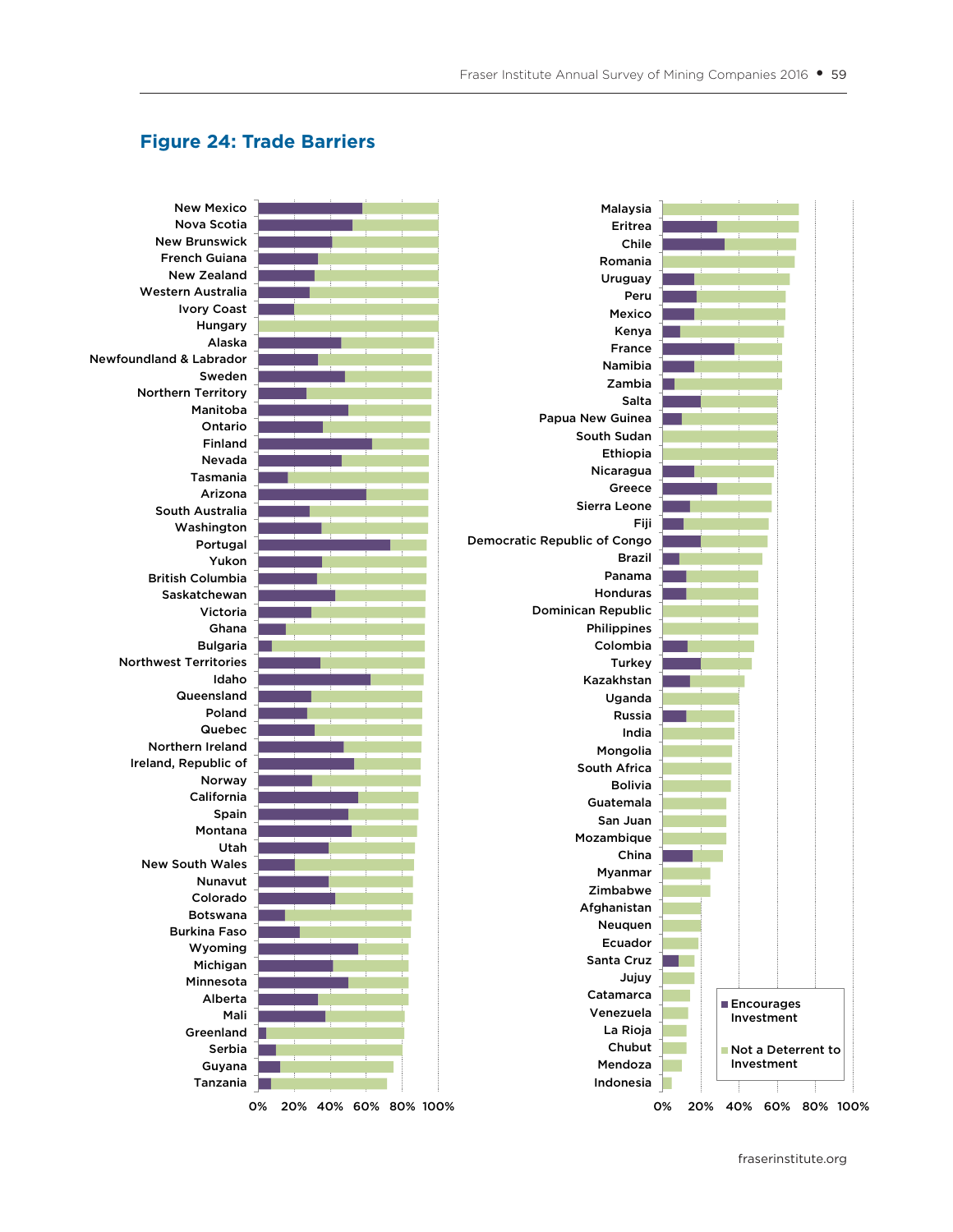## **Figure 25: Political Stability**

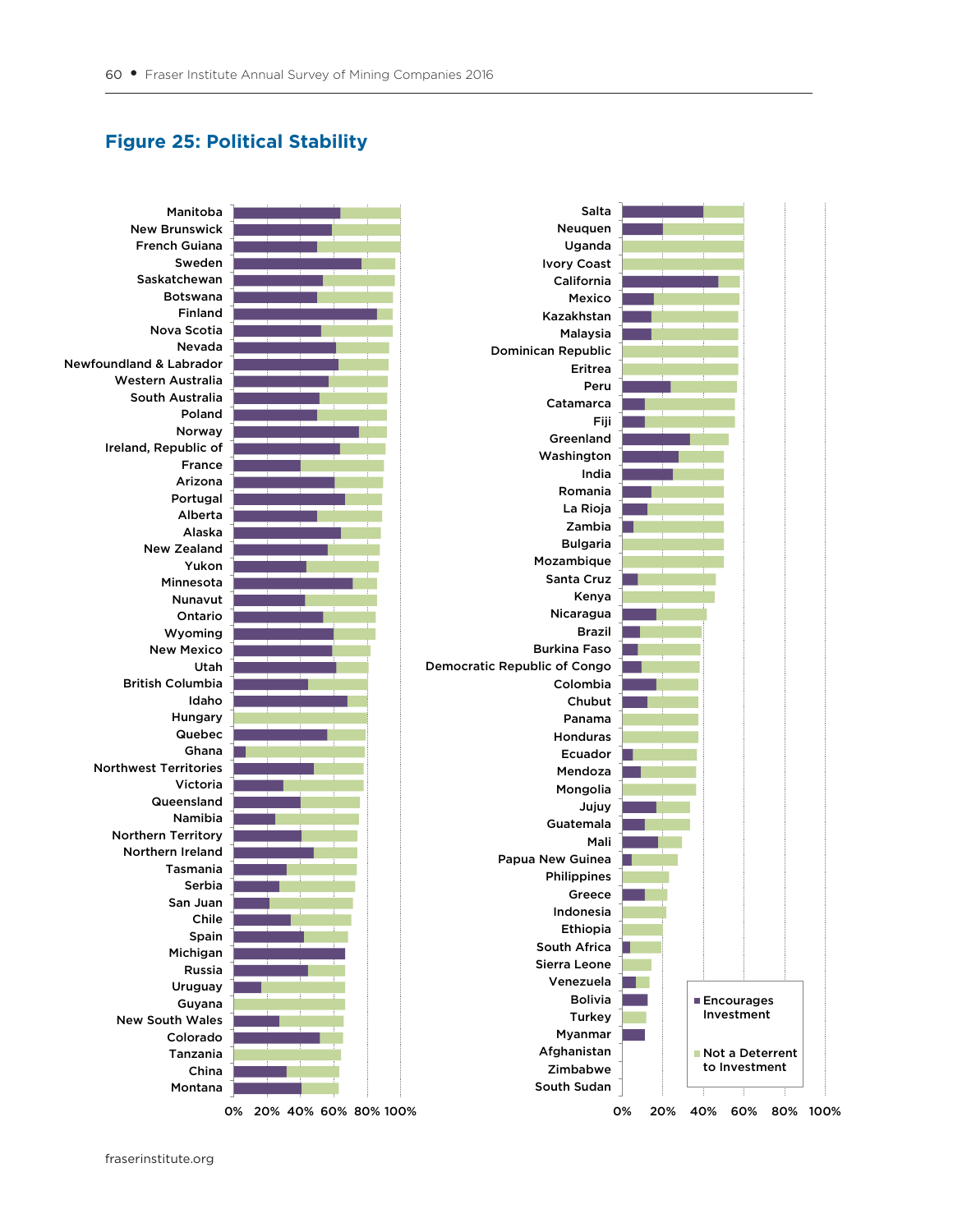

## **Figure 26: Labor Regulations/Employment Agreements and Labour Militancy/Work Disruptions**

fraserinstitute.org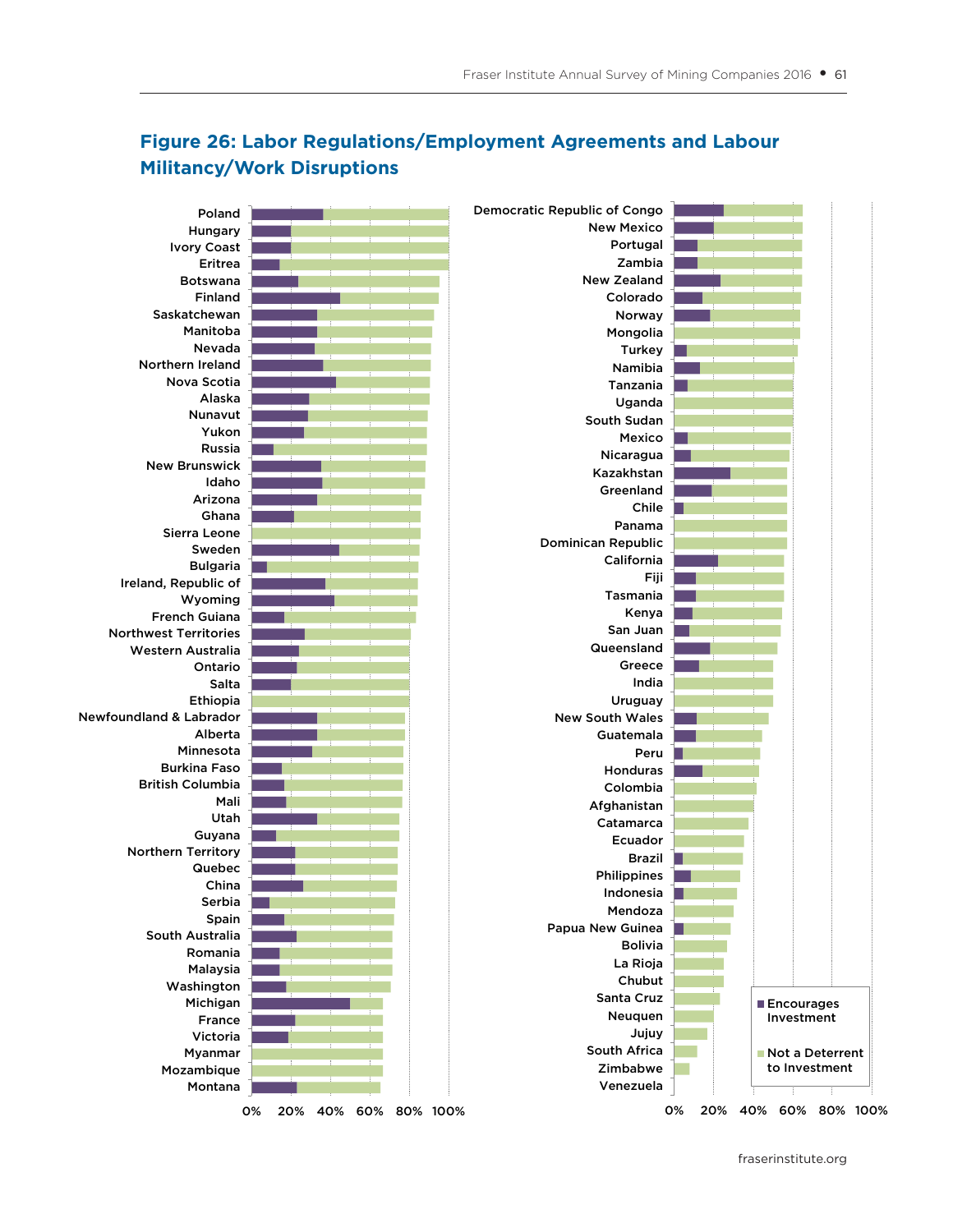## **Figure 27: Geological Database**

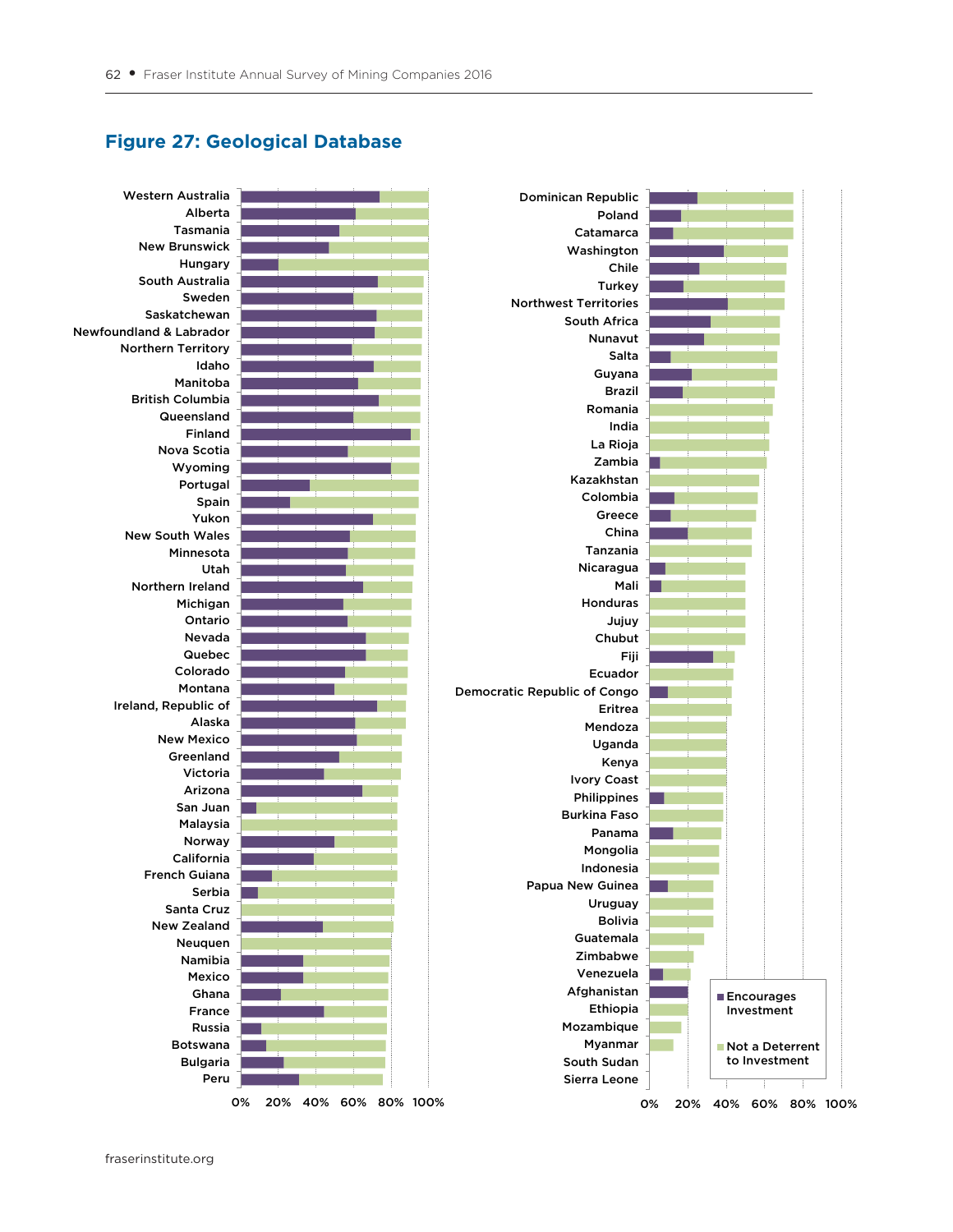### **Figure 28: Security**



fraserinstitute.org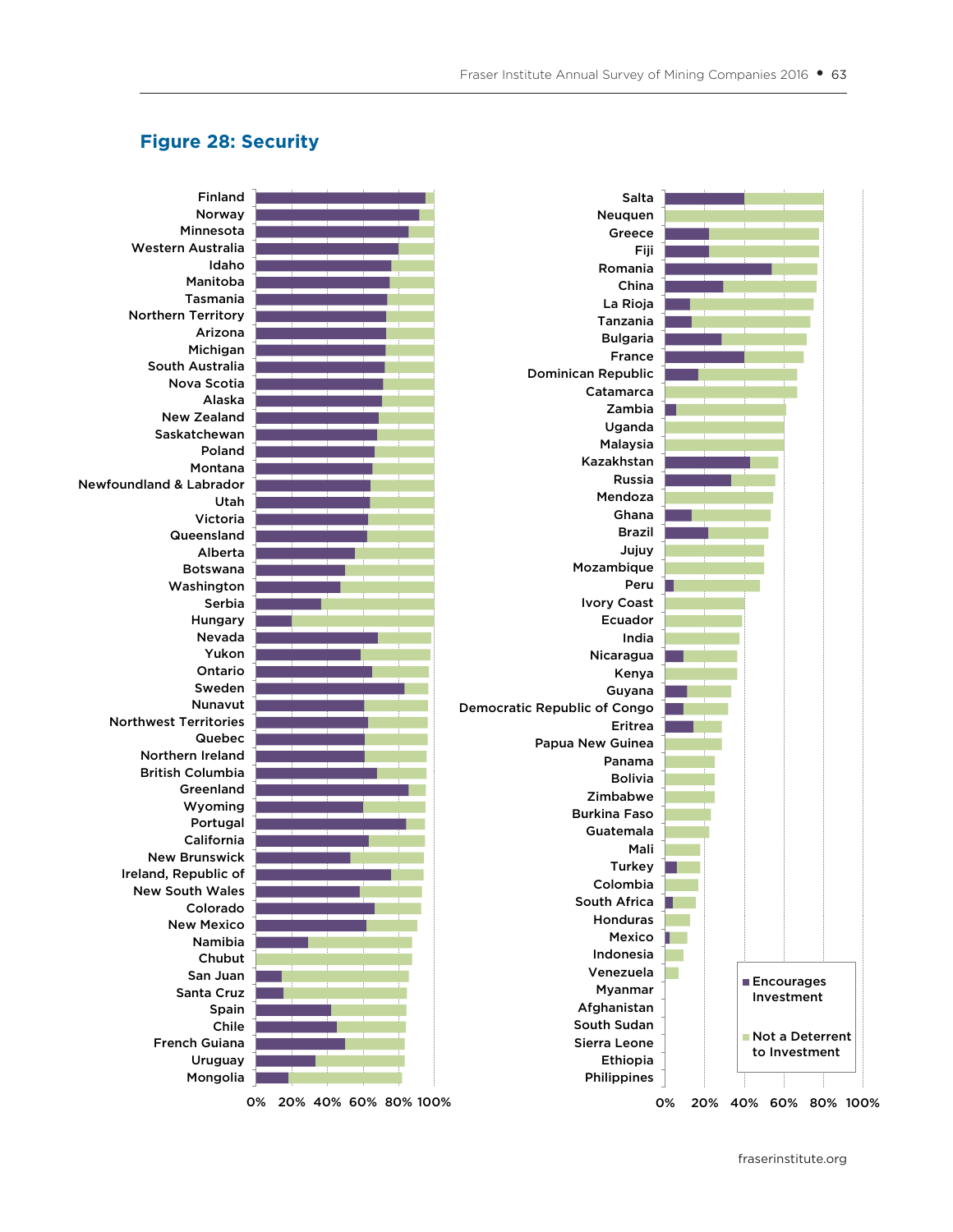#### **Figure 29: Availability of Labor/Skills**

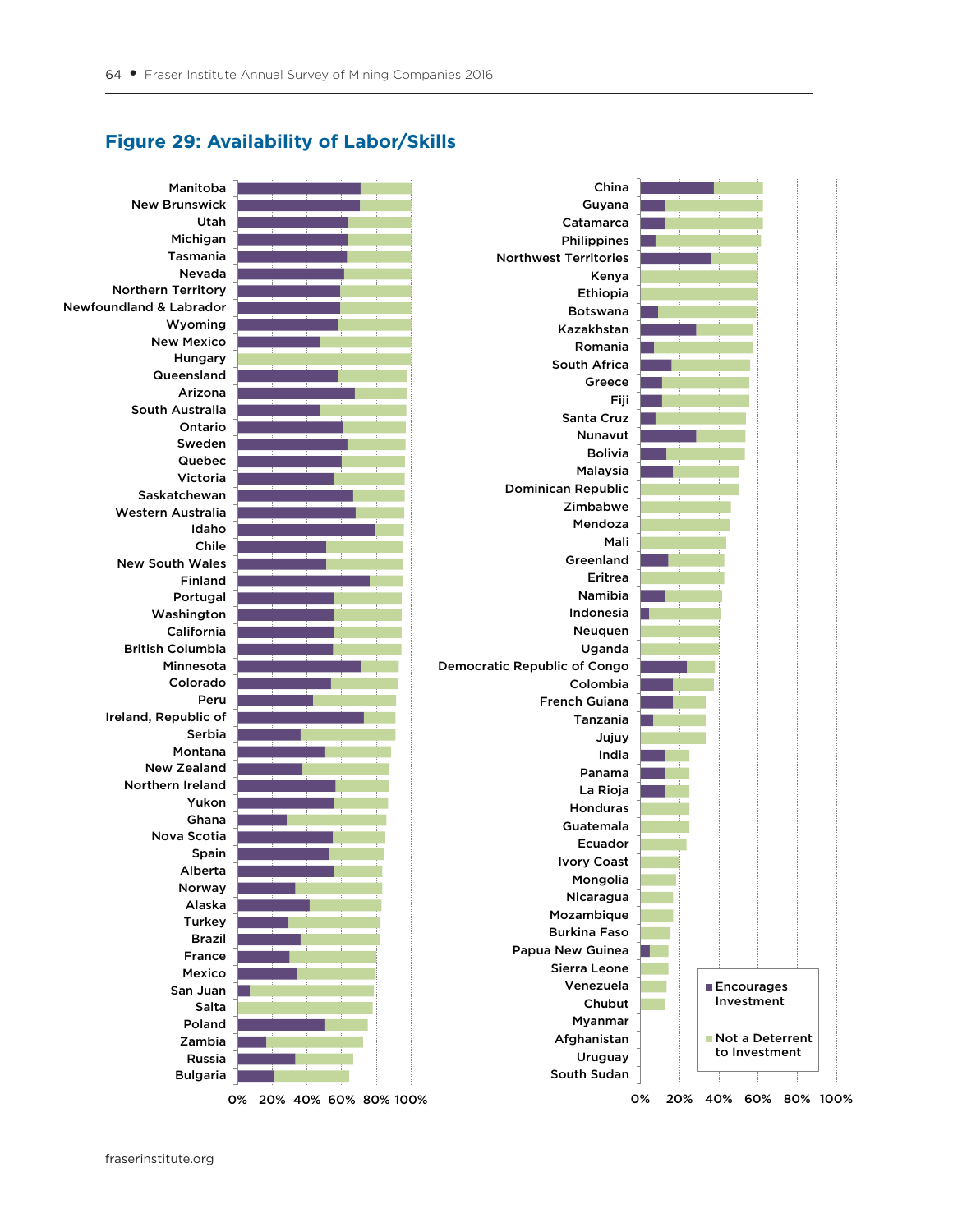# **Acknowledgments**

We would like to thank the hundreds of members of the mining community who have responded to the survey this year and in previous years. You do a service to your industry by providing such valuable information. We would also like to thank a number of mining associations that generously helped inform their readers and members of the opportunity to participate in the survey.

We also wish to acknowlege the work of then Executive Director Michael Walker and Laura Jones for conceptualizing this project 19 years ago. As well, we thank Gavin Rogers for his excellent research assistance.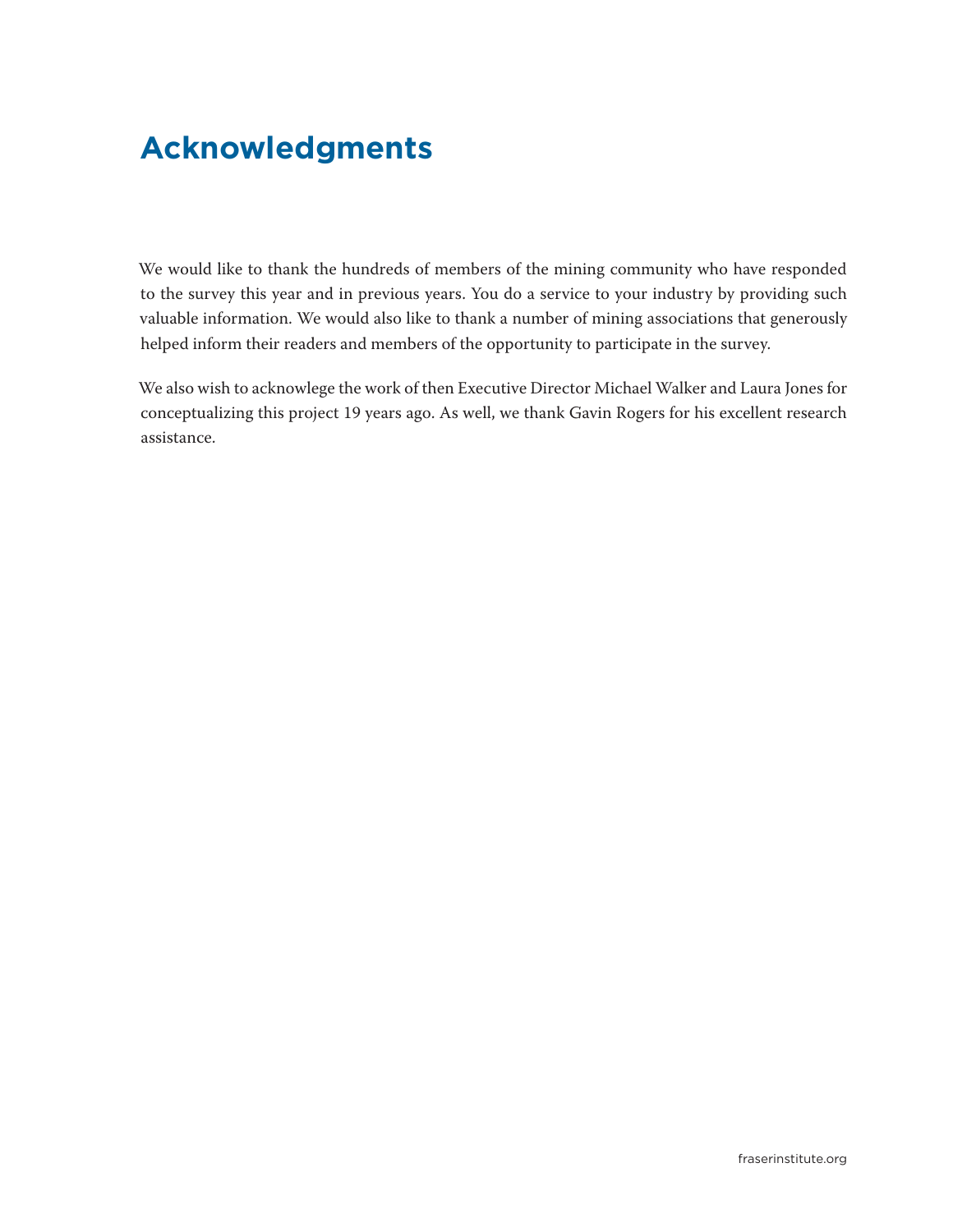## **About the Authors**



## Taylor Jackson

Taylor Jackson is a Senior Policy Analyst in the Centre for Natural Resource Studies at the Fraser Institute. He holds a BA and an MA in Political Science from Simon Fraser University. Mr. Jackson is the co-author of a number of Fraser Institute studies, including *Safety in the Transportation of Oil and Gas: Pipelines or Rail?*, and the Fraser Institute's annual G*lobal Petroleum Survey* and *Survey of Mining Companies*. Mr Jackson's work has been covered in the media all around the world and his commentaries have appeared in the *National Post*, *Financial Post*, and W*ashington Times*, as well as other newspapers across Canada.



## Kenneth P. Green

Kenneth P. Green is Senior Director of Natural Resources at the Fraser Institute. He received his doctorate in Environmental Science and Engineering from the University of California, Los Angeles (UCLA), an MS in Molecular Genetics from San Diego State University, and a BS Biology from UCLA. Dr. Green has studied public policy involving risk, regulation, and the environment for more than 16 years at public policy research institutions across North America. He has an extensive publication list of policy studies, magazine articles, opinion columns, book and encyclopedia chapters, and two supplementary text books on climate change and energy policy. Ken's writing has appeared in major news papers across the US and Canada, and he is a regular presence on both Canadian and American radio and television.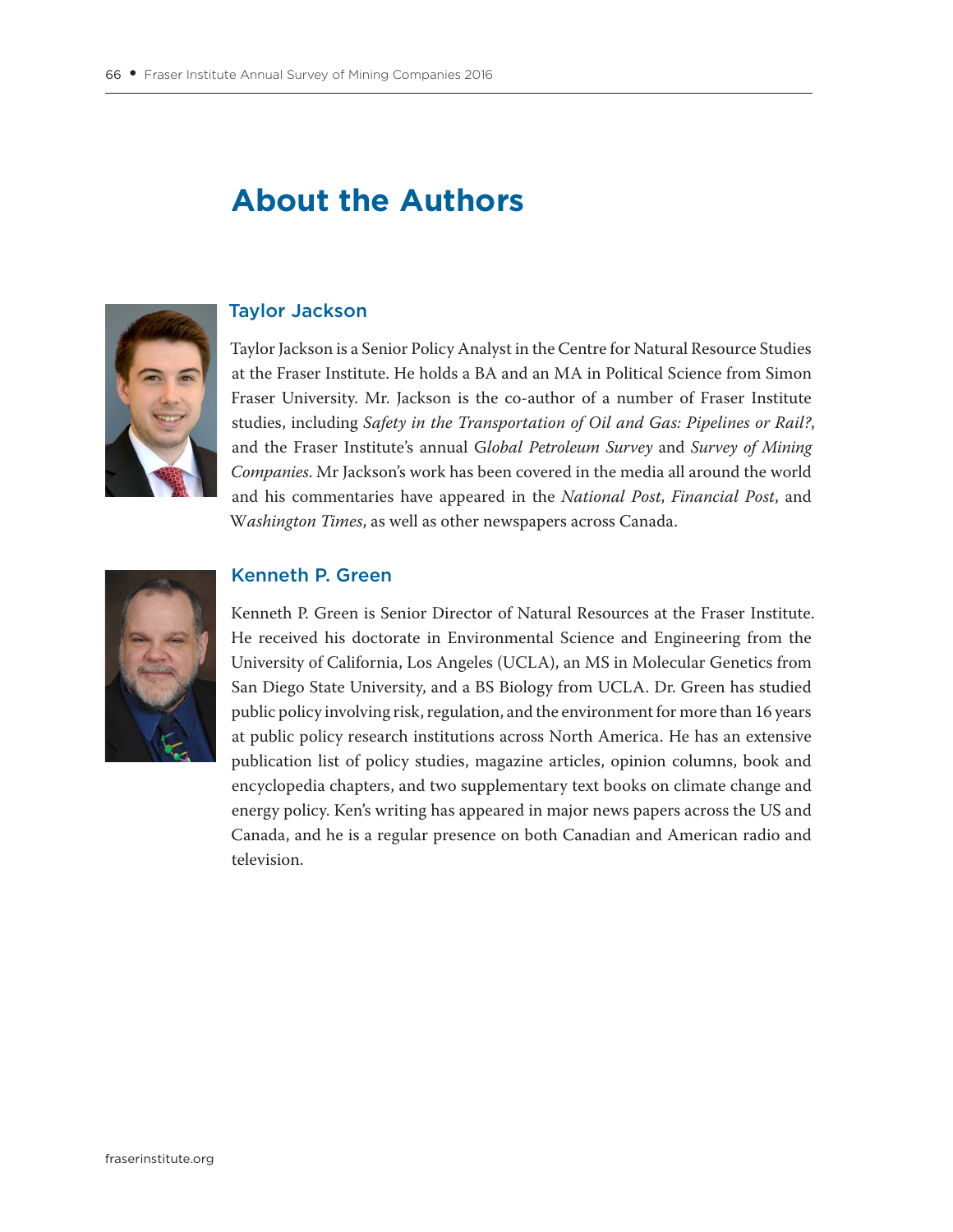# **Publishing Information**

#### **Distribution**

These publications are available from [<http://www.fraserinstitute.org>](http://www.fraserinstitute.org) in Portable Document Format (PDF) and can be read with Adobe Acrobat<sup>®</sup> or Adobe Reader<sup>®</sup>, versions 8 or later. Adobe Reader® DC, the most recent version, is available free of charge from Adobe Systems Inc. at <[http://](http://get.adobe.com/reader/) [get.adobe.com/reader/](http://get.adobe.com/reader/)>. Readers having trouble viewing or printing our PDF files using applications from other manufacturers (e.g., Apple's Preview) should use Reader® or Acrobat®.

#### Ordering publications

To order printed publications from the Fraser Institute, please contact:

- e-mail: sales@fraserinstitute.org
- telephone: 604.688.0221 ext. 580 or, toll free, 1.800.665.3558 ext. 580
- $•$  fax: 604.688.8539.

#### Media

For media enquiries, please contact our communications department via e-mail: communications  $\omega$ [fraserinstitute.org](mailto:communications@fraserinstitute.org); telephone: 604.714.4582. In Toronto, contact our media specialist via telephone at 416.363.6575, ext. 238.

#### Copyright

Copyright © 2017 by the Fraser Institute. All rights reserved. No part of this publication may be reproduced in any manner whatsoever without written permission except in the case of brief passages quoted in critical articles and reviews.

#### Date of issue

February 2017

#### ISBN

978-0-88975-439-3

## Citation

Jackson, Taylor, and Kenneth P. Green (2017). *Fraser Institute Annual Survey of Mining Companies*  2016. Fraser Institute. <http://www.fraserinstitute.org>.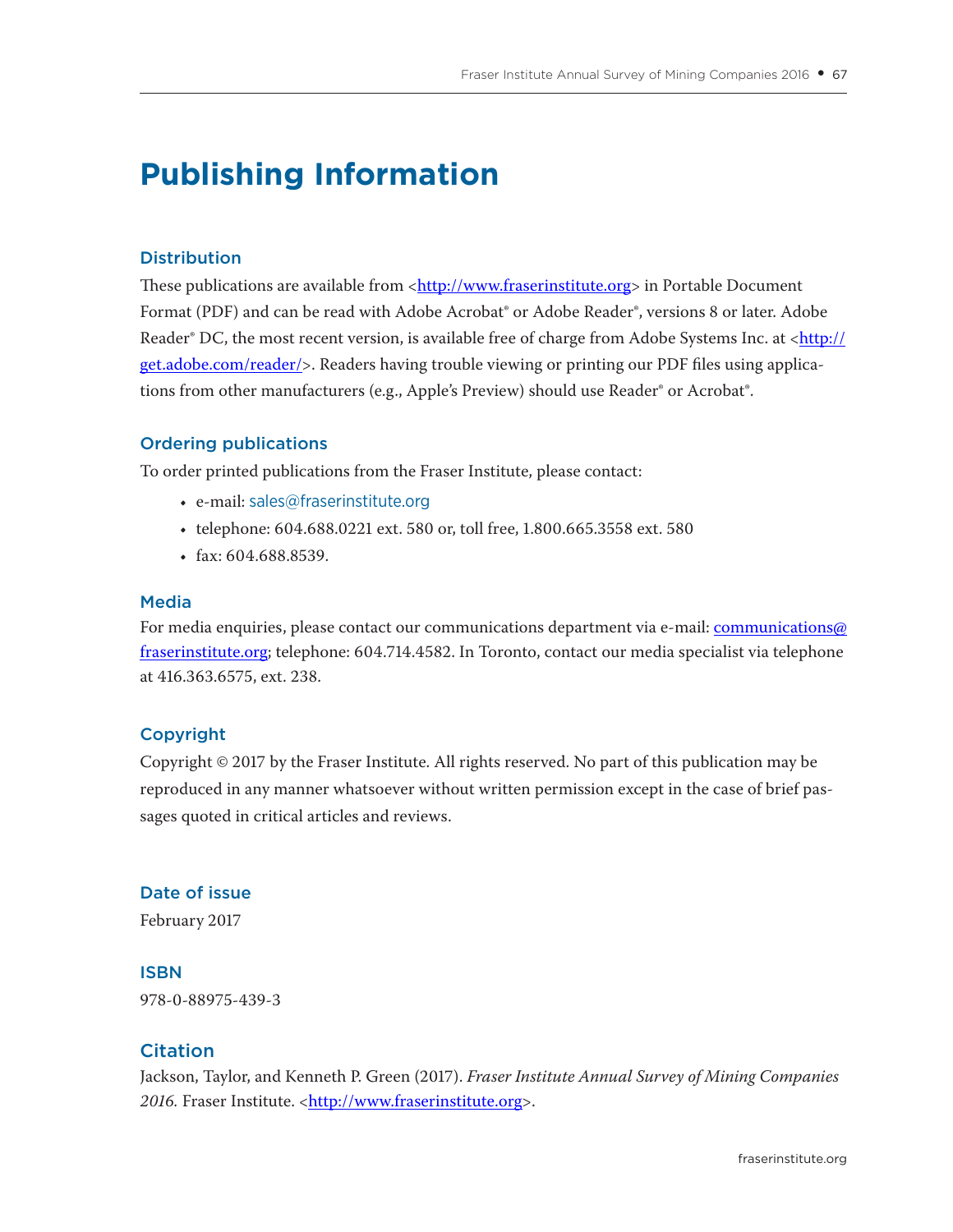## **Supporting the Fraser Institute**

To learn how to support the Fraser Institute, please contact

- Development Department, Fraser Institute Fourth Floor, 1770 Burrard Street Vancouver, British Columbia, V6J 3G7 Canada
- telephone, toll-free: 1.800.665.3558 ext. 548
- e-mail: development@fraserinstitute.org
- website:: <http://www.fraserinstitute.org/donate>

## **Purpose, funding, and independence**

The Fraser Institute provides a useful public service. We report objective information about the economic and social effects of current public policies, and we offer evidence-based research and education about policy options that can improve the quality of life.

The Institute is a non-profit organization. Our activities are funded by charitable donations, unrestricted grants, ticket sales, and sponsorships from events, the licensing of products for public distribution, and the sale of publications.

All research is subject to rigorous review by external experts, and is conducted and published separately from the Institute's Board of Trustees and its donors.

The opinions expressed by authors are their own, and do not necessarily reflect those of the Institute, its Board of Trustees, its donors and supporters, or its staff. This publication in no way implies that the Fraser Institute, its trustees, or staff are in favour of, or oppose the passage of, any bill; or that they support or oppose any particular political party or candidate.

As a healthy part of public discussion among fellow citizens who desire to improve the lives of people through better public policy, the Institute welcomes evidence-focused scrutiny of the research we publish, including verification of data sources, replication of analytical methods, and intelligent debate about the practical effects of policy recommendations.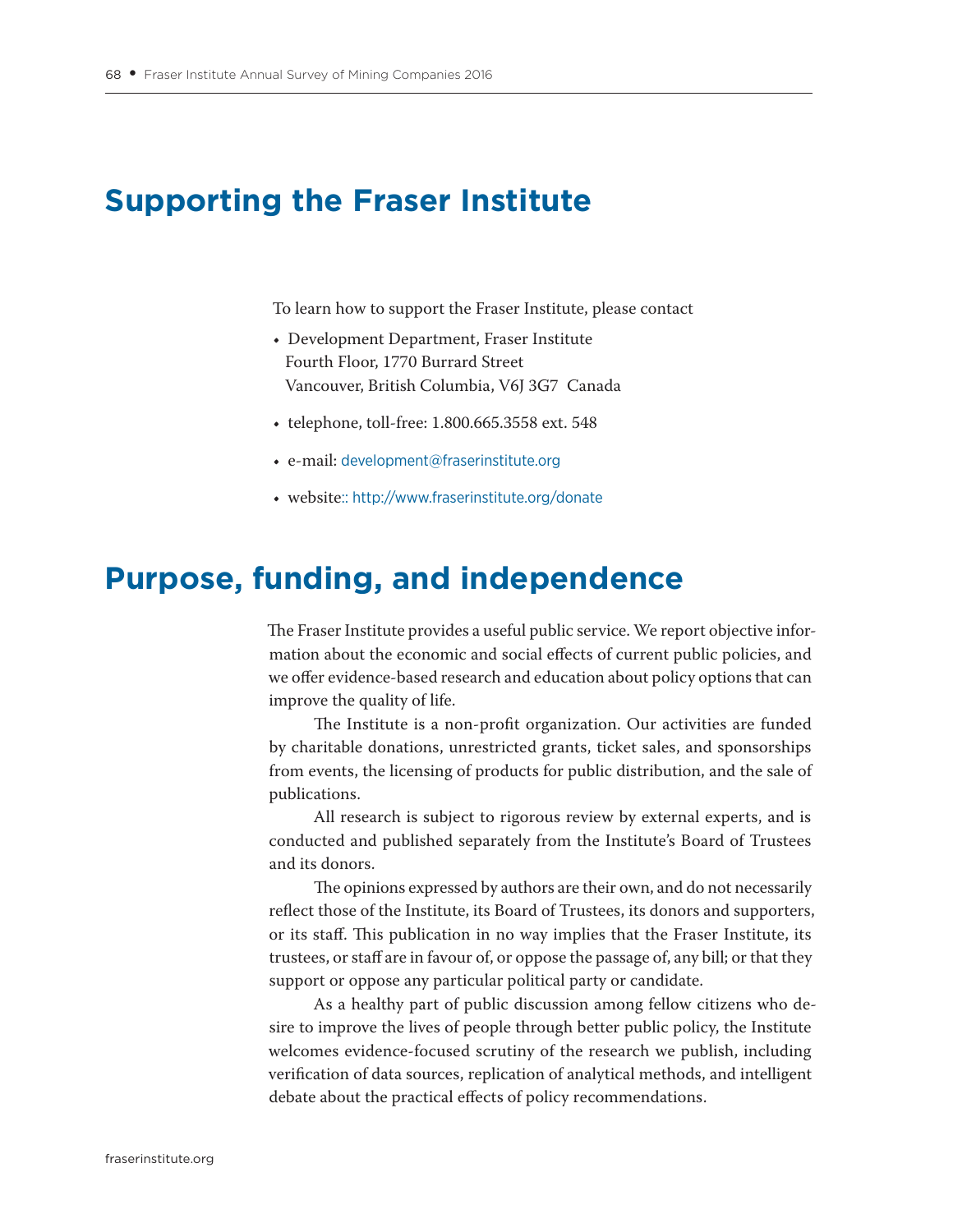## **About the Fraser Institute**

Our mission is to improve the quality of life for Canadians, their families, and future generations by studying, measuring, and broadly communicating the effects of government policies, entrepreneurship, and choice on their well-being.

*Notre mission consiste à améliorer la qualité de vie des Canadiens et des générations à venir en étudiant, en mesurant et en diffusant les effets des politiques gouvernementales, de l'entrepreneuriat et des choix sur leur bien-être.* 

#### Peer review—validating the accuracy of our research

The Fraser Institute maintains a rigorous peer review process for its research. New research, major research projects, and substantively modified research conducted by the Fraser Institute are reviewed by experts with a recognized expertise in the topic area being addressed. Whenever possible, external review is a blind process. Updates to previously reviewed research or new editions of previously reviewed research are not reviewed unless the update includes substantive or material changes in the methodology.

The review process is overseen by the directors of the Institute's research departments who are responsible for ensuring all research published by the Institute passes through the appropriate peer review. If a dispute about the recommendations of the reviewers should arise during the Institute's peer review process, the Institute has an Editorial Advisory Board, a panel of scholars from Canada, the United States, and Europe to whom it can turn for help in resolving the dispute.